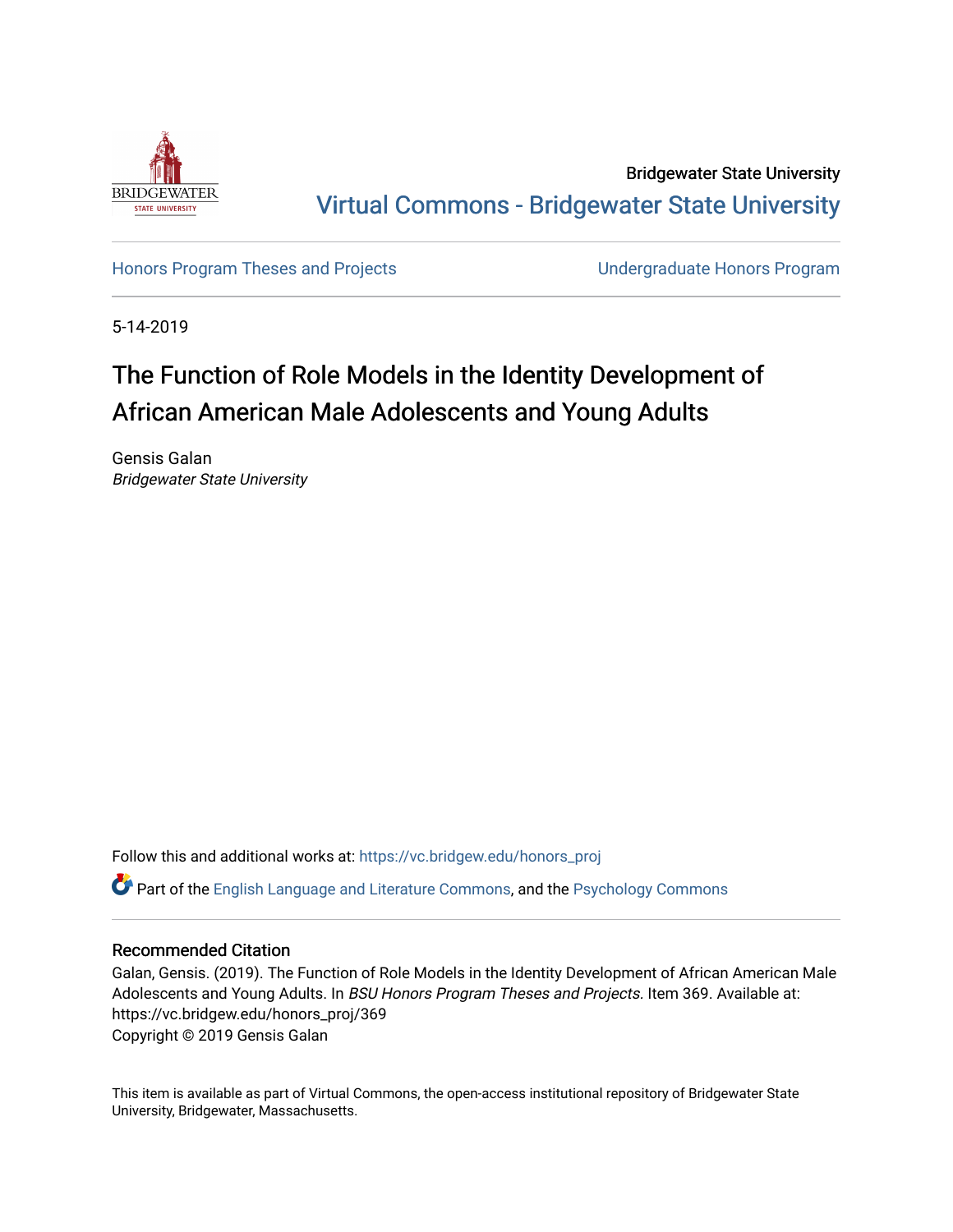# The Function of Role Models in the Identity Development of African American Male Adolescents and Young Adults

Genesis Galan

Submitted in Partial Completion of the Requirements for Interdisciplinary Honors in English and Psychology

Bridgewater State University

May 14, 2019

Dr. Kimberly Davis, Thesis Advisor Dr. Joseph Schwab, Thesis Advisor Dr. John Calicchia, Committee Member Dr. Joyce Rain Anderson, Committee Member Dr. Nesa Wasarhaley, Committee Member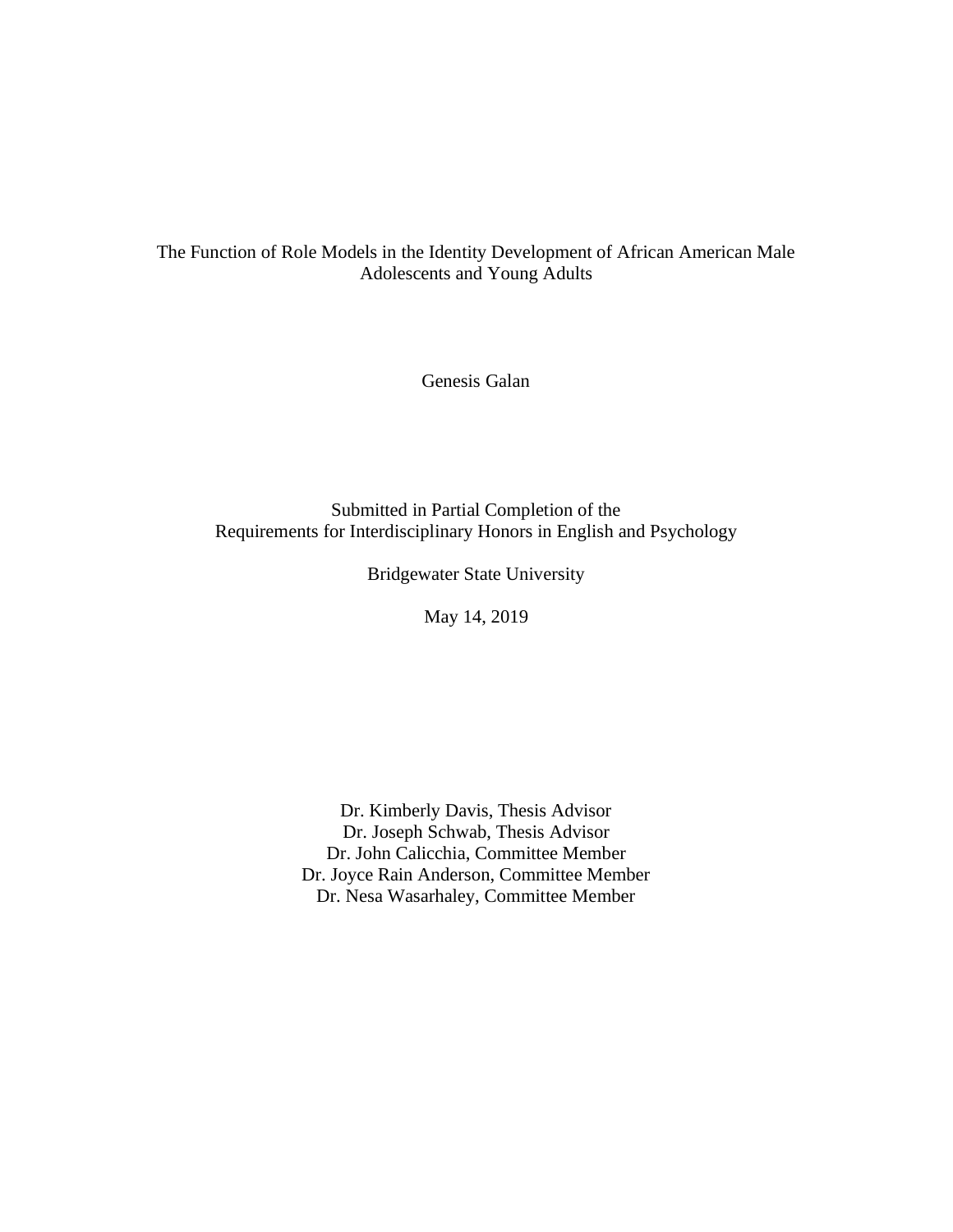#### Abstract

The function of role models in the lives of adolescents has been linked to many positive outcomes, including academic success and enhanced physical activity (Assibey-Mensah, 1997; Babey, Wolstein, & Diamant, 2016); however, it remains unclear who adolescents and young adults are seeking and identifying as role models. This two-part interdisciplinary project started with literary analyses of a memoir and semi-autobiographical novel that depicted the experience of two African American male adolescents and their exploration of identity; during this time, each male developed the desire for a role model whose behavior he could imitate. The second part of this project included psychological life-story interviews with ten self-identified African American male college students in order to further examine the presence and/or absence of role models and stereotypes. A qualitative thematic analysis of the interviews revealed that African American male participants described six types of role models: explicit, implicit, direct, indirect, positive, and negative. Choosing celebrities, father, and teachers, the participants identified role models who helped each male view himself outside of social constructs and/or stereotypes. Overall, the goal of this study is to suggest ways in which researchers can continue to investigate the function of role models in African American male identity development in order to provide a better service to young Black males who are exploring their identity.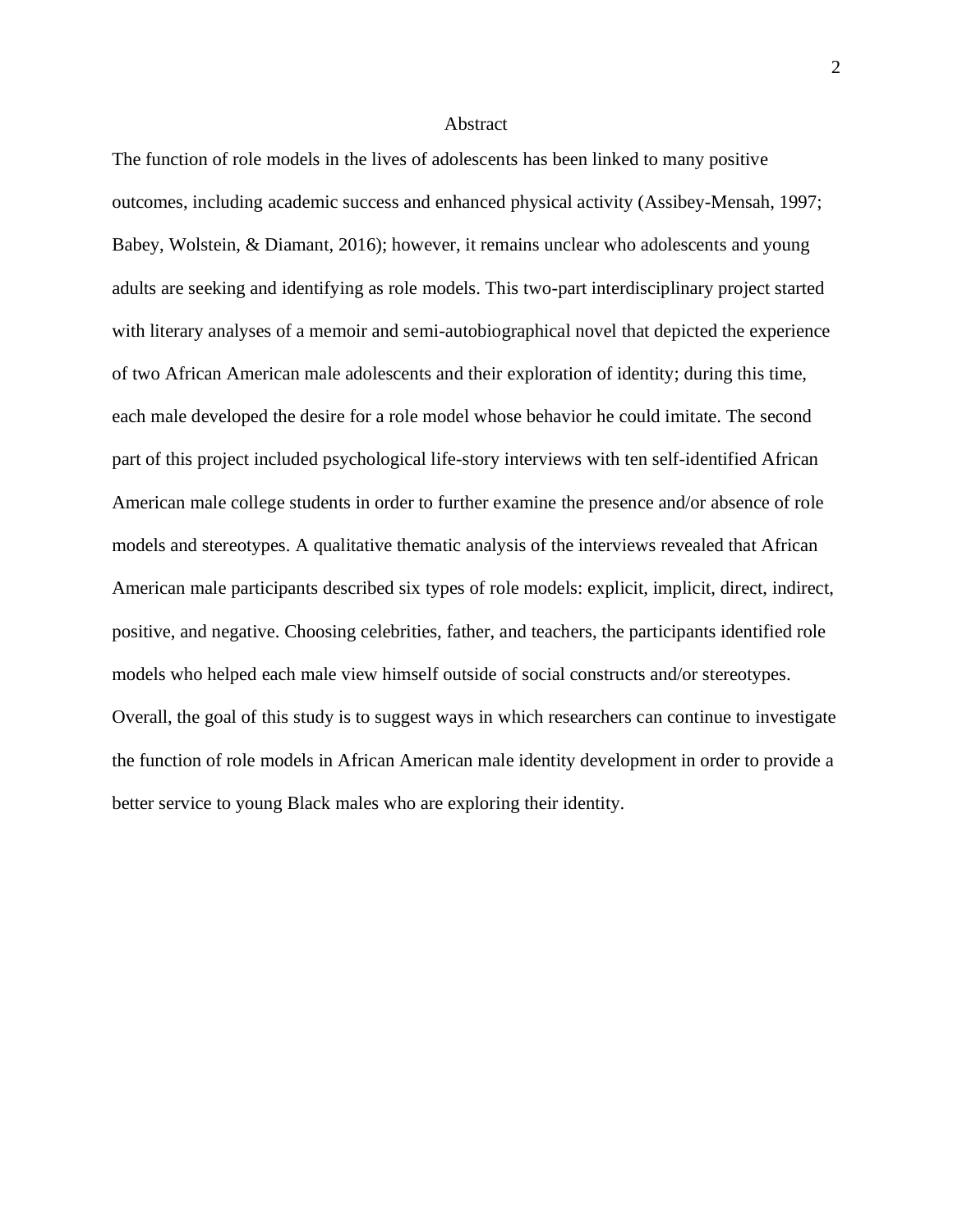# The Function of Role Models in the Identity Development of African American Male **Adolescents**

According to the social learning theory, it is human nature for individuals to look at the behaviors of those around themselves when trying to understand how to behave in a particular context (Bandura, 1977); the same can be said of adolescents who imitate the behaviors of others when attempting to establish their identity. This question of who we are, and which qualities and involvements can be used to define our identity, is a question that many of us strive to answer on a day-to-day basis (Erikson, 1968). According to Erikson (1968), identity is continuously being reconstructed and is heavily influenced by the social context in which an individual is being raised; therefore, this process looks very different for each individual. Furthermore, societal expectations vary for each community depending on different aspects of identity including race and gender, and therefore generalizations must be avoided. It is important to highlight these differences in experience and explore how individuals respond to these expectations, particularly by identifying role models in one's community. This study aims to investigate the experiences of African American males in particular, and the function of role models in their identity development.

Most known for his theories on identity is developmental psychologist Erik Erikson (1968), who believed that identity was highly dependent upon cultural and historical context. In his theories, Erikson emphasized the biological and social pressures that individuals began to recognize in their adolescence and/or young adulthood, while also acknowledging that identity is continuously being structured by previous experiences and is an ongoing process throughout the entire lifespan. He claimed that identity is innate and that it is displayed by a consistency in behavior, which can be recognized by individuals when they behave in a way that reassures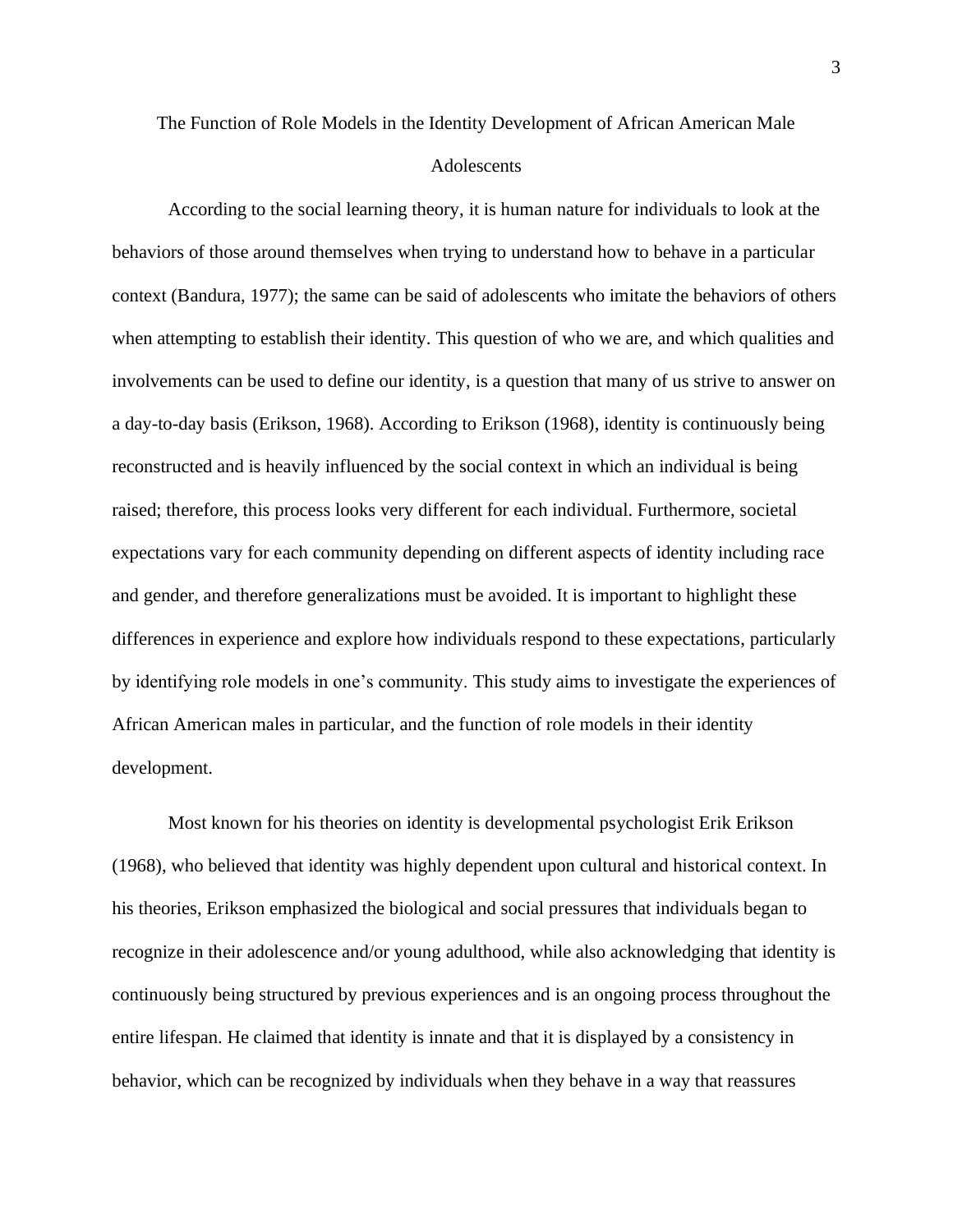them. Erikson also argued that individuals tends to evaluate themselves by the measure that they believes others are doing so. For example, a male is going to view himself as masculine as he believes others are viewing him. Overall, identity is a broad concept and Erikson (1968) himself recognized that the experience was different for each person. He alluded to the particular challenges faced by African Americans in the process of identity development, as he claimed that they were confronted by a negative image imposed on this minority group by the "compact majority" (Erikson, 1968, p. 25).

Informed by Erikson (1968), Way and Rogers (2015) argued that identity is split between the personal and the social identity, emphasizing that the social is heavily influenced by the culture in which the adolescent (or young adult) is developing. Way and Rogers (2015) agree that the adolescent/young adult may begin to pick and choose which aspects of group membership they want to adopt into their identity, while also choosing which ones they would like to avoid. As a part of this process, many adolescents explore stereotypes placed on their group. In a review of their qualitative interview-studies, Way and Rogers (2015) were interested in investigating the patterns and effects of stereotypes on racial and ethnic identity development. For many of the participating adolescents, stereotypes and expectations were viewed as confining, forcing them to feel as if they could only become the option that was presented to them. This proves to be harmful for those adolescents who do not participate in thoughts or behavior that is reflective of their social group as a whole. Way and Rogers (2015) identify the many effects of stereotypes; however, there is little research addressing the ways that these individuals confront these stereotypes. The goal of this project is to examine whether or not African American males select particular role models as a way of confronting societal pressures and racial and gender stereotypes. While identity can be understood in universalist terms that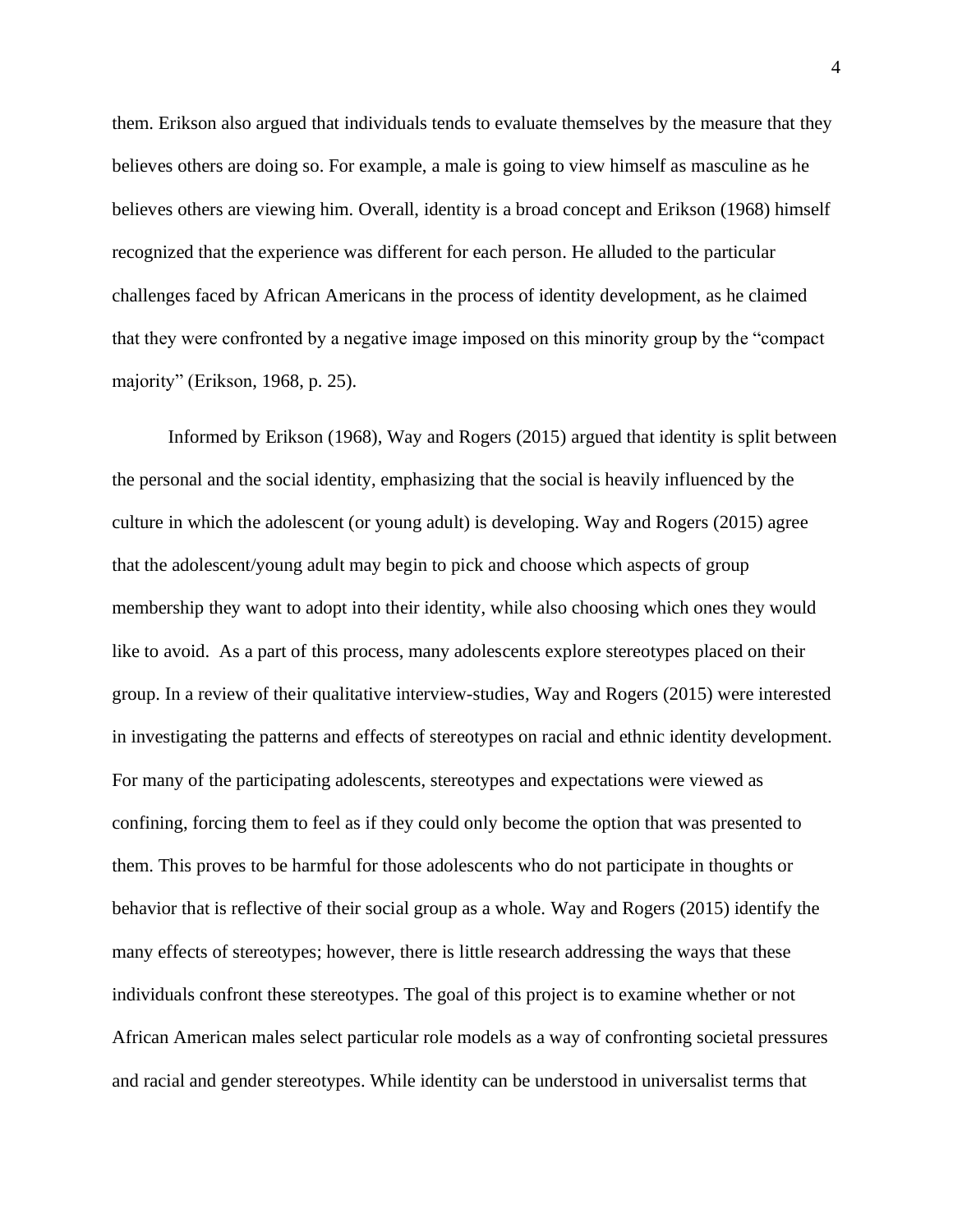apply to all humans, racial/ethnic identity must be investigated by first understanding the different kinds of social pressures and expectations placed on a particular social group.

African American males often experience difficulty in their individual identity development because they are competing with the presentation of Black men as a whole. While societal expectations and stereotypes are issues for any individual, young Black males have a particularly difficult time navigating their identity through a set of expectations regarding both their gender and their race. Since an adolescent cannot avoid the question of race and gender identity, it is equally important for psychologists to determine how these two aspects of identity interact with each other during this stage of development. Shields (2008) argues that in order to perform empirical research that best captures social identity construction, a psychologist must first understand how two or more social categories connect with one another. She continues to say that one aspect of identity, such as gender, is often informing another aspect, such as race, and that this intersection of identity either produces oppression or creates an opportunity for the individual. In his review of the critical essays written by James Baldwin, literary scholar Kenneth Kinnamon captures this mixed experience of race and gender when he refers to Baldwin and says, "His role is that of the man whose complexion constitutes his fate, and not only in a society poisoned by prejudice but, it sometimes seems, in general" (Kinnamon, 1974, p. 11). Kinnamon argues that the experience of Baldwin (and likewise, any African American male) is predetermined by the color of his skin due to the societal expectations that are associated with it. While Kinnamon solely focuses on the oppression that is created for African American males by societal pressure, this study aims to find the ways that young Black males resist these confinements by identifying role models in their communities as an alternative.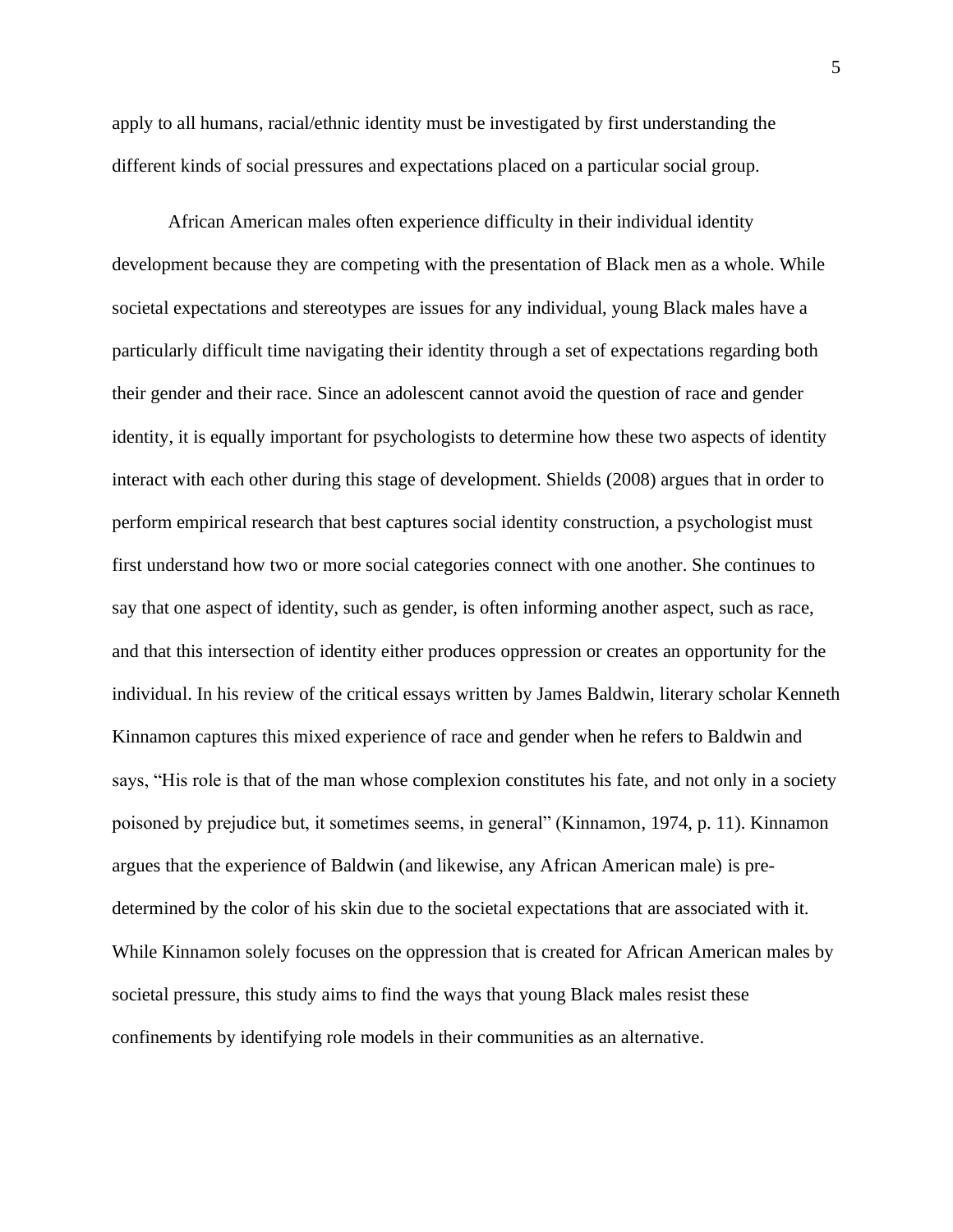There is plenty of psychological research that explores the link between role models and the personal development of African American males. In his study, researcher Assibey-Mensah (1997) was interested in finding preventative measures that could stop behavioral problems in African American youth. By mailing out a questionnaire to 4,500 Black male youth students between the ages of 10-and-18-years-old, his goal was to study the effect of role models on a Black male's perception of himself. Assibey-Mensah found that role models were particularly useful in motivating African American males academically. Assibey-Mensah's finding is supported by a more recent study conducted by Bryant and Zimmerman (2003) who found that role models were linked to progressive choices in academics, as well as positive choices related to substance use, delinquency, and psychological well-being. In a more recent study, researchers were interested in identifying motivating factors for youth who met physical activity standards (Babey, Wolstein, & Diamant, 2016). After retrieving and calculating data from the adolescent sample of the 2011-2012 California Health Interview Survey (CHIS), they found that engagement in physical activity was linked to role models.

In addition to investigating the positive outcomes linked with having role models, many have dedicated their time to investigating the kind of role models chosen by adolescents and emerging adults and these studies indicate that parents, teachers, and peers are amongst those identified as role models by adolescents (Ruggeri, Luan, Keller, & Gummerman, 2018). The role models listed above are also individuals that are known personally by the adolescents, leading to this question of how and why these connections are being made. One recent study, focused on African American students attending a predominantly white university, found that one way in which these students coped with race-related stressors was by speaking to people who shared similar experiences (Griffith, Hurd, & Hussain, 2019). This study also reveals that there are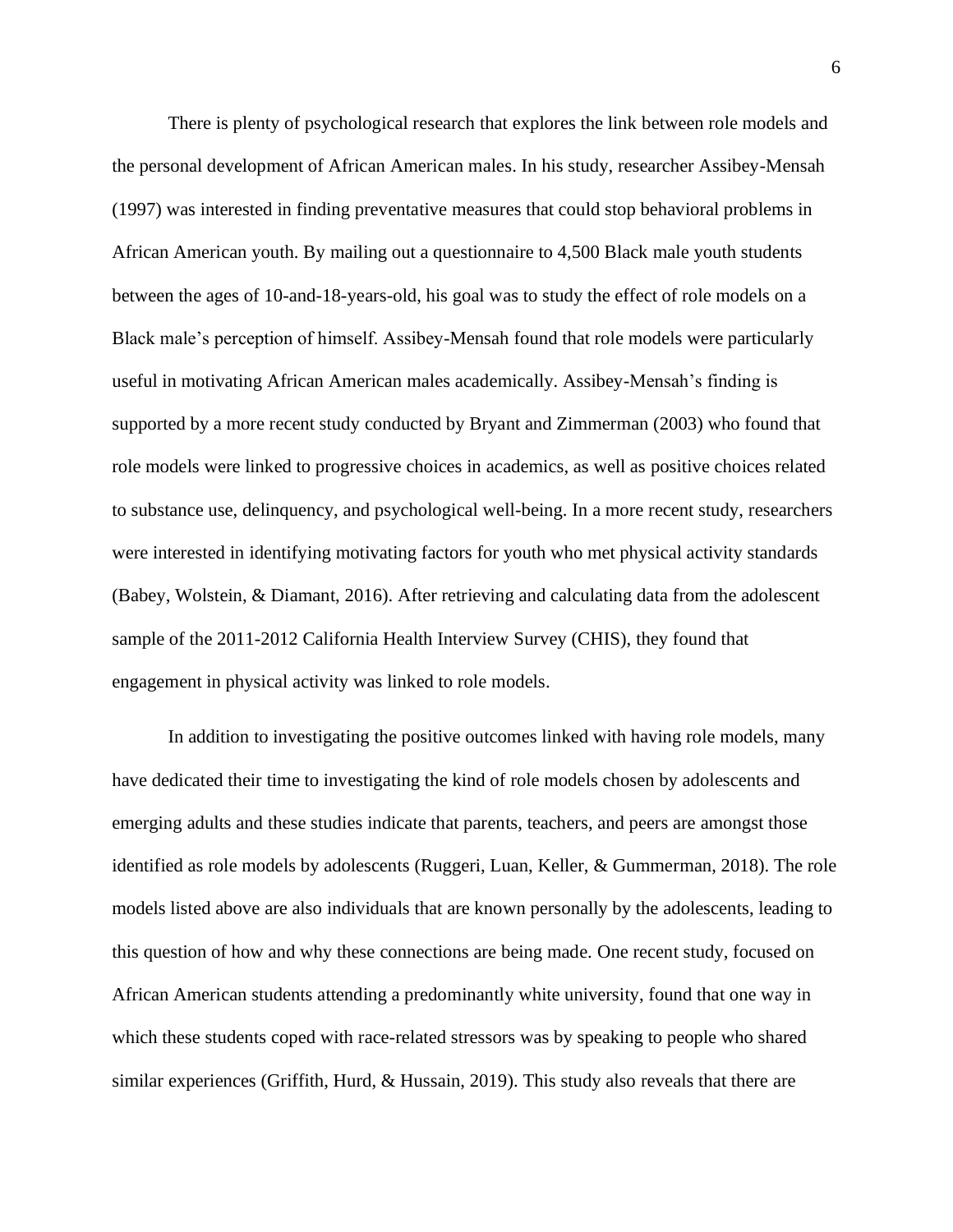different stressors or expectations that are experienced by each social group. By investigating who adolescent and young adult Black males are identifying as role models and why these connections are being made, researchers are led to understand that there are indeed different factors that influence this decision.

In other words, if an African American male desires to be a musician, how does this career choice conflict with the expectations placed on him as a Black male, and how does having a role model in this field help him envision this career for himself? What are the expectations placed upon Black males? Who are the role models being identified by African American males and why? Are they choosing role models based on career aspirations, personal values, or other factors? How does this help an African American male view himself? These aspects of identity development may contribute to their future choices in careers, relationships, or other aspects of self. By identifying the kind of role models that college students have desired or selected, and demonstrating a connection to the choices made later in life, my goal is to encourage more communal outreach in the earlier stages of development of African American males, in order to encourage them to identify role models for themselves.

While many of these expectations of gender and race have remained consistent over a long period of time, there are some aspects that are contingent on the social culture within a specific time period. The occupations of African American males in particular have evolved tremendously since the beginning of the  $20<sup>th</sup>$  century, shifting the way that African American males may have been viewed across the different time periods, while also affecting the type of role models that young Black males may have identified with during a given time. During the early to mid-20<sup>th</sup> century, the majority of African Americans were reported as having jobs within the service field, such as servants, hotel waiters, barbers, hotel cooks/chefs, bootblacks,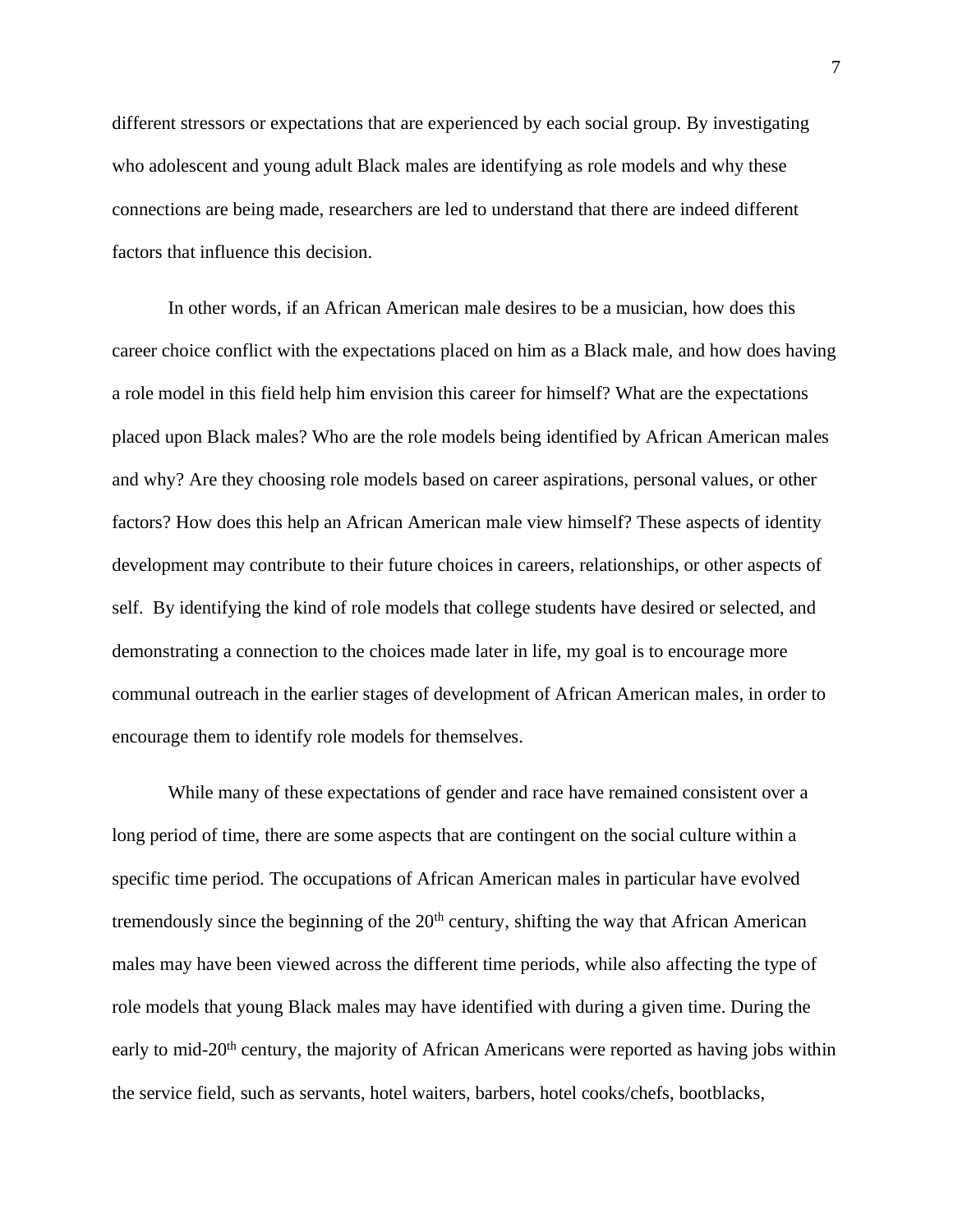farmers/farm workers, hairdressers, and dressmakers (Watt & Zinkowicz, 2007). At the time, a small number of African Americans held jobs which would have been considered professional by today's standards; these skilled jobs included the occupations of preacher, dentist, music teacher, massage physician, and teacher. More recently, however, Black Demographics (n.d.) reports that 42% of African American males had "white-collar" (or professional) occupations in 2017. Recent studies have focused on Black teachers in the classroom as potential role models for Black male students (Brown, 2012). Other studies have suggested that previous U.S. president Barack Obama could possibly be viewed as a role model figure for young Black males (Aymer, 2010). Both studies suggest that there is a connection between the expansion of professions held by African American men and the identity development of young Black males; not only does it provide this group of males with more potential role models but it also expands their sense of possibilities. By reflecting on the narrative of individuals developing in the past, we are better able to understand how the social culture may have influenced the identity development of African American males during that particular time.

One way that researchers can unlock the perspective of African Americans during a particular time period is through literature. In order to further my insight into the experience of African American male adolescents, I chose to read a memoir and a semi-autobiographical novel set in two different sociohistorical contexts—*Bad Boy* by Walter Dean Myers (2011; set in the 1940's and 1950's) and *Sag Harbor* by Colson Whitehead (2010; set in the summer of 1985). A memoir is a form of a narrative describing the lived experience of an individual during a particular time-frame in his or her life. Often grouped with other forms of writing such as the essay, the memoir may focus on a particular subject or experience in a person's development. Many scholars agree that a memoir can be used as a tool of accountability (or as supporting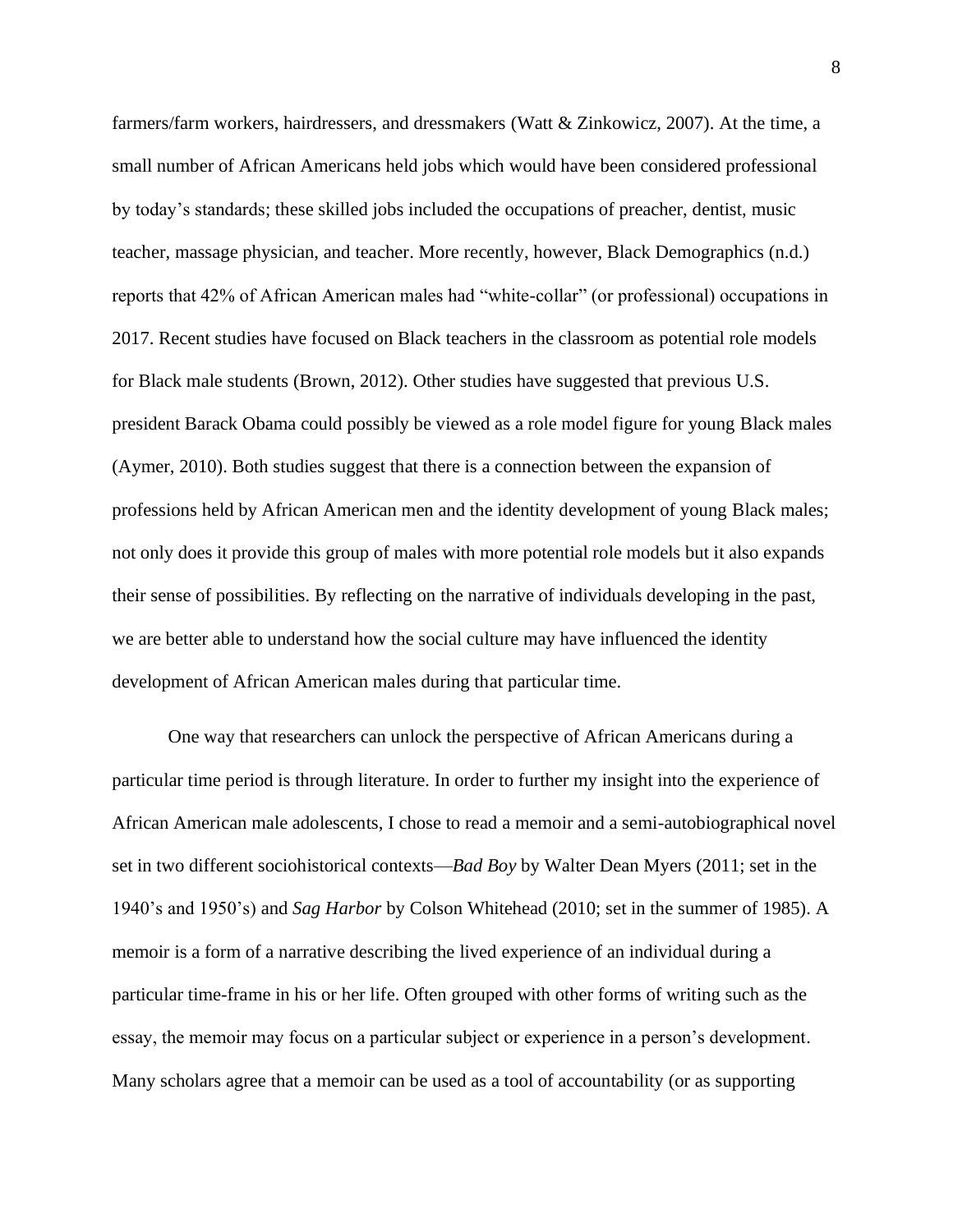evidence) for the claims that historians make about a particular historical time period (Struever, 2016). Similar to the memoir, the autobiography is also a narrative account of an individual's life that is categorized as non-fiction writing (Freadman, 2005). Novels are narratives, but fictitious ones that merge together truth and invented elements. Therefore the semi-autobiographical novel is a hybrid in the sense that it contains both fact and fiction. In their book review of *Sag Harbor*, *The Washington Post* reviewer commented: "*Sag Harbor* is a kind of black 'Brighton Beach memoirs.'… The novel's eight chapters are, in effect, masterful short stories [that] riff on the essential quests of teenage boys: BB guns, nude beaches, beer and, above all, the elusive secret to fitting in" (Whitehead, 2010). Due to the fact that this semi-autobiographical novel follows a similar structure to that of a memoir, the terms are used interchangeably, revealing that this novel is closely connected to the author's experience despite its use of fiction. In his interviews, Colson Whitehead confirms that his personal experience mirrors the events described in the book, claiming that before publishing this novel, "[he] had avoided using stuff in [his] life" (Seaborn, 2009). It is important to recognize that these two books are not included in this project in order for me to make any broad claims about the experience of African American males; instead, the memoir and semi-autobiographical novel in this project were used as a starting point in order to formulate the kind of questions that could be answered through a social scientific study.

In fact, despite the controversy regarding the reliability of memoir, it is a genre that is well-respected as a source of evidence across multiple disciplines including history. Historian Paula S. Fass (2006) argues the following: "historians are accustomed to viewing the memoir as a source. Indeed, for historians the memoir is an important historical tool, and for social historians especially, it provides the appealing voice too often otherwise missing as we try to reconstruct the lives of ordinary people" (pp. 107-108). Therefore, when we begin to consider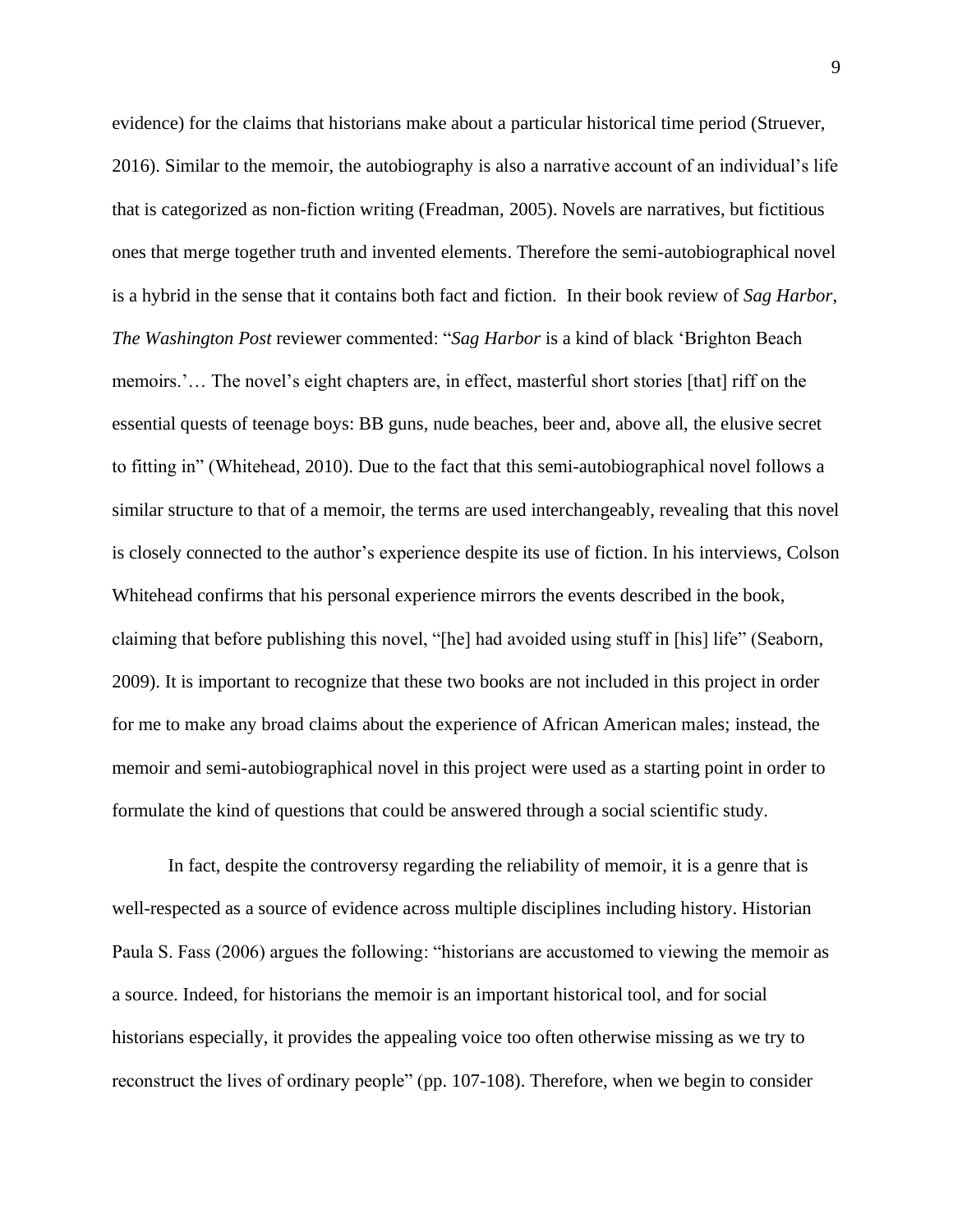the kind of jobs held by African Americans during specific time periods, we can validate the historical record by reading personal narratives that reveal the experience of males developing during that time. Furthermore, narratives about adolescence are revealing in the sense that they are considering all of the social influences around them as they begin to question their identity during this significant stage in development (Erikson, 1968). The two literary texts that I read provided me with preliminary data and informed the interview questions for the second portion of this project. In the memoir *Bad Boy* (Myers, 2011), the author Walter Dean Myers struggles to identify his passion for reading and writing, as he is developing in the 1950's during a time in which society did not view Black males as intellectual. In contrast, the main character of the novel *Sag Harbor* (Whitehead, 2010), Benji, is an African American male adolescent interested in both the Black and White cultures of the 1980's, during a time in which society tells him he can only embrace one culture or the other. Each central character is struggling to view himself as the person he wants to become, so he starts searching for role models in the community and in the media that he can imitate in order to develop into who he desires to be. Historians may use memoirs in order to provide them with context for understanding a specific historical period, and psychologists can also use memoir or other forms of life-writing as a means to explore common patterns in human experience and how they might change across time.

The goal of this project is to investigate the presence (or absence) of role models in the formation of identity for African American males. How does the experience of participants in my study compare to the memoir and novel that I read? How does it differ? How can professionals use this information in order to equip this group with the proper tools for a positive experience in identity development?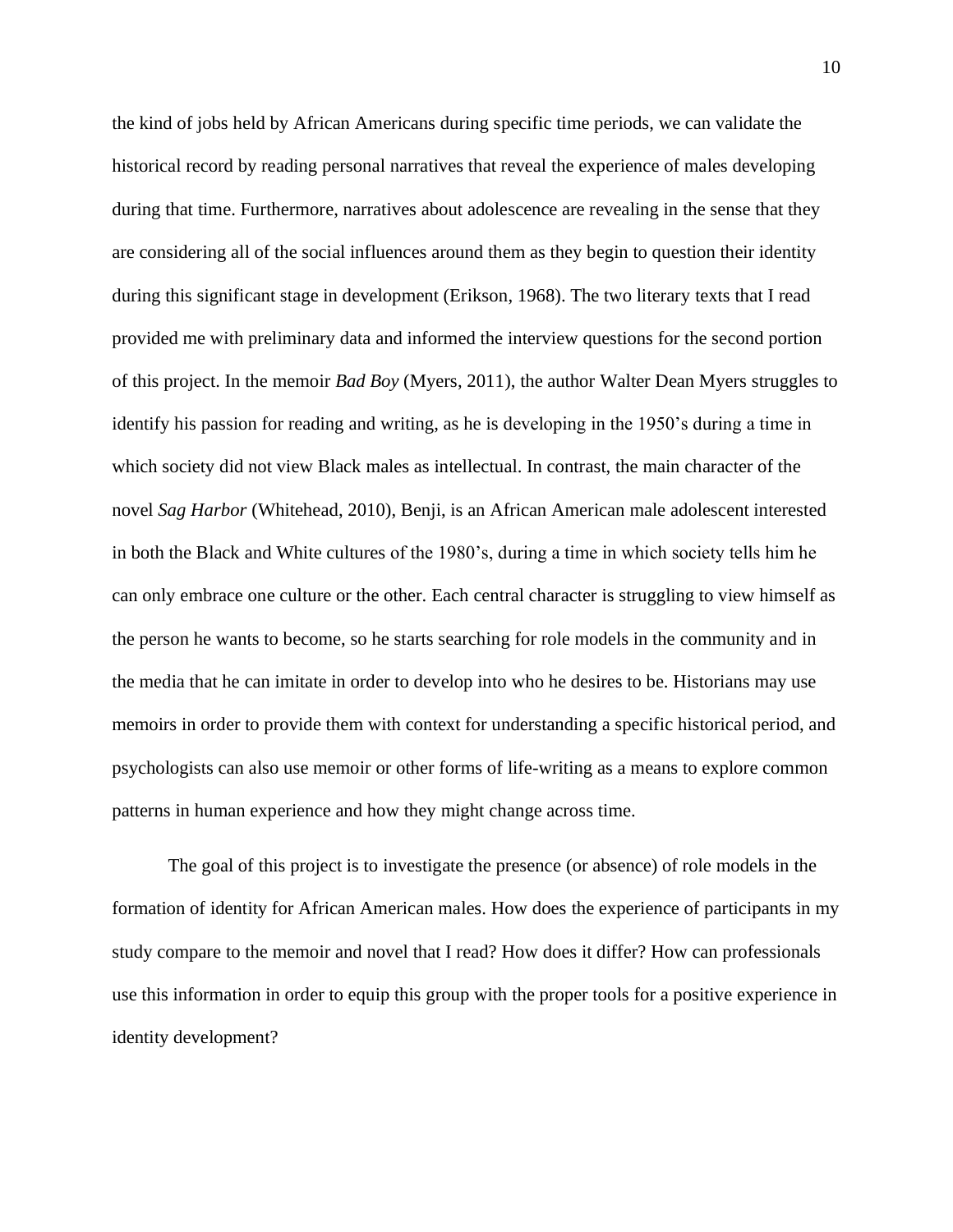#### **Method**

#### **Procedure**

**Phase 1: Close-reading of Literary Texts.** This study began with a close-reading of a memoir, *Bad Boy* (Myers, 2011), and a semi-autobiographical novel, *Sag Harbor* (Whitehead, 2010). Prior to reading these two stories, I conducted preliminary research on the genres listed above, as well as on the construction of identity within the five areas of development defined by the American Psychological Association (APA, 2002): emotional, cognitive, physical, behavioral, and social. While at first I focused on the combination of these areas during development, my focus eventually shifted towards the social aspect (i.e., the individuals' relationships with others). The social aspect of APA's (2002) theory echoes that of Erikson's (1968) model of identity, which is composed of the way that individuals views themselves and the way they are viewed by others. Using these two theories, I read both texts through a psychological lens, searching for the moments in which each character discussed his personal views of himself and how other people viewed him. My procedure focused on the social context for the identity development of two African American males with a focus on race and gender in two different historical eras: Walter who is developing in the 1950's (Myers, 2011) and Benji who is growing up in the 1980's (Whitehead, 2010).

Based on these two understandings of identity, I used the following two methods of analysis while reading: close-reading and discourse analysis. In order to accomplish a closereading of the text, I read the novels carefully, taking detailed notes on the events taking place in each character's life, and the ways that they used their words to describe this. Close-reading is a method that evolved from "New Criticism" which solely focuses on the words within a text, removed from any outside context (Parker, 2015). However, in order to fully understand the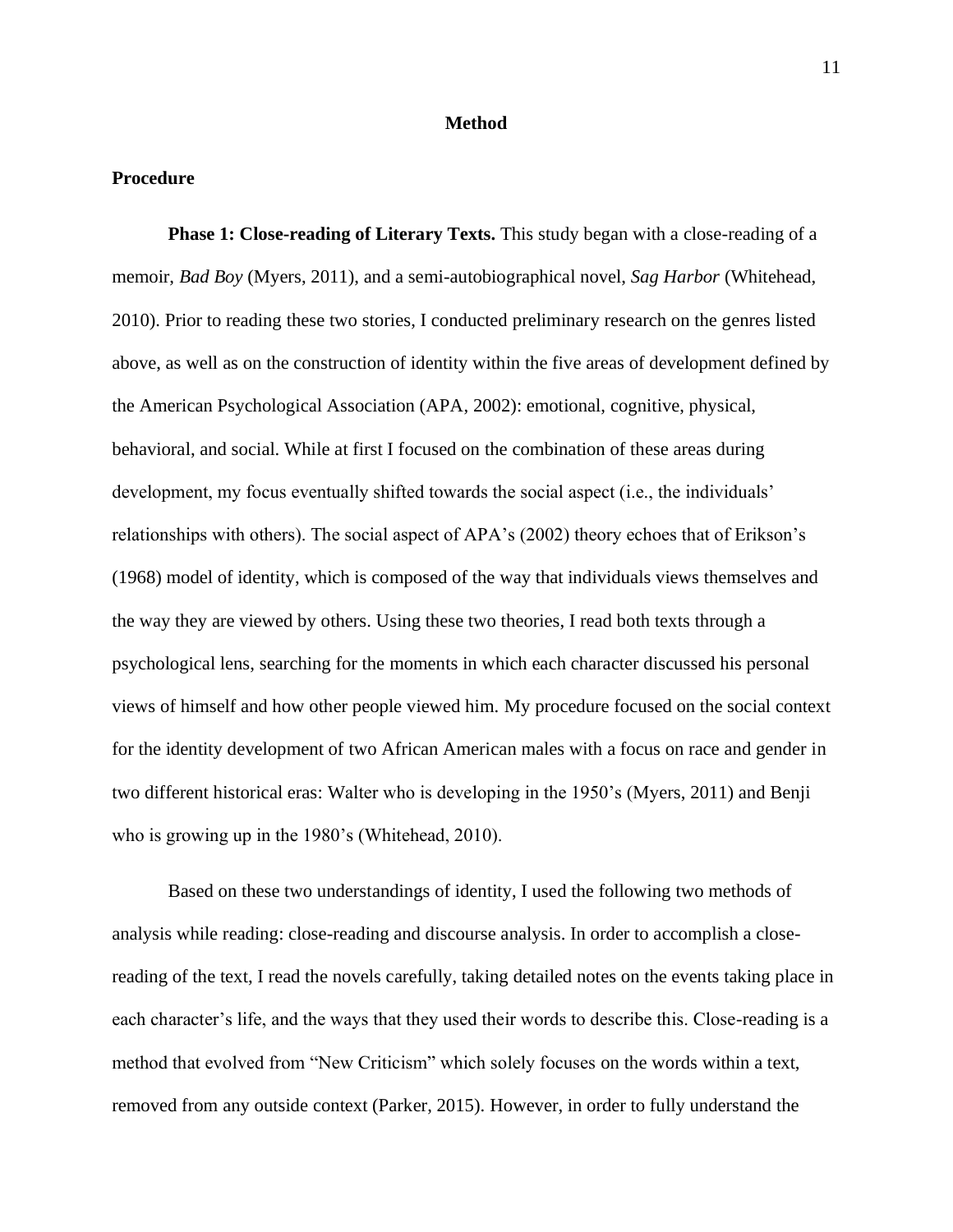social context in which each character was developing his identity, I focused on the patterns in his language, using a method called discourse analysis; this method involves an investigation of the particular language usage and how it connects to the socio-culture of the given time and the communities to which participants belong (Griffin, 2013). Through discourse analysis I was able to gain a deeper understanding of the experience of each character, and I was able to decode the way that language reflected each character's ideas about masculinity and race. Using these two literary methods, I was able to reflect on the contrasts in these two characters' experiences, such as the factors caused by the difference in historical time period between the settings of the two texts. I was also able to identify commonalities, such as the interaction with stereotypes and the desire for and the selection of role models. An analysis of these texts led to my interest in comparing and contrasting the experience of these two characters to that of African American males developing in the  $21<sup>st</sup>$  century. The data retrieved from these two novels was used to inform the interview questions for the second phase of this study. An interview-study protocol was chosen in order to investigate whether the themes that emerged in the texts compare and/or contrast to the experience of the African American young adults who were interviewed for this study in 2018-2019. The connection between the texts and the interview questions will be discussed in more detail in the results section of this manuscript.

**Phase 2: Life-Story Interviews.** The second phase of this study included life-story interviews with 10 participants. In order to recruit participants for this study, I created a flyer (see Appendix A) containing the inclusion criteria (self-identified African American males, born and raised in the U.S., and enrolled at Bridgewater State University [BSU]), which also listed my contact information at the bottom. These flyers were hung around in the psychology department and in the residence halls. My main strategy of recruiting participants for this study was word-of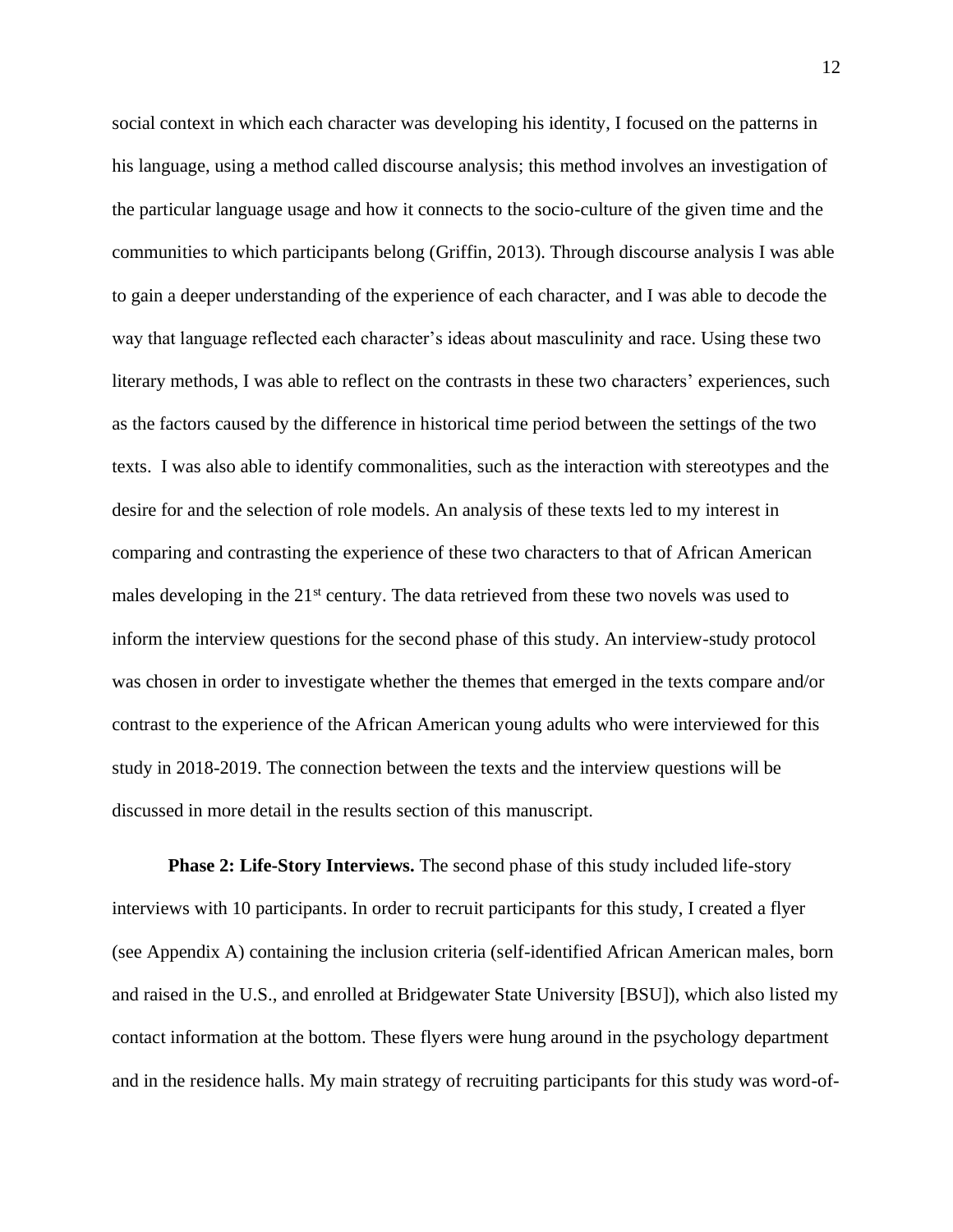mouth. I told my peers that I was seeking and compensating participants to partake in an interview study centered on their life experience and role models, and if they expressed interest I would send them a recruitment email (see Appendix B). This recruitment email contained a brief explanation of the interview protocol, the inclusion criteria, the time commitment, and the compensation rate (\$10); once participants responded to this email, either I or my research mentor scheduled the interview.

Once a date and time was confirmed between the researcher and the participant, the researcher reserved a laboratory room in the Psychology Department at BSU. On the day of the interview study the researcher (either I or my research mentor) greeted the participant and introduce our self. Following a brief explanation of the study, the researcher handed the participant a consent form explaining the procedure in more detail (see Appendix C). Next, the participant was given a demographic survey (see Appendix D). Once these forms were administered and completed, the audio recorder was turned on and the researcher started asking the participant questions using the loosely-structured interview protocol explained below (see also, Appendix E). At the end of the session, the researcher conducting the interview restated the contact information of the investigators; the researcher also mentioned campus resources, such as the wellness center, that students could seek if they wanted to continue talking about their experience. The researcher then explained that the audio for the interview was to be kept confidential and gave the participant a final opportunity to express any concern or ask any questions. Last, the researcher paid the participant \$10 and thanked him for his contribution to the study.

#### **Participants**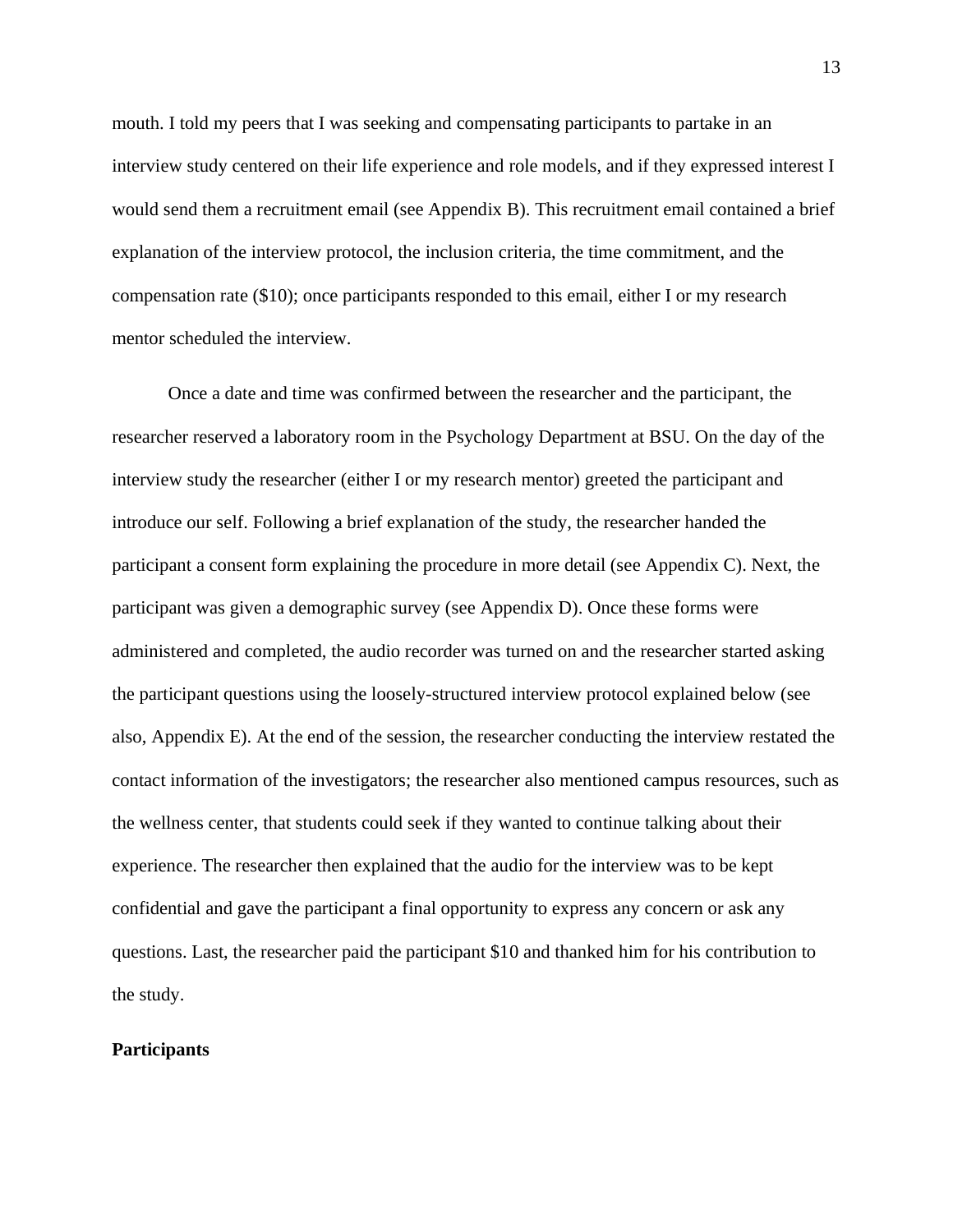The participants for these interviews were 10 self-identified African American male students from BSU, ranging between the ages of 19 and 24 years old ( $M = 21.5$ ,  $SD = 1.58$ ). The participants for this study fluctuated between the grade levels of sophomore and senior year; 1 participant identified as a sophomore, 3 as juniors, and 6 as seniors. In order to confirm a similar (although not identical) cultural experience between participants, the criteria for this study included that participants be born and raised in the U.S. All participants were raised in different parts of the U.S., including Massachusetts (8 participants), Washington D.C. (1 participant), and Rhode Island (1 participant). In order to estimate the socioeconomic status of the participants, they were also asked to indicate the highest level of education obtained by their mother and father (or female/male guardians). The highest level of parental education varied between less than high school degrees and a graduate school degree. Two mothers obtained less than their high school degrees, 1 mother obtained her high school degree, 1 mother completed some college or vocational school, 2 mothers obtained their vocational school degree, 2 mothers obtained their college degree, and 2 mothers obtained their graduate school degree. One father obtained less than his high school degree, 1 father obtained his high school degree, 3 fathers completed some college or vocational school, 4 fathers obtained their college degree, and 1 participant left this question blank. All ethics were followed, and participants signed a written consent before the interview began.

#### **Interview Protocol**

The interview portion of this study was meant to investigate the themes present in the two novels, such as the selection/desire for role models and the experience with stereotypes pertaining to race and gender, in order to investigate how those factors contributed to the participant's way of viewing himself as an African American male. Following a loosely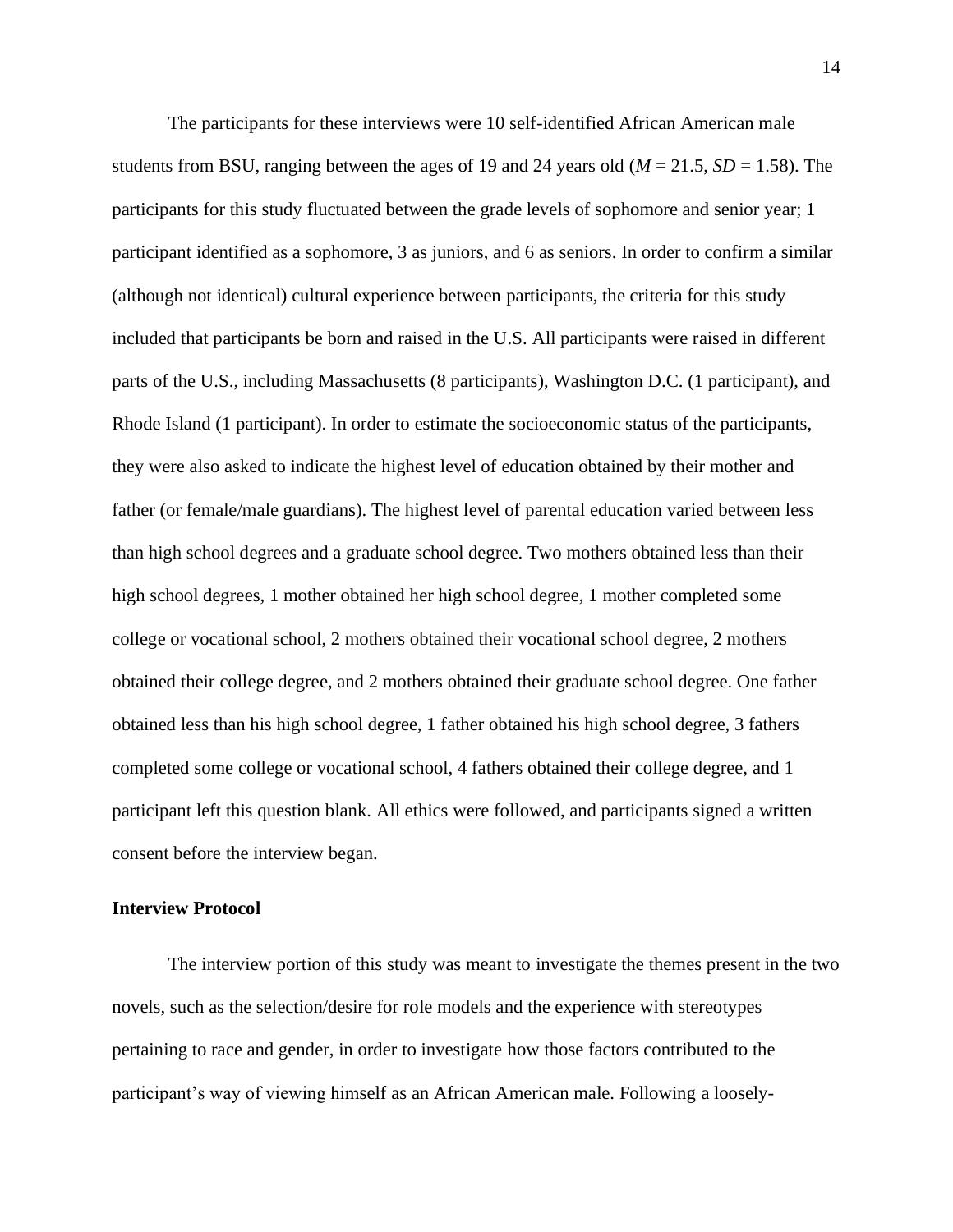structured interview template, participants were asked a series of questions regarding their experience in order to encourage their personal reflection and understanding of the events that have shaped them (Holstein & Gubrium, 1995).

Attending to the first part of the interview protocol (see Appendix E), the researcher explained the life-story interview structure that was to be used (McAdams, 2013): questions beginning in childhood and leading up to the present day, in order to understand the experiences that shaped the participant's life story, or identity, especially in connection to role models or stereotypes. Following this model, part 2 of this protocol focused on experiences in childhood, part 3 focused on adolescence, and part 4 focused on the present-day events and frame-ofthinking (i.e., in connection to relationship with parents, friendships, school involvement, etc.), in order to grasp a general understanding of the participant's development. Part 5 of the interview template then focused specifically on role models, stereotypes, and the combination of different aspects of identity (i.e., race and gender), in order to expand the researcher's understanding of the participant's general experience with each theme and how it may have connected to his earlier experiences. In part 6, the researcher then asked questions pertaining to the participant's future, (i.e., vision for himself and message for future generations) in order to understand the way that present-day role models and experiences with stereotypes shapes or constrains the way that he views himself in the future. In the final portion of the interview protocol (part 7), the researcher wrapped up the study and asked the participant if he had any final thoughts or questions, in order to see if any important details or experiences were overlooked during his reflection.

### **Thematic Analysis**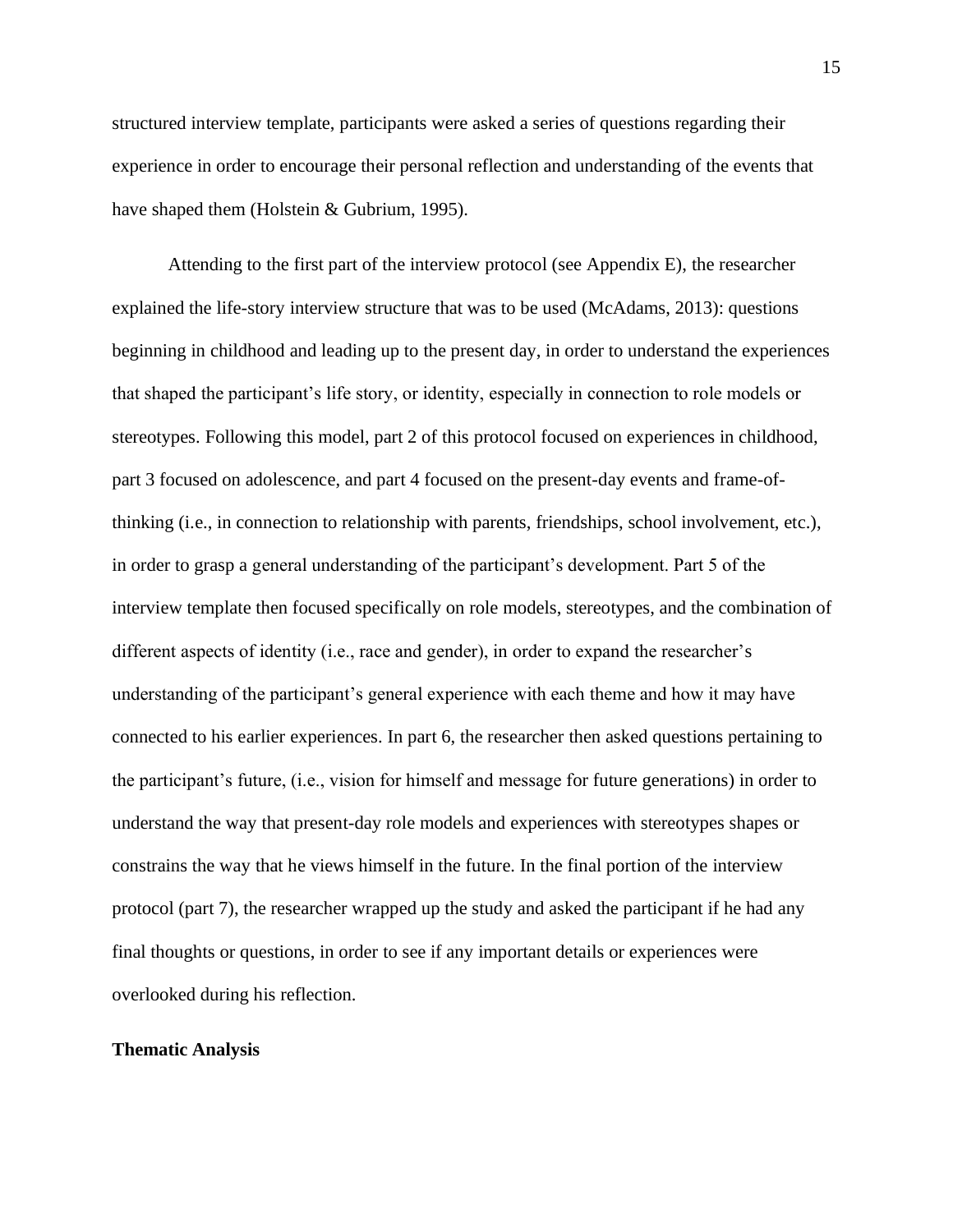Each life-story interview was audio recorded and transcribed verbatim with the exclusion of any identifying information, such as names of people, places, or things. All of the data was then qualitatively analyzed using a thematic analysis, which included identifying and coding any patterns that were revealed through the participants' speech (Braun & Clarke, 2006). Four undergraduate researchers, my research mentor, and I read and analyzed each transcript and identified patterns in connection to the following themes: role models, stereotypes, and the construction of race and gender. The group of researchers, my mentor, and I then gathered together in order to discuss the transcript and the themes that were either directly or indirectly revealed through the participants' responses. During an additional round of analysis, I read through each transcript and identified patterns once more in order to compare and contrast the identified themes across interviews.

#### **Results**

The researchers for this study de-identified participants by providing pseudonyms in place of their names during analyses. This was completed in order to protect the identity of the participants when discussing their personal experience growing up. The first portion of the results compares the gender and race constructions that inform the identity development of the adolescents in the two books to that of the participants in this study in order to understand what societal pressures were shaping the identity of these men. The second portion of the results focuses on the types of role models that aided the identity development of the participants. The goal of the results is to identify the expectations that this group of males faced during their identity development in order to understand the function that particular role models served in this process.

#### **Gender and Race**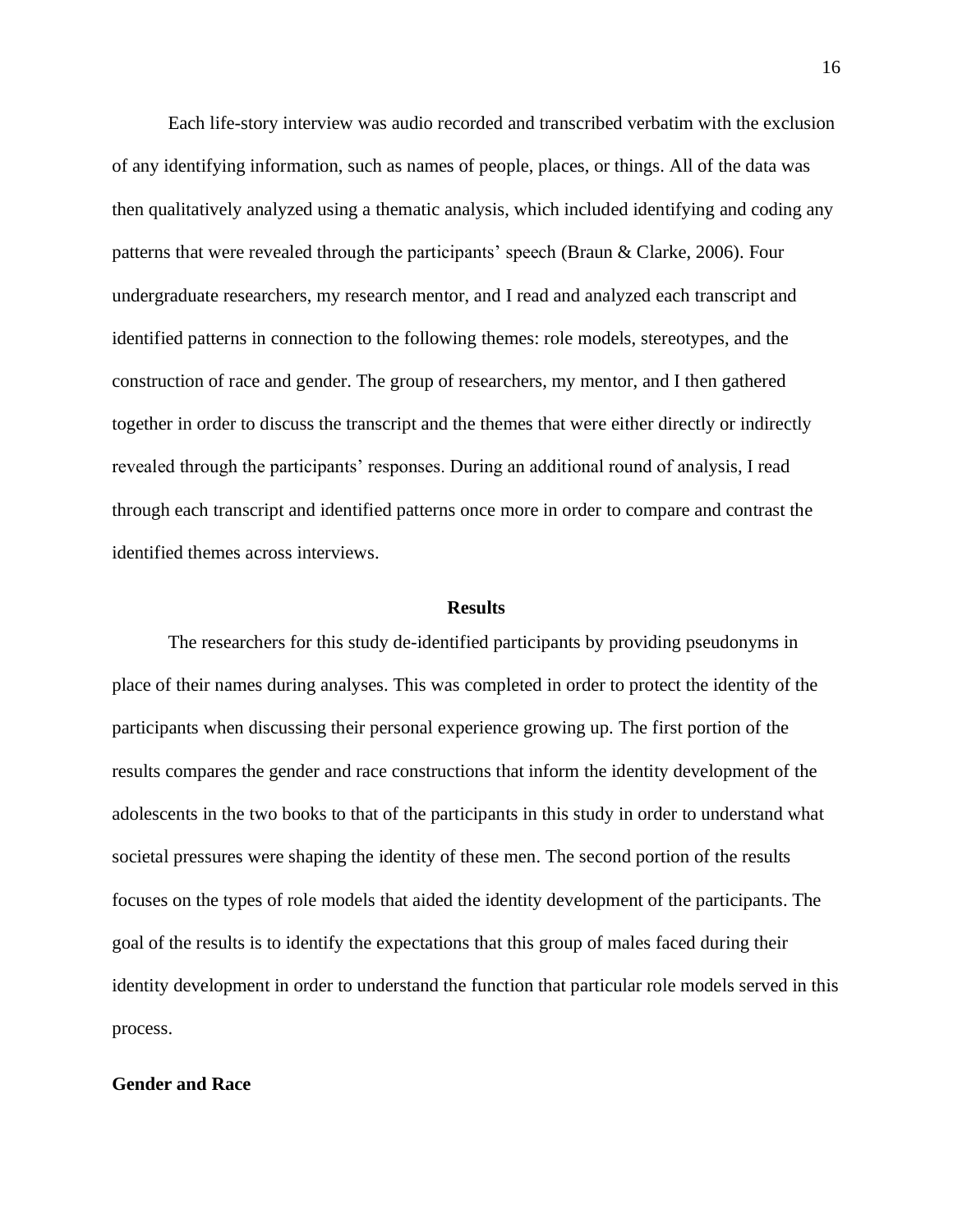Both gender and race are always informing the way that an individual deals with identity development; however, there are times that the issues of masculinity are perceived as a separate influence on this process by the individual experiencing it. In his memoir, *Bad Boy*, Walter Dean Myers (2011) retells his childhood and adolescent experiences as an African American male growing up in Harlem, New York during the 1940's and 1950's. Walter describes his later childhood and adolescence as a stage in which he is clearly divided by two major interests playing basketball and reading. He says, "By this time [middle adolescence] there were two very distinct voices going on in my head, and I moved easily between them. One had to do with sports, street life, and establishing myself as a male" (p. 92). He continues, "The other voice, the one I hid from my street friends and teammates, was increasingly dealing with the vocabulary of literature" (p. 92). In this particular moment, Walter is not considering the intersection of his gender and race, but he is making a clear distinction between what behaviors are acceptable for him as he is developing into his identity as a male. Walter also reveals that at some point in his development, he made the decision that he must suppress any behaviors that fall outside of this masculine construct, rather than simply assuming his identity as both a male and as a person who is interested in reading/writing.

During the interviews, participants described their understanding of masculinity in a way that was parallel to Walter's understanding. For example, when asked if he believed that gender influenced the constant comparison to his brother, 21-year-old Noah responded, "Umm, but I guess like a part of that like with the dynamic of, having like me and him living with each other, and being such close age, and like, definitely like being boys to an extent." Noah continues, "like, you know, uhm... kind've like fighting a lot... there'd be like physical competition of ... him picking on me, and me kind've like wanting to like out-do in certain ways, so like...uhm, I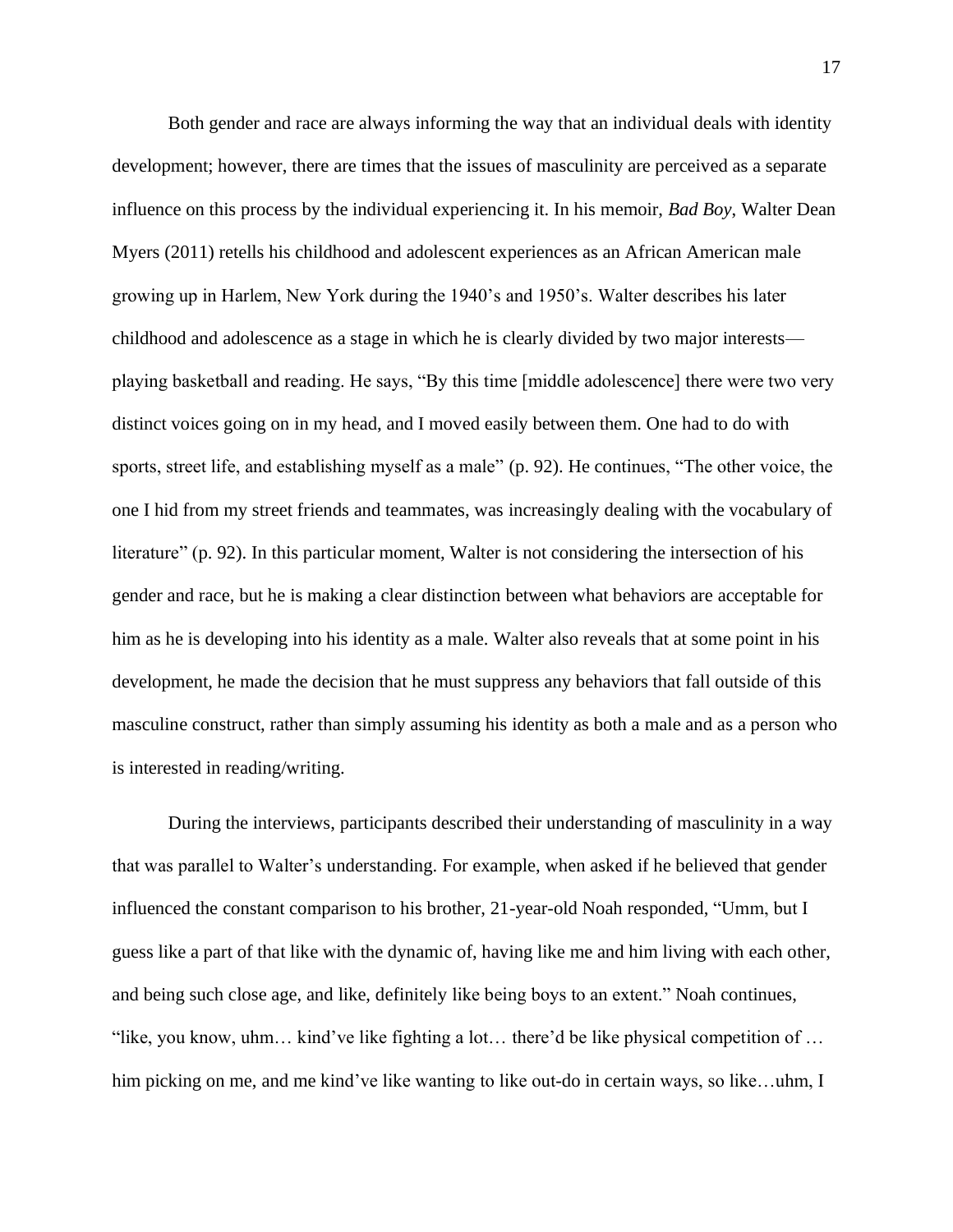definitely think there is like a masculine aspect." In this example, Noah is revealing that his understanding of masculinity consists of physical competition and fighting. In another instance, I asked Noah if he himself enjoyed sports, and he responded, "I was just interested in like Legos and like Pokémon and like, like, like anime, and Yu-Gi-Oh, and stuff like that, and like play my cards, you know like I really wasn't like… I was very like uh… non-athletic. Kind've nerdy." Similar to Walter, Noah is able to make a clear distinction between the behaviors that are categorized as masculine and the actions that fall short of this construct, indicating that these understandings of masculinity influence the way that they view themselves in terms of their personal identity.

While there are times that African American men may solely focus on the role that gender plays in their identity development, at other times they express circumstances that are particularly shaped by their race. In the semi-autobiographical novel, *Sag Harbor,* a fictional 15 year-old adolescent named Benji shares his mixed experience as a wealthy African American male developing in Manhattan, New York during the academic year, and Sag Harbor, Long Island, during the summer. While this novel is primarily centered on the summer of 1985, Benji also revisits memories from his childhood and early adolescence throughout the book. He explains however that it is not until the summer of 1985 that he truly begins to wrestle with this question of racial identity; he experiences a split between his appearance as an African American male and his experience as a wealthy individual. He says:

 Black boys with beach houses. It could mess with your head sometimes, if you were the susceptible sort. And if it messed with your head, got under your brown skin, there were some typical well-known remedies. You could embrace the beach part—revel in the luxury, the perception of status, wallow without care in what it meant to be born in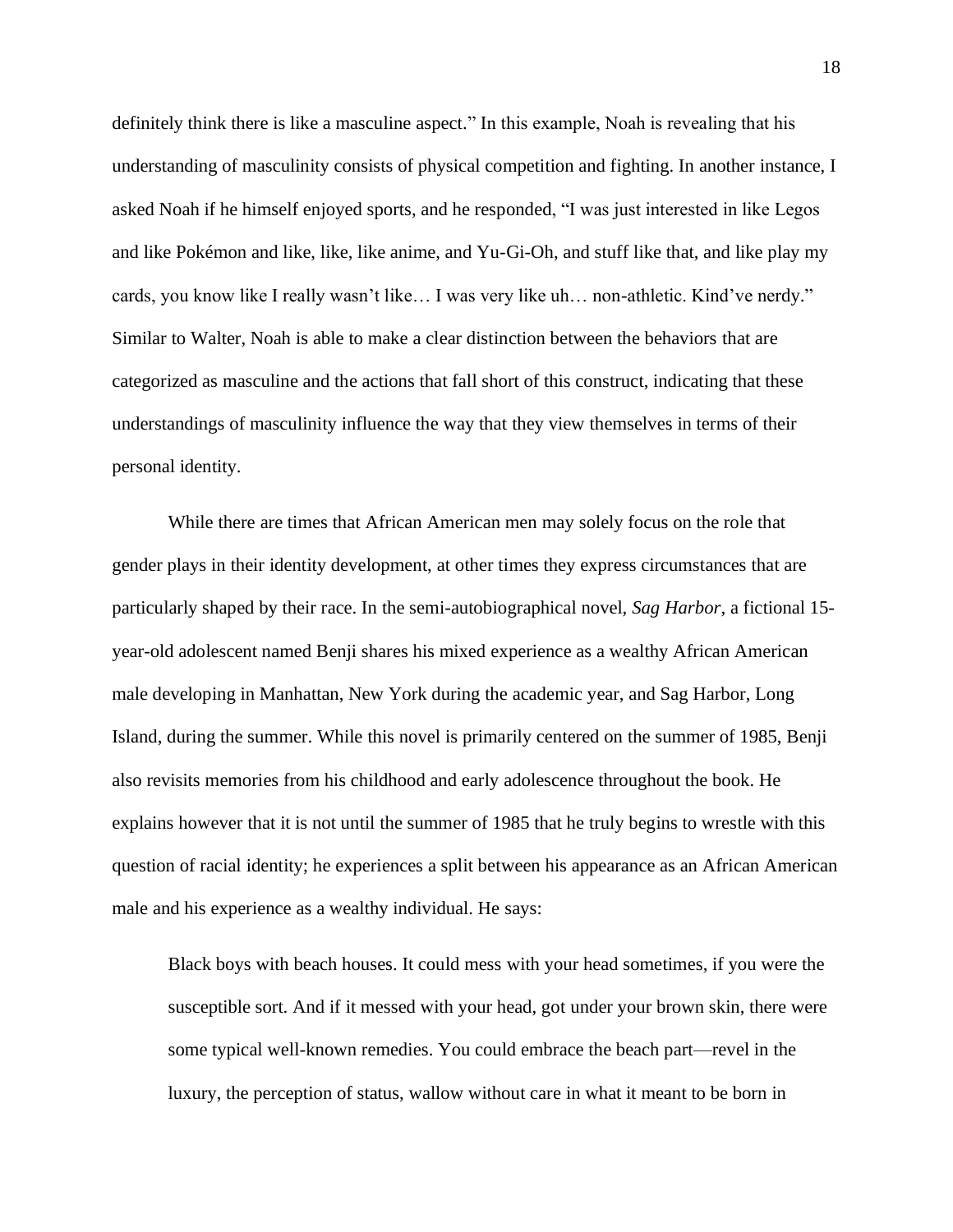America with money, or the appearance of money, as the case may be. No apologies. You could embrace the black part—take some idea that you had about what real blackness was, and make theater of it, your 24-7 one-man show (Whitehead, 2010, p. 72).

In this text, Benji reveals that his skin color and his socioeconomic status are main contributors to his experience growing up, which he says leads to two different experiences. He says that in order to combat this crisis, there were two extremities: embrace the wealth and dismiss the race or vice versa—play the role of a Black person and dismiss everything else. During the academic year (in Manhattan), Benji simply embraces his wealth without being informed on Black culture, and during the summer time in Sag Harbor, he tries to catch cues from his peers on how to behave as a Black male, which leads to rejection from both communities. His academic peers exclude him on the basis of his brown skin, while the Sag Harbor community dismisses him because he is too absorbed by white culture. This creates conflict for Benji, who simply wants to embrace both aspects of his identity—a crisis he suggests could have been avoided with an adequate role model; he says, "Or you could embrace the contradiction, say, what you call paradox, I call *myself.* In theory. Those inclined to this remedy didn't have many obvious models" (Whitehead, 2010, p. 72). Throughout the novel Benji revisits the social cues that he has received from his community in Manhattan and Sag Harbor in order to embark on this quest to merge both aspects of his identity—race and socioeconomic status—during the summer of 1985.

It is clear that throughout his development, Benji is bouncing between two cultures, and this is an experience that many of the participants in this study can relate to. For example, when asked about his childhood memories, 19-year-old Alexander says, "I feel like I had a good amount of friends growing up, I just think a part of it was like, I was still being told like, you know around my friends like, 'those are your parents? You don't look anything like them.'" He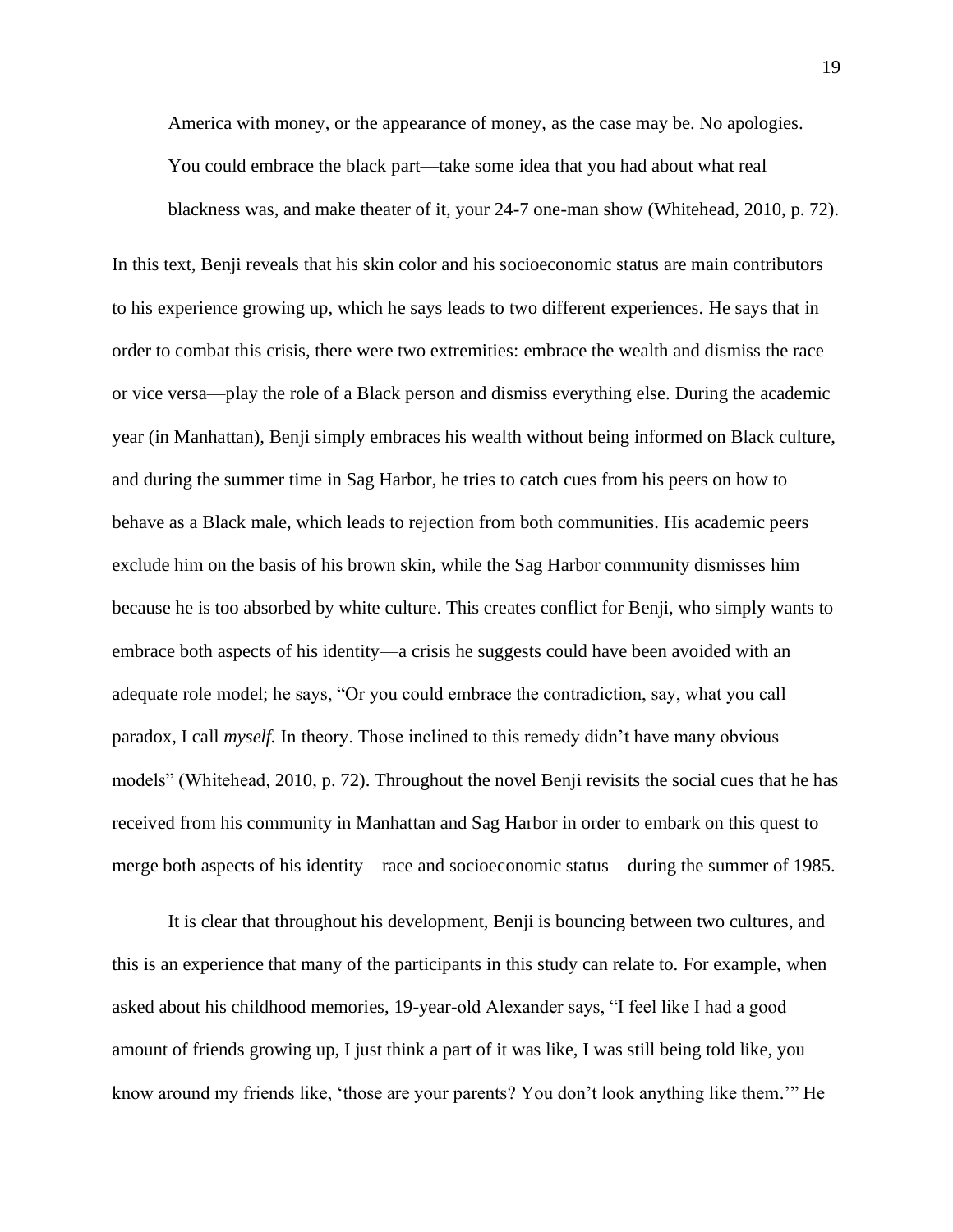continues, "it would make me uncomfortable cause I didn't want to get the whole black-white thing cuz that's not—my parents you know never made that a thing that mattered. And it shouldn't matter. But yeah, it was kind of like hard making friends sometimes, because I didn't know like who I should gravitate towards cuz everyone wants everything to be so this and that." Alexander later explains that his parents are an integrated couple (African American and white) which led to his mixed experience growing up. Similar to Benji, Alexander feels as if he has to pick and choose between friend groups rather than embracing both sides. When I asked Alexander about his experience in middle school, he says that this is when race became more difficult for him: "It was uncomfortable just because I was trying to find my niche, and you know, being the educated mixed kid, you know it's kinda like, where do I go to?" In Alexander's experience, he shares that others made it seem paradoxical for him to be both educated and African American. However, in contrast to Benji's experience, Alexander shares that he did have a teacher that he could relate to: "there was one teacher that like helped me out… he was really funny. Very relatable. He was kind of like me… like educated, uh… not…not white-guy." In this moment Alexander is expressing the usefulness of having had a teacher (or role model) that shared a similar experience and that looked like him. It is important to recognize that Benji desired a role model during his development that could have portrayed a mixed-race identity during a time in which he felt that he was being told that he could only be one or the other, but the failure to find one led to an internal struggle.

Similar to Benji, Walter demonstrates the importance of having a role model figure during identity development. During his adolescence, Walter's decisions are heavily influenced by his desire to be viewed as masculine by those around him. At first, Walter entertains the idea of wanting to become a professional basketball player, which he suggests aligns with his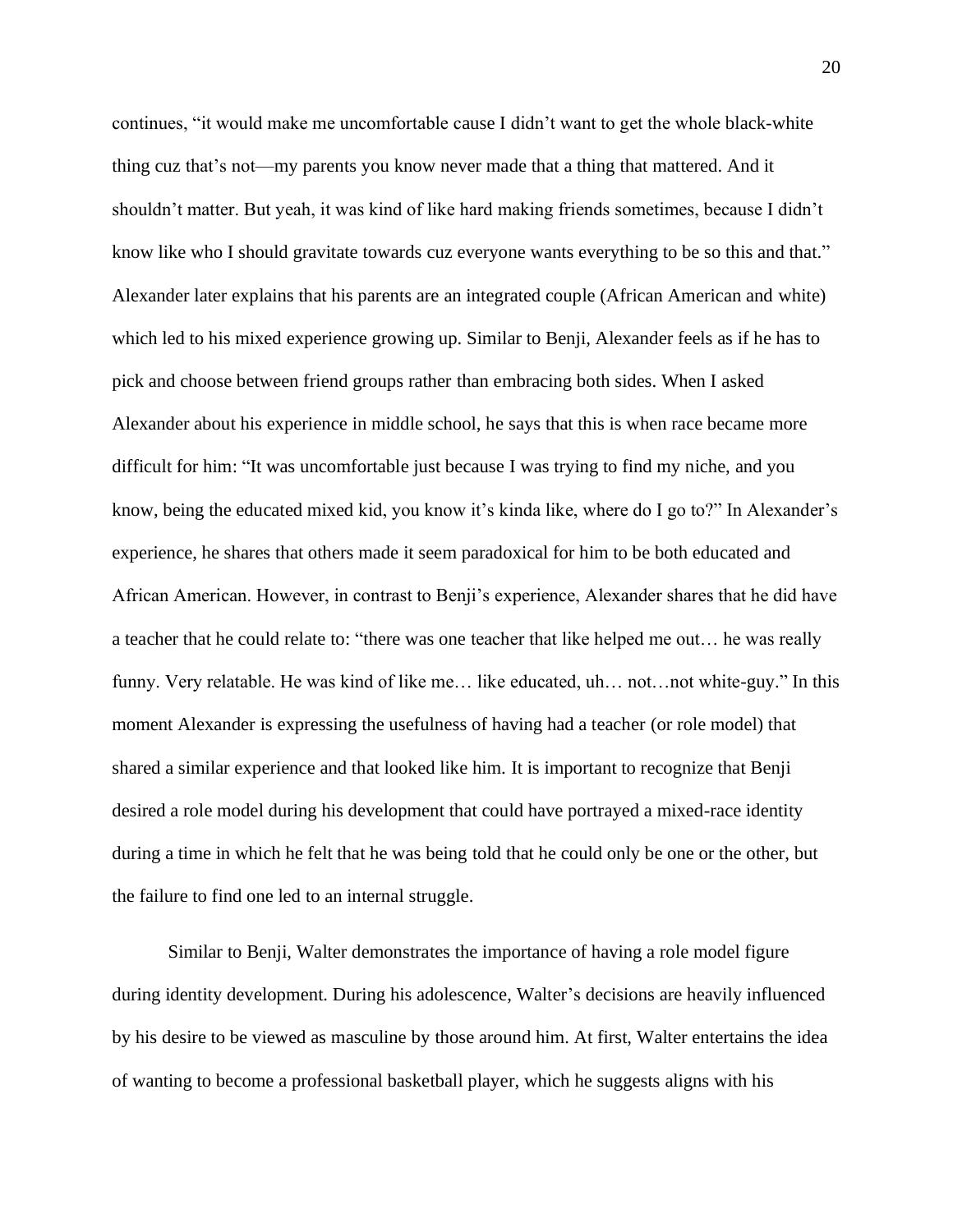masculine ideals. Additionally, Walter recalls having a mentor to support his interest in the sport: "In ball I was helped briefly by a thin black man called Fatty who was the coach of a team called the Comanches, one of the best teams in the city. He talked to me about the possibility of playing ball in college, and I was encouraged" (Myers, 2011, p. 93). It is clear that when Walter's desired career path aligns with his developing identity and is supported by a mentor (or role model), he feels less conflicted during this process. Walter explains that as he got older, his interest in reading and writing grew stronger which led to his desire to become a poet (rather than a basketball player); and as this desire grew within Walter, he became more critical of those around him and how he believed that he was perceived by others as an African American male. He says that in his middle adolescence, people only viewed him as one of three options: a person who was big, athletically gifted, and a fighter, while displaying no intellect; or someone who was stereotypically Black; or third, a reader, but certainly not Black. Later in life, Walter is able to reflect on the rich literature of Harlem that is highly recognized in present day, but he says that he lacked this knowledge during his adolescence; he says that none of the black writers associated with the Harlem Renaissance, (such as, "Langston Hughes, Claude McKay, Zora Neale Hurston, and Countee Cullen") were taught to him in school and there were "few black librarians" (Myers, 2011, p. 92). This aspect of Walter's experience (as well as Benji's desire for a role model) led to my interest in investigating the function of role models in the identity development of African American males. Would Walter's identity development have gone more smoothly if he was able to find the support from a role model while following the path to become a writer? Would Benji have experienced less uncertainty during his development if he had a role model that displayed a mixed-race identity?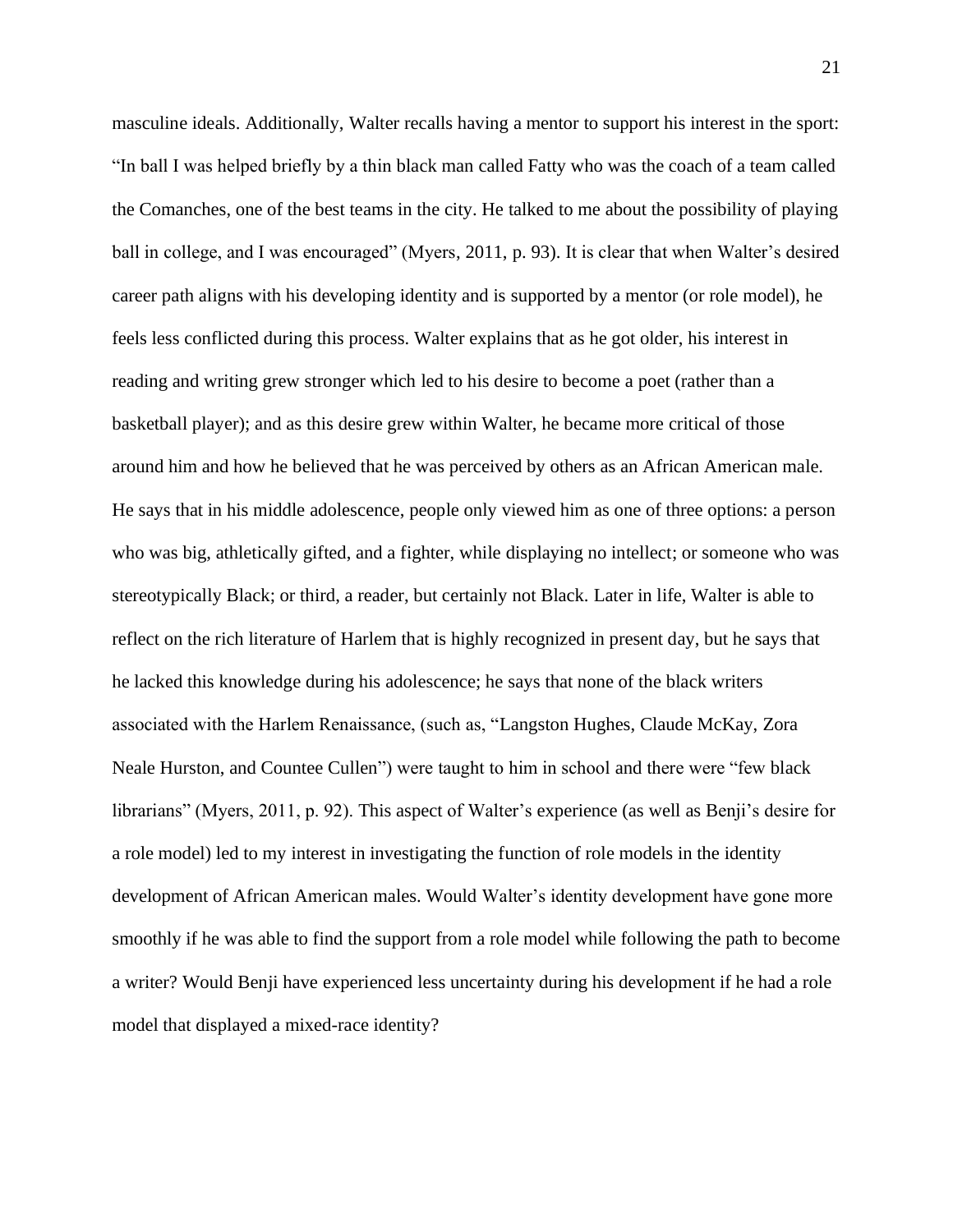Ultimately, the identity development of African American males is constantly being influenced by both race and gender even if these males choose to focus on only one aspect at a time in their narratives. Walter and Benji's experience further suggests that the desire for a role model is enhanced during adolescence when they are negotiating multiple aspects of their identity. While the difference in historical time period and environmental setting leads to different questions and experiences, both of these males express their desire to have a role model whose behavior they can imitate in order to become who they envision themselves to be; for Walter this means becoming a black poet, while for Benji it means embracing a mixed-race identity.

Due to the fact that cultural expectations, stereotypes, and discrimination is largely present in the identity development of African American males, I wanted to investigate whether other black males also seek role models during this process in adolescence and emerging adulthood. Furthermore, I wanted to understand how these role models were being chosen and if they related to an aspect of their identity such as gender, race, or career goals. Additionally, as a result of the expansion in jobs held by African American males and the continuous development of media, I wanted to examine the historical difference across time which led to my interviewing males in the present day in order to compare the similarities and differences in themes that emerged in the texts.

#### **Role Models**

The following six types of role models were identified based on the responses from the participants during the interview portion of this study: explicit or implicit, direct or indirect, and positive or negative. Each role model that was referenced by the participant either fit into one of the categories mentioned above or multiple. Our goal with the following results is to understand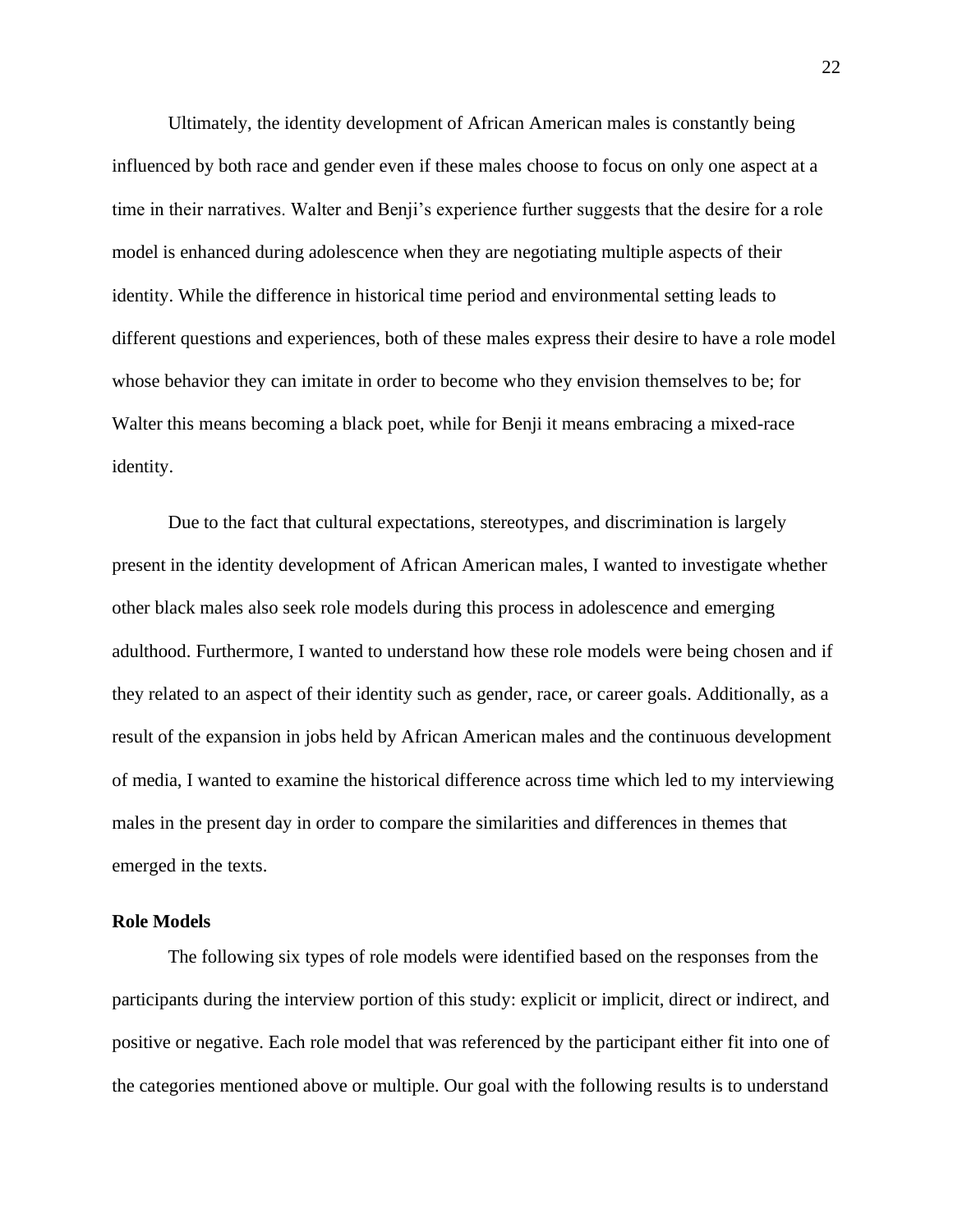the type of role models that were identified by these participants, to identify the qualities that resonate with the participant when choosing these role models, and to consider how these role models may have enhanced the identity development of these African American males.

#### **Explicit Role Models**

An explicit role model is one that is clearly identified as a role model by the participant. For example, 22-year-old Liam says, "And then, my biggest, biggest, biggest, biggest, biggest, inspiration and role model in life… is Donald Glover, Childish Gambino." This is a standard example of an explicit role model because he verbally identifies this person as a role model. Liam continues, "Cause me and him; it's crazy! It's so crazy! Me and him actually kind of have like the same background... that's pretty crazy that someone kind of has like the same story as me." In this example, Liam does not hesitate to identify Donald Glover as a role model and he clearly articulates that this selection is based on his ability to relate to the experiences of this celebrity. Participants often expressed that it was important for them to be able to see themselves in and to relate to the role models that they selected.

In other circumstances, the participants expressed that accomplishments or success was a key influencer in their selection of role models. For example, 21-year-old Elijah says, "I want to develop a relationship with [my uncle] now because I wanna like get knowledge out of his brain into my brain, cause I'm young, I'm trying to learn, but I looked up to him mainly—I recently read his book, he has a book about like how he got up there... I consider him a role model because he made it." In this example, Elijah is clearly identifying his uncle as a role model and he is also emphasizing that his uncle's knowledge and accomplishments are the reasons for this selection. While there were times that the participant directly identified their role models,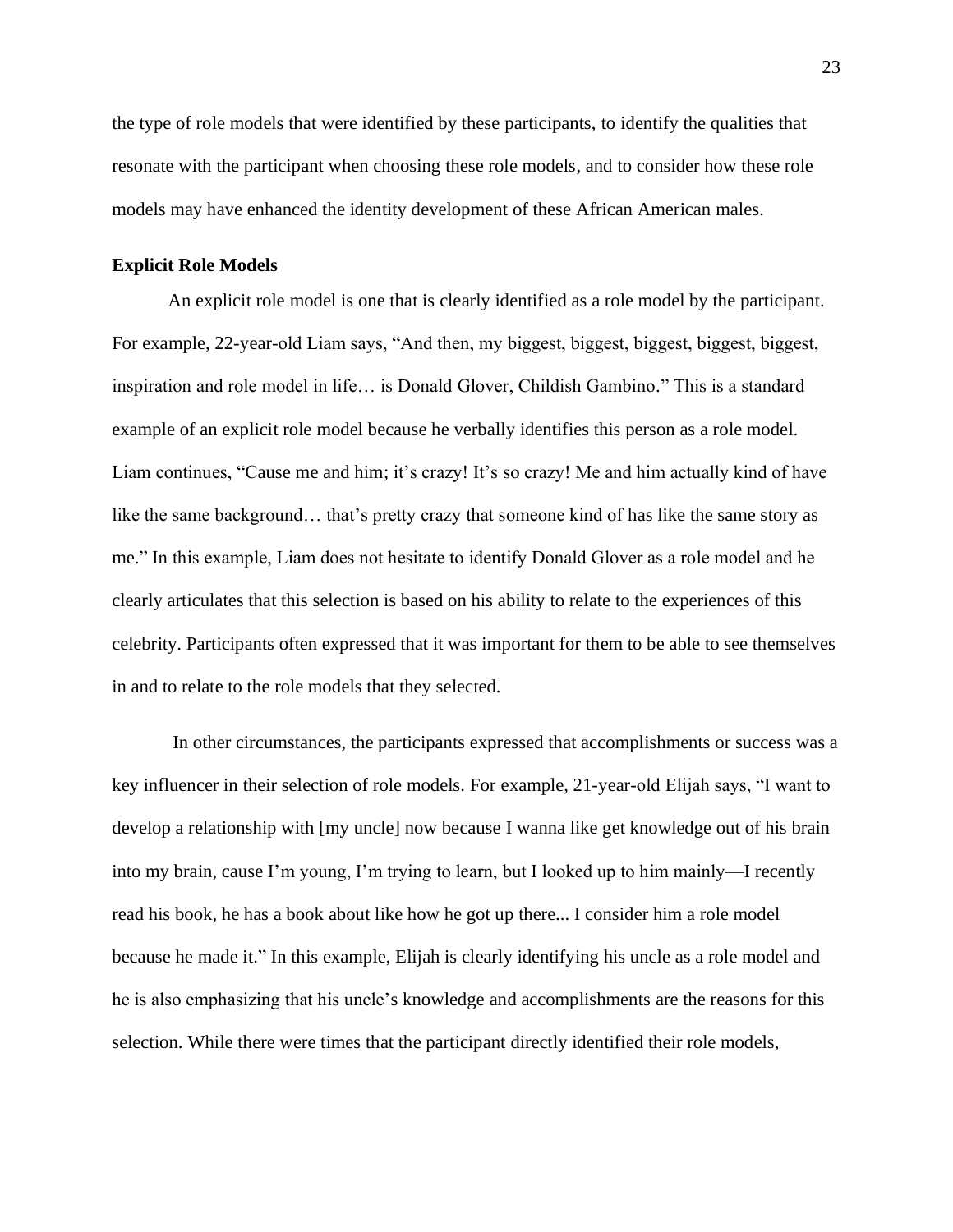participants often hesitated and instead implied that a particular person was a role model without actually saying it.

## **Implicit Role Models**

An implicit role model is one that is referenced by the participant as having taught him something or influenced him in a certain way, suggesting that this person is a role model, without saying it directly. This includes when the participant struggled to articulate the kind of influence that a particular person had on his development, or why the participant had chosen this person in particular as a role model. For example, 21-year-old Noah says, "he's always kind of like at the meetings and for like, very present as an advisor, which I really respect, like a lot, umm, so there are definitely people now, who like, um, who's presence like—I don't always think about I guess, but like, um, when I do, it's definitely like, like when I respect and appreciate." This is an example of an implicit role model because Noah highlights the positive qualities that are characteristic of this individual and describes the ways in which he admires this person, implying that his advisor is his role model without explicitly identifying him as such.

Another example includes 24-year-old Benjamin who suggests that his mother is his role model without actually expressing it. In this interview, I asked Benjamin if his mother influenced his decision to enroll back into college and he says, "YEAH, her voice was the only reason I came back to school cause if it was up to me I woulda just kept working." In response, I ask, "so would you consider your mother a role model?" and Benjamin responds, "of course." In this, example, Benjamin reveals that his mother is a primary influencer on his decision-making without verbally expressing that she is his role model; however when he is asked, he responds with no hesitation, demonstrating the different ways that participants may suggest that a person is a role model without explicitly saying it. In another example, Benjamin shares the impression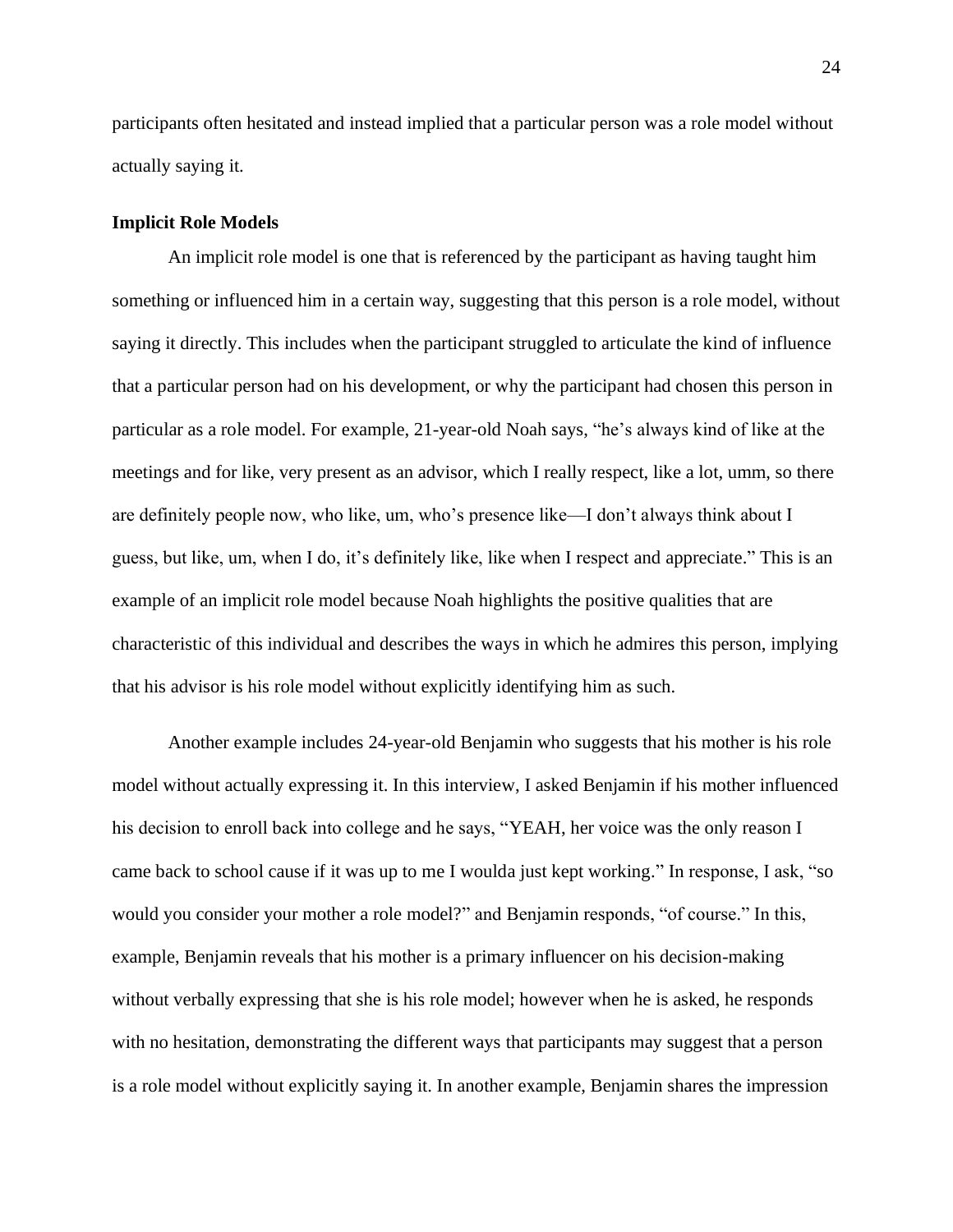that his African American teachers have had on him, he says: "I had a couple classes where the teachers were black males and those were my favorite classes because instead of you know…speaking to us condescendingly like as a teacher who is…like of a different race, they know what we're going through so they try to help as much as possible." Again, Benjamin has suggested that he has learned from these African American teachers and that they have influenced his overall experience. Because he does not explicitly say that they are his role models, they are an implicit role model. The participants of this study often reflected on previous teachers and other figures in their physical environment as role models which leads to the next category: direct role models.

### **Direct Role Models**

During these interviews, participants suggested that physical proximity to a role model was also important in their selection. A direct role model is one that the participants describe having had a personal relationship with. This includes immediate and distant family members, peers/friends, coaches, and teachers. For example, 20-year-old William says, "I played soccer for like my whole life and that was a huge thing cause like my dad was like really into soccer, and I was like, 'oh I got you' you know and I kind of like followed in his footsteps, or at least I tried to." This is an example of a direct role model because the participant is expressing his desire to follow the modeled behavior of his father, with whom he has a personal relationship. This is also another example of an implicit role model because William does not clearly address his father as a role model in this statement but he says that he emulated his father's behavior especially in his decision to play soccer, displaying how role models may reflect more than one of the types of role models identified in this study.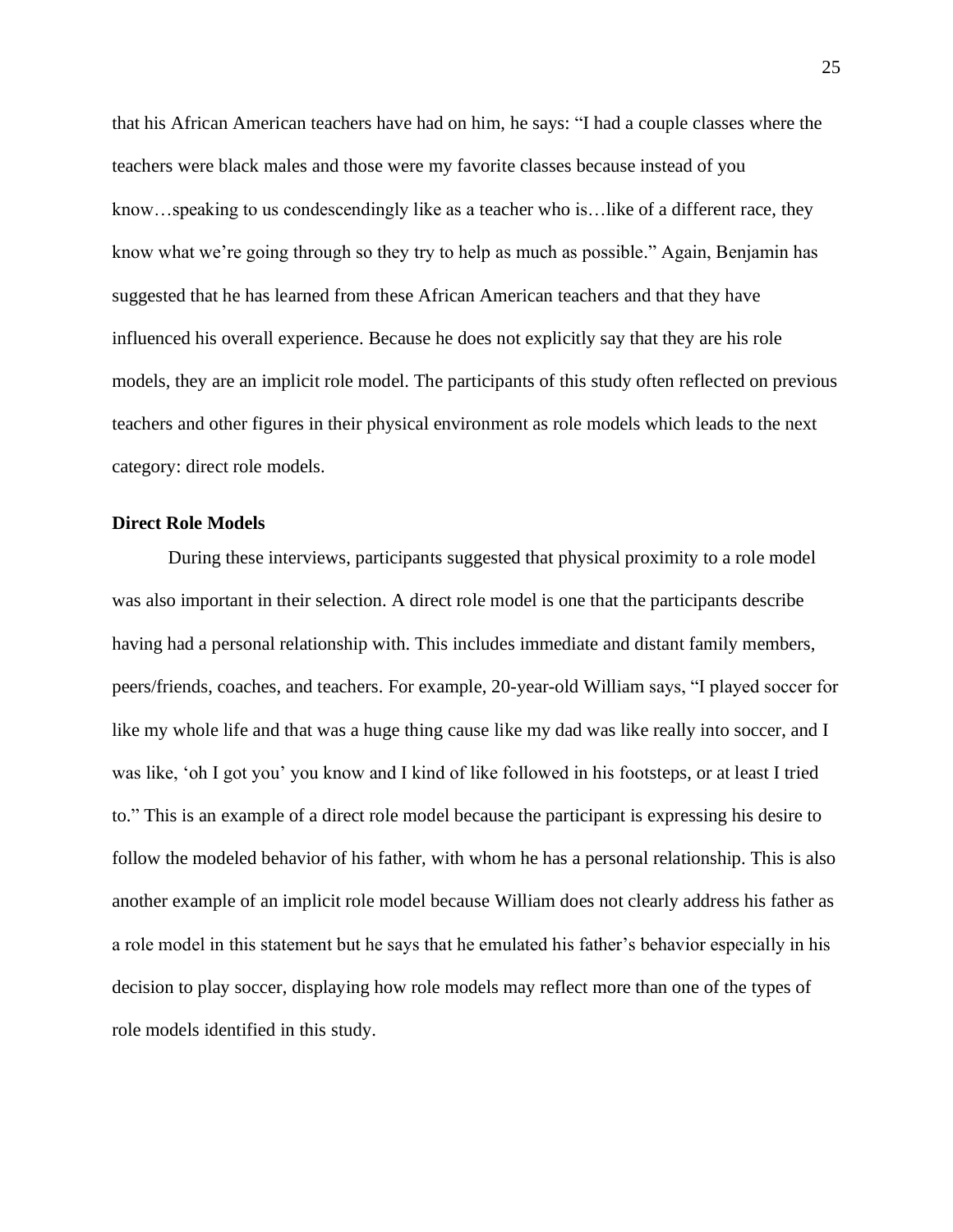When negotiating their identity as males, participants seem to have been specifically searching for male role models (especially father figures) during two stages: adolescence and when speaking in terms of future fatherhood. For example, when asked if he desired to have a role model teaching him things that he was learning from TV such as shaving and haircuts, 22 year-old Liam says:

 Yes. Um, I did have a bunch…of questions about…the person that I was becoming, um, well basically going through adolescence, and stuff, going through puberty, um it felt really awkward talking to my mom about it because I'm like, 'ah I don't want to go to my mom about something that's going on down here when I should be talking to someone who has the same thing', so, um, it was kind-of… it was hard in the sense that I didn't have a male role there all the time to look up to and to really ask questions and if I did have to ask questions it was over the phone and we all know, like, in person-contact is much better rather than over the phone.

In this example, Liam clearly indicates that for him, puberty and adolescence was a time that was paired with a lot of questions about his evolving maleness in particular. While in other cases Liam has described his mother as a role model, he says that it is difficult to do so during this time because he desires a role model that has the same physical features as him. Furthermore, Liam expresses that it is not the same to speak to someone over the phone; instead he emphasizes his desire to have a male figure present in his household to whom he could communicate these questions regarding his male identity. When William was asked about his experience in middle school, he gave a similar response to Liam, he says, "Yeah just 'cause like, the like puberty stages and like not having my dad around as much to help me out with that". In this example, William is also emphasizing that during puberty, he desired to have his father around in order to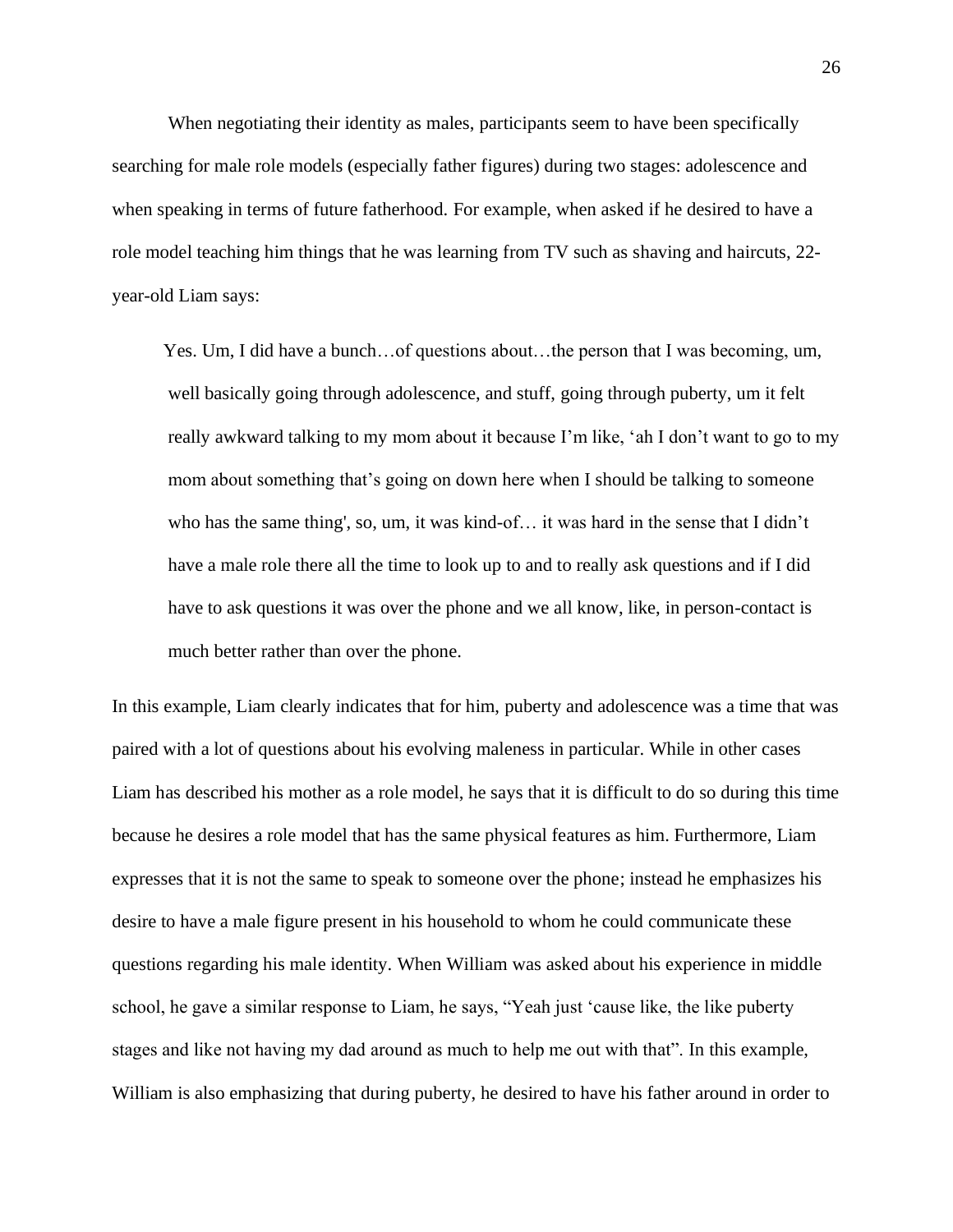help him understand his development. Both males signal that maleness and physical proximity are important aspects in role model selections during adolescence and puberty.

In addition to puberty, the participants brought up their relationships to their fathers when talking about future plans of being a father. For example, William says, "It was more like, 'I want to be just like my dad. I want to be a man. I want to like be there for my kids like he was for me and my brother." In this example William has made the connection between his father, his masculine identity, and his future fatherhood, suggesting that these concepts are all related to one another. It appears that for William, his masculine identity is under pressure specifically during these two stages (puberty and fatherhood) which influences his desire to identify and act like his father. Furthermore, by identifying someone he has a personal relationship to, William implicitly suggest that his father is his direct role model.

Aside from the father figure, another direct role model that was frequently described in the interview studies was an older sibling. For example, 21-year-old Noah says, "when I started actually getting into like more bands and like, was able to kinda like start wearing like normal people clothes…at least attempting to mold it after like… um… those bands, but also like I think like my brother too…I was definitely copying my brother a lot, um, more so than I thought I was. Wow." In this moment, it appears that Noah has a personal revelation about the amount of influence his older brother actually had on him; he says that as he was getting older, he started imitating the way that his favorite bands and his brother dressed, indicating that his brother is a direct model for him, as it is someone that he has a personal relationship to. In addition to the older brother, the participant expresses that he followed the modeled behavior of the band whom the participant does not have a personal relationship to; this leads to another type of role model- the indirect role model.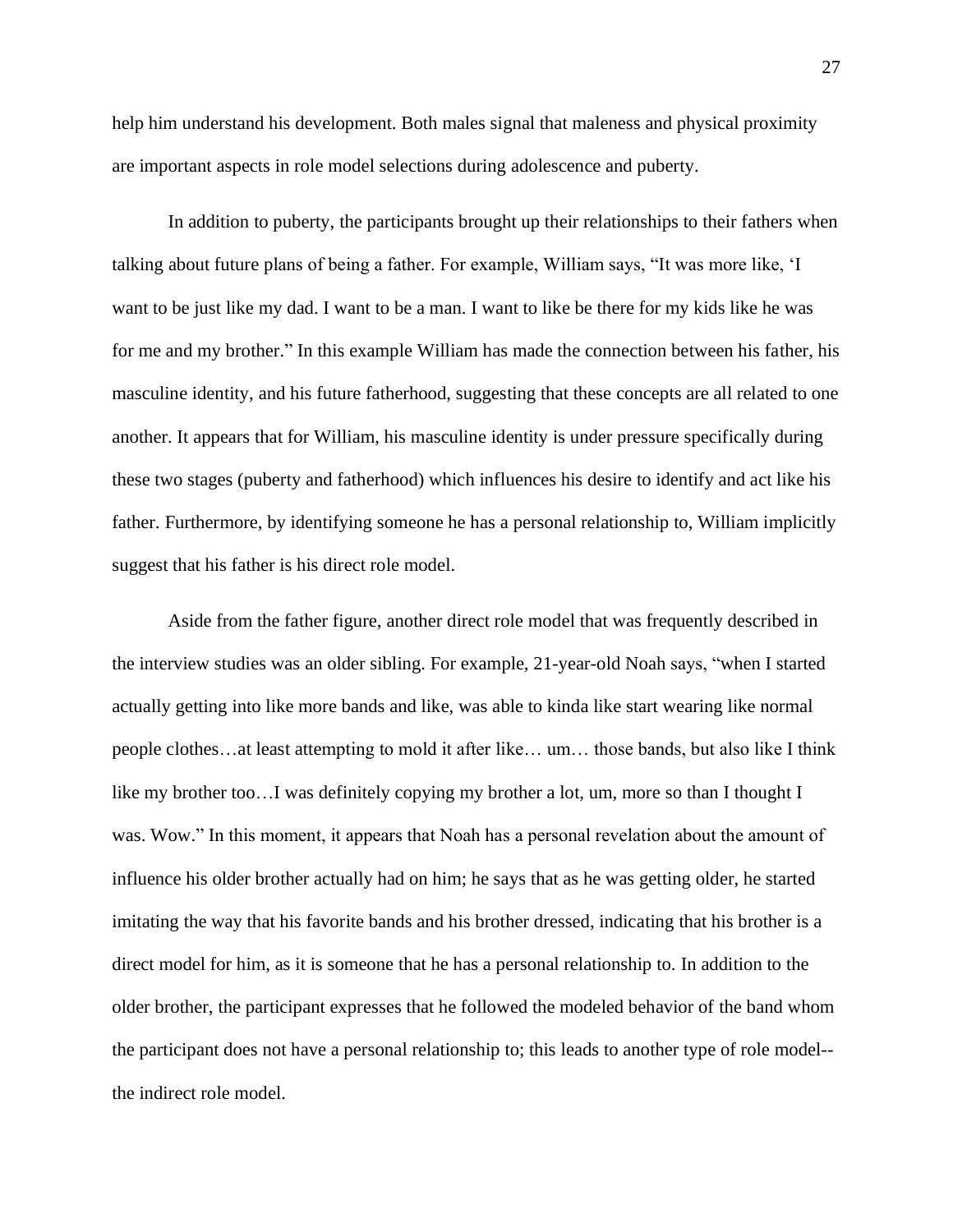#### **Indirect Role Models**

While some of the role models identified in this study were personally known by the participants, there were instances where the participant recognized a person as a role model that he did not have a direct relationship to, such as fictional characters and celebrities. For example, referring to a fictional character on the TV show *This Is Us,* 22-year-old Liam says, "Randall makes me want to be the greatest father that ever lived. Um, just watching him, and uh, so Randall was a character who is I kind of relate to a little bit". In this example, Liam is recognizing that this person is a (fictional) character and he is explicitly saying that this character is his role model despite the fact he has no personal relationship to him. Liam further explains that it is the capability of relating to this person which causes him to identify him as a role model and he further indicates that Randall encourages him to be a great father (in the future).

In another example, I asked 19-year-old Alexander who he looked up to when he was under the impression that he wanted to become a professional basketball player, and he identified a celebrity as a role model; he says, "So growing up, it was definitely Rondo when he was on the Celtics. …I like that Rondo was like short, and like he could still like compete with all like the trees that he's playing against and whatever, but like, and that's was kinda like how I tried to emulate when I played." In this example, Alexander reveals that one of his role models was a professional basketball player (a celebrity) during the time that he himself wanted to become a professional basketball player, indicating that participants may often choose their role models based on desired career paths.

Indirect role models can also be distant family members. For example, when asked if he considers anyone else a role model other than those he had already identified, 24-year-old Benjamin says, "all the women in my family… especially my—my grandmother, my great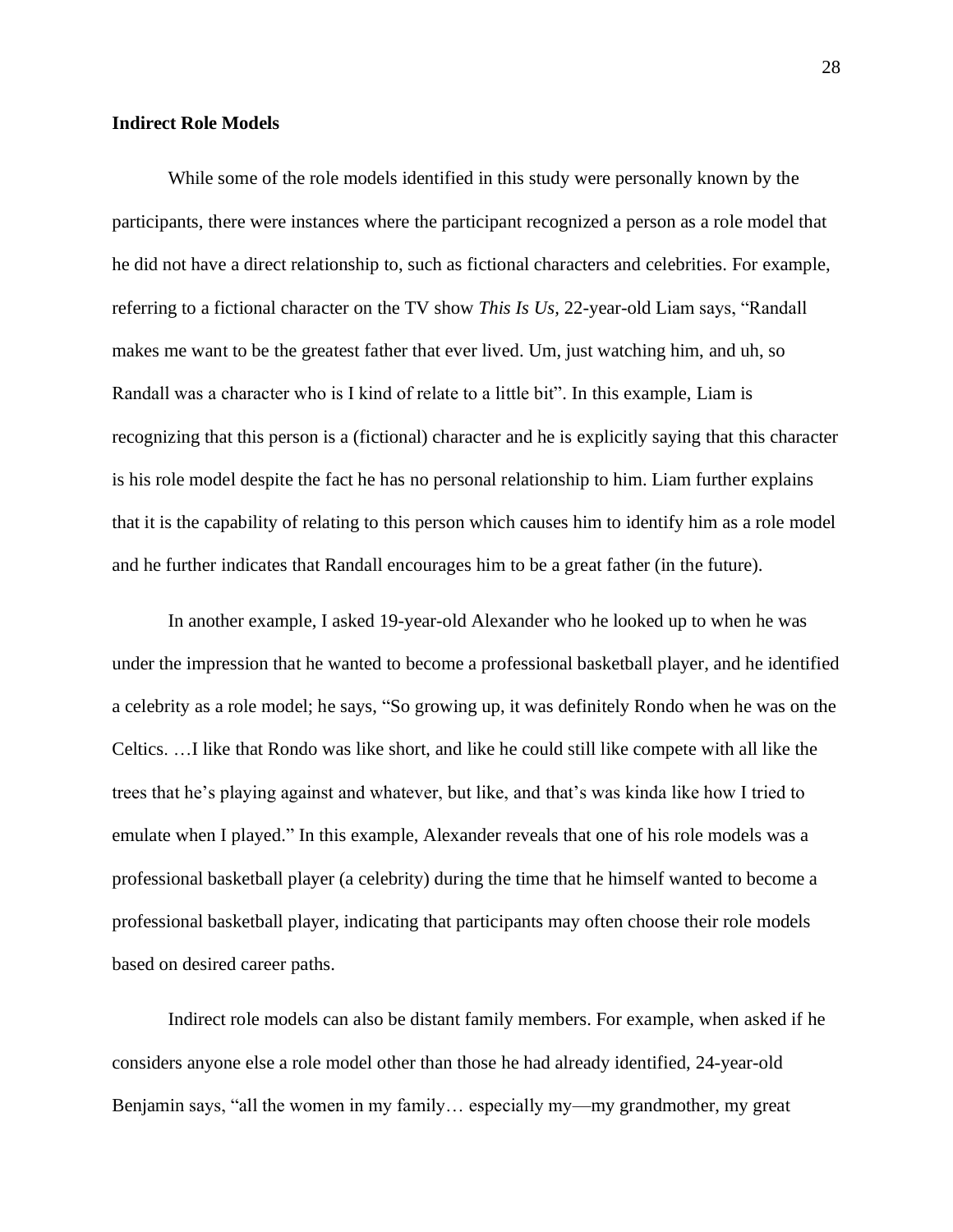grandmother, they came from a different country and they paved the way for the next four generations to live better." Benjamin continues, "I don't like have personal—they haven't personally helped me but you know they set the foundation for everything that I am today." In this example, Benjamin does not hesitate to identify the females in his family as role models, but he clearly says that there is no personal relationship between them; instead he recognizes the way that their actions had an influence on his overall experience. This is an example of an indirect role model because Benjamin views these females in his family as role models despite not having a direct relationship to them.

#### **Positive Role Models**

While at times the participants described having learned something from an individual, there were other times that participants explicitly said that they wanted to copy or imitate the behavior of this individual; in this case, the participant was describing a positive role model. For example, 20-year-old William says, "Honestly, my sister was my role model 'cause she was like the prodigy child. Perfect grades in school, went off to college, got her masters, got her PhD. So I was like 'Wow I want to do that too!' so I really looked up to her." Here, William is explicitly sharing that his sister is his role model and that he wants to imitate her behavior.

In another interview, 19-year-old Alexander shares that his father was a positive role model for him. When asked if his father had influenced his involvement in sports, he says, "He's actually a wrestling coach, so that's like a part of the reason why… I started to do wrestling, was because of him, and a lot of the…HE—HE'S the reason for why I do a lot of things I do. Like, he's… he's definitely, like my biggest uhh, influence in life. It's my father." In this example, Alexander is revealing that his father has had a strong influence on him, and that in many ways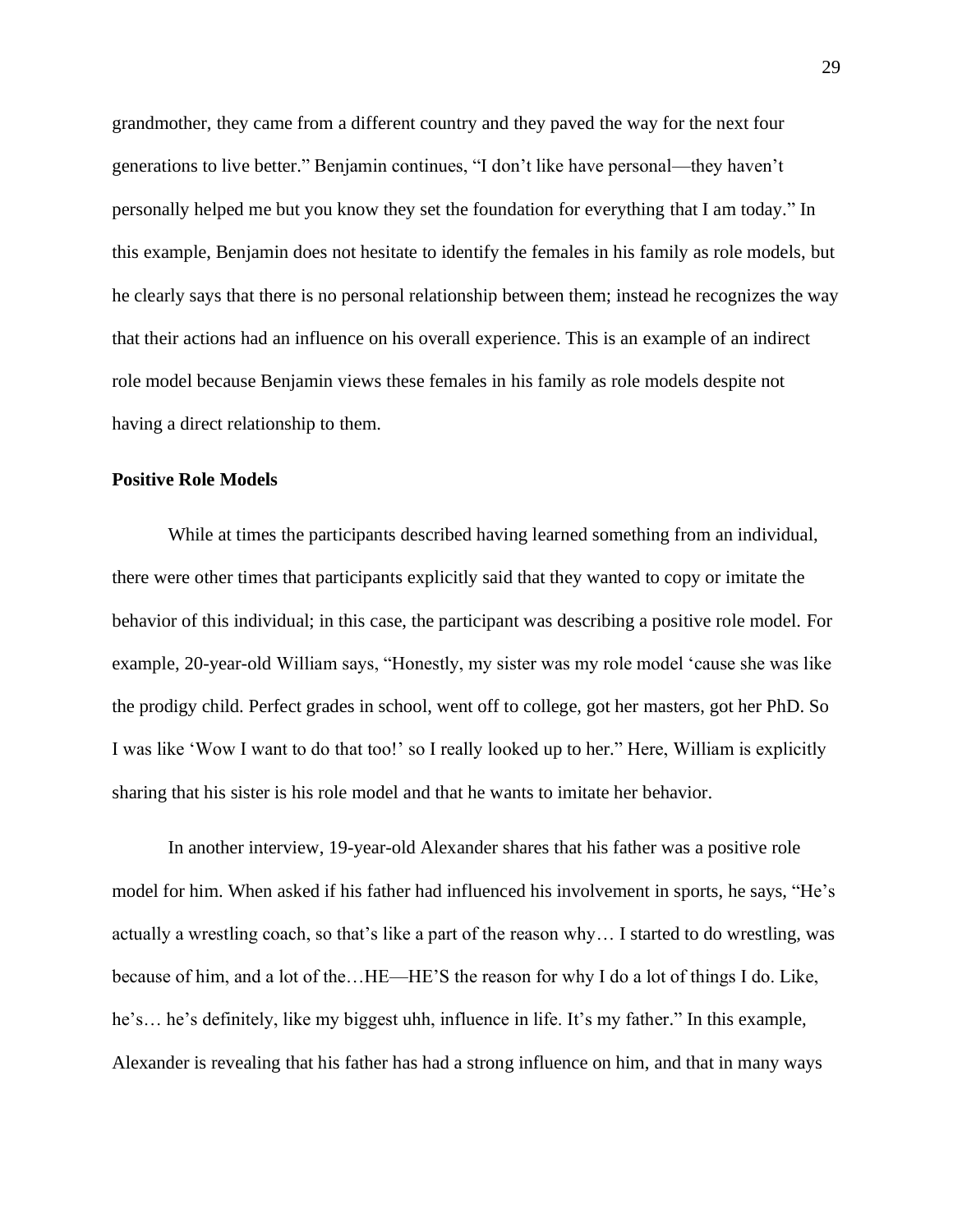his behavior has been modeled after his father's. This is another example of a positive role model because Alexander is explicitly saying that he has copied the behavior of his father.

In a different example of positive role model choice, 24-year-old Benjamin demonstrates the challenge in categorizing role models as one particular type. When asked if race and gender influenced his decision in identifying certain individuals as role models, Benjamin says, "yea… it was more like the mentor thing is- it's less about how much pedigree you have…but the fact that they—they're from my neighborhood you know they can see themselves in me and I can see like dang I could probably be somebody like that in the future." In this example, by expressing that his mentors are people that can see themselves in him (and vice versa) Benjamin suggests that race and gender are influential factors in his choice to view his mentors as role models; he says that it is less about a degree and more about the fact that he can see himself in these role models and he further suggests that he could see himself doing similar work in the future as a result, revealing that his mentors are positive role models.

However, there were times that the participant identified a role model and shared which behaviors they wanted to emulate in contrast to those they wanted to avoid. Referring to the same black male mentors, Benjamin says, "they told—like I could see like a lot of them they've been to jail or you know they've been shot or something so I know what that life holds so seeing them go through it is—I was able to just understand that and know that I don't want to make the same mistakes as them". In this context, Benjamin is saying that there are experiences that his role models have shared with him that he does not want to imitate even though there are other behaviors that he does want to copy; this example demonstrates the way that one individual (or multiple) can often be viewed as both positive and negative role models.

#### **Negative Role Models**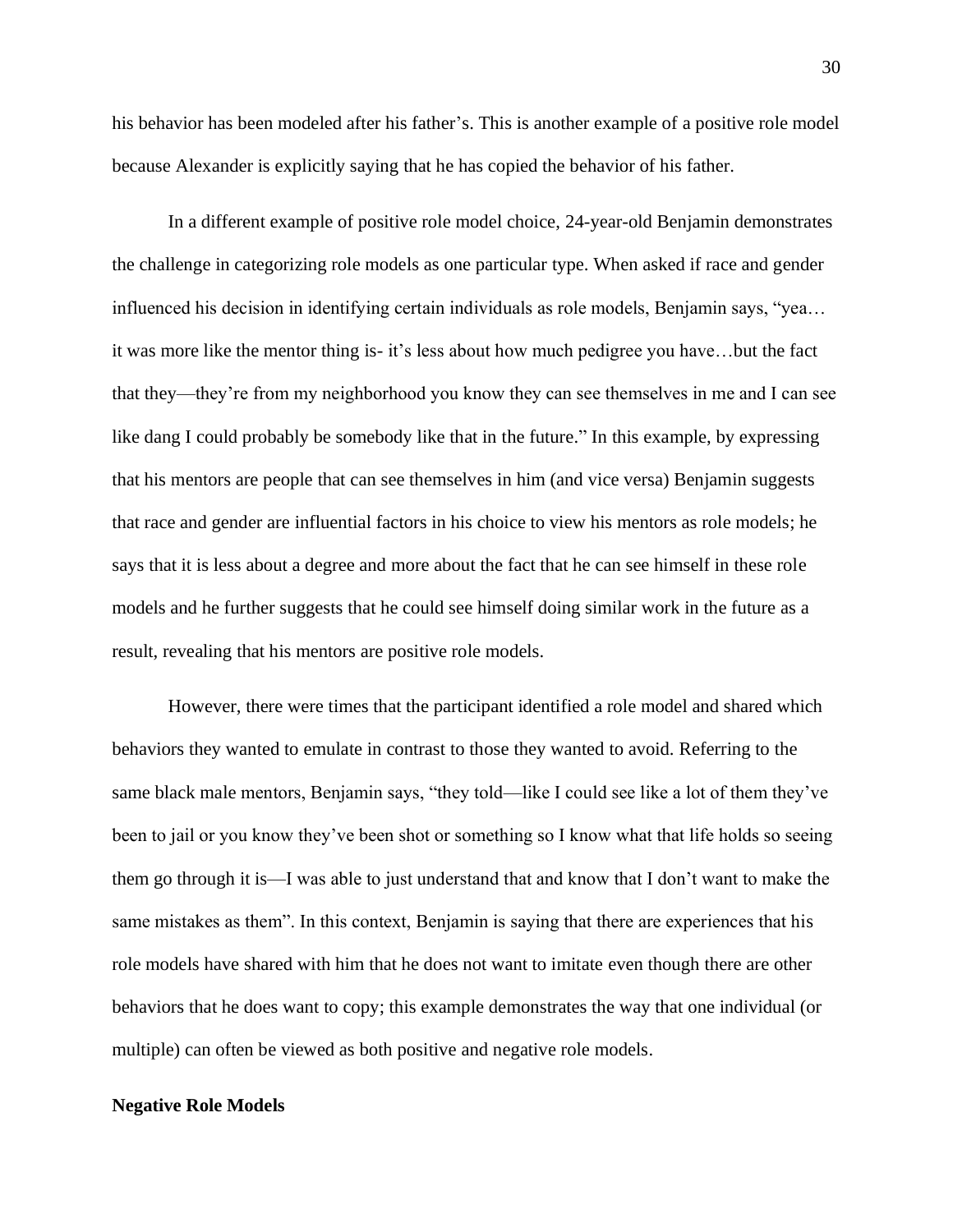Although some of the participants described their desire to copy their role models, there were other participants that identified people as models that they did not want to imitate. For example, 20-year-old William says, "Yeah so I definitely want to have kids cause like I wanna like kind of do what my parents didn't do for me. Like kind of be there in ways my parents weren't." In this example, William is clearly expressing that he does not want to imitate his parents in their form of parenting which suggests that they are negative role models.

While there are times that the participant identified a particular person as a negative role model, there were other times that they expressed a particular behavior or concept, rather than a person that they did not want to imitate. For example, when 21-year-old Noah was asked if there were particular choices that he made based on the expectations others had of him, he says:

 My relationship with music… was definitely tied a lot to my relationship with like my race and stuff like that. In that like, umm… particularly in high school, and more so in middle school… kids weren't like racist or anything like that, but like… definitely liked words like ghetto and kind of like slight steps to like micro aggressions were definitely like there, and I didn't really know that they were like micro aggressions but like, I definitely didn't want like people thinking that I was like... like like ghetto or like hood! Or stuff like that. And so like, all the music I was listening to was like… you know, umm… stuff that I felt like… didn't represent that or like, was more positive than like… the rap music…

In this example, Noah indicates that his relationship with music was influenced by his understanding of race, and while he is not identifying a specific person that he does not want to imitate, he says that he did not want to fit the model of "ghetto" or "hood." Noah clearly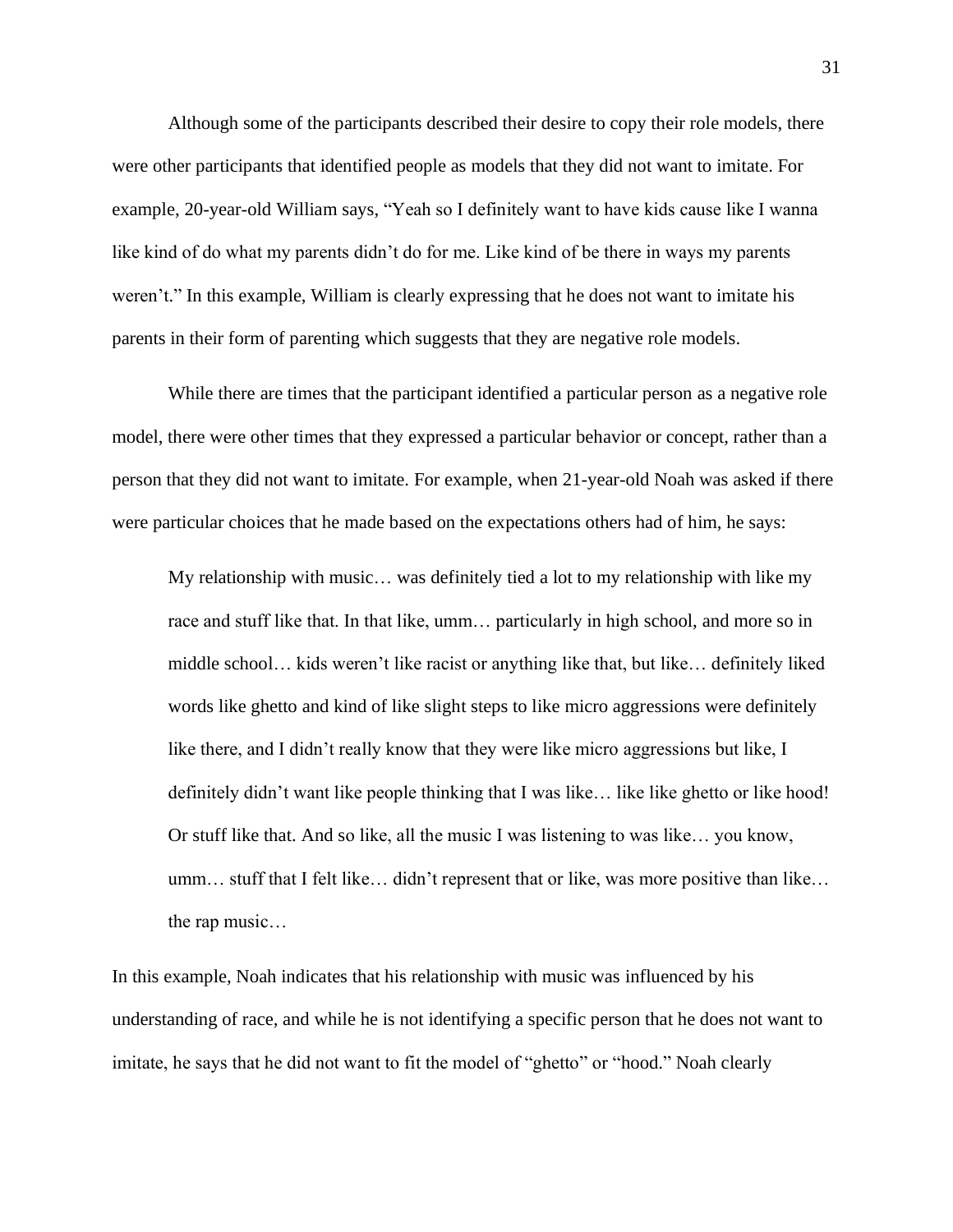demonstrates how influential racial constructions can be to the identity development of African American males by basing his music choices on how he is being perceived as a Black male.

This coincides with research by Johnson-Ahorlu (2013), who aimed to find the potential causes for the low graduation and retention rates of African Americans and other diverse populations using a mixed method approach; she administered a survey and directed focus groups in seven postsecondary institutions. Johnson-Ahorlu (2013) says that from all the student participants in her study, African American students were the only group to identify a struggle with stereotypes (and stereotype threat) as a barrier for continuing their studies. She defines stereotypes as "gross generalizations applied to a group of people with some level of shared characteristics" (Johnson-Ahorlu, 2013, p. 383) and defines stereotype threat as "anxiety or stress triggered by the fear that one might fulfill or be associated with a relevant stereotype" (p. 383). In the example that I have mentioned above with Noah, he says that his choice in music was influenced by stereotypes, and he says that in order to avoid fitting the stereotype of "ghetto" or "hood" (that is often associated with Black men) he chose to listen to other music—a clear example of stereotype threat. In Noah's case, he is not referring to a particular person that he wants to avoid; however, he is referring to a specific construct that is associated with African Americans as a whole (and men especially) that he wants to avoid fulfilling, like other negative role models.

Another example of this desire to avoid fitting a concept was found during my interview with 24-year-old Benjamin. I asked him general questions about his childhood, such as what his earliest memories consist of, what lessons he may have learned, and what his family life was like during his childhood. After spending a significant amount of time talking about his family being close and dominated by females, he says, "I grew up with my mother. I mean there was I ha— I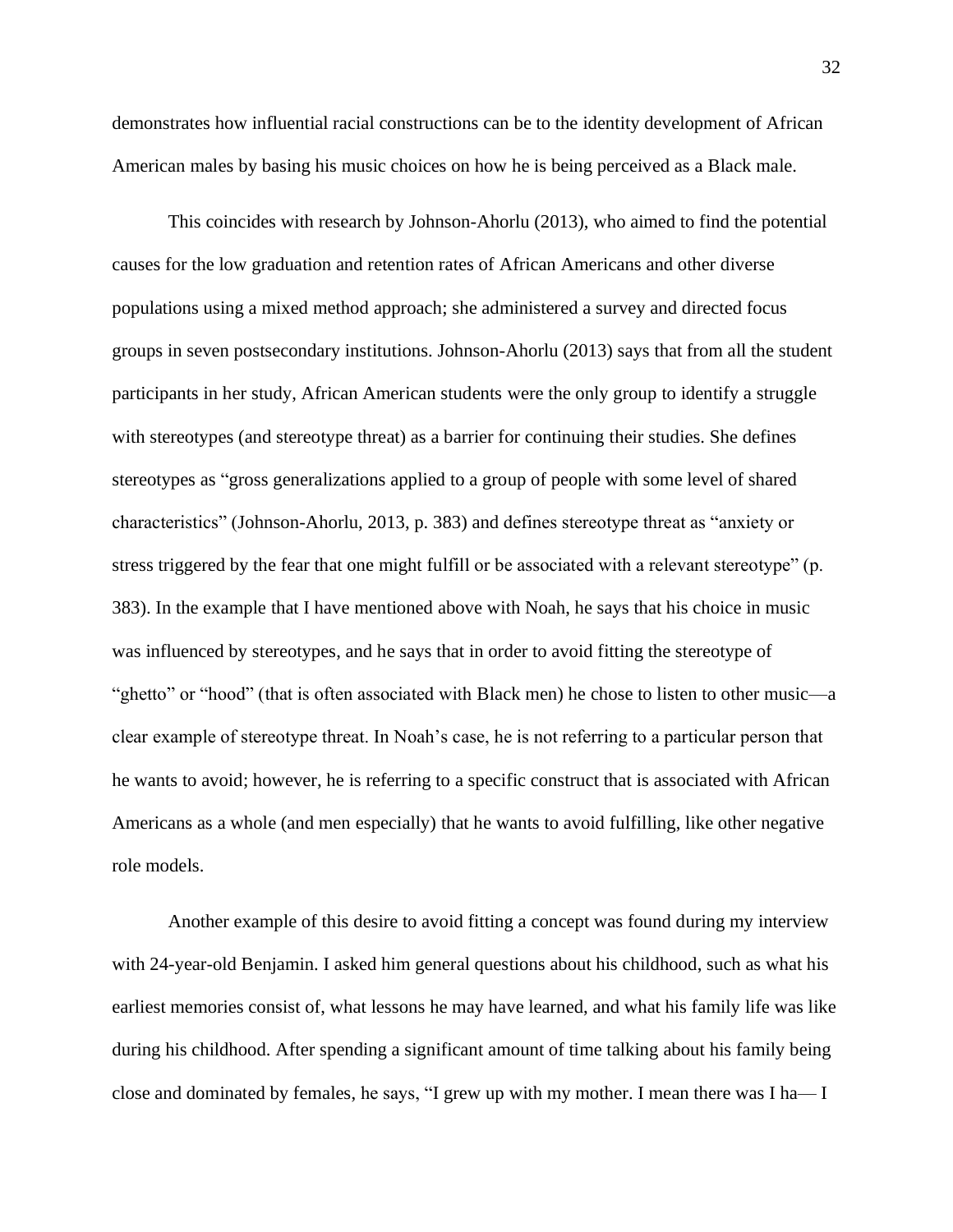know my father and we talk all the time when I was younger I could see him whenever I wanted but this- it was you know the typical single mother, black father thing." Without being prompted about any specific circumstances of his childhood, Benjamin feels the need to address his relationship with his father. What stands out in this sentence is the fact that Benjamin says, "I know my father" as if he needs to dismiss a misconception that would state otherwise; furthermore, Benjamin titles this misconception the "single mother, black father thing" revealing that he is responding to a cultural stereotype placed on his racial group specifically.

Some participants were more likely than others to identify role models in the media. Those that struggled to do so expressed that the media enforced cultural stereotypes on their racial group rather than promoting positive presentations. For example, William says, "For the most part I didn't really have any role models in like the media, cause like on like Nickelodeon and all these shows they weren't like selling to any black kids and when they were it was the goofy black kid that was there to make people laugh so nothing really like assertive in authority… besides Denzel Washington." In this example, William does not say "*a* goofy black kid" he says, "*the* goofy black kid" indicating that it is common for Black males to be presented in this way in the media. In another example, I asked Benjamin where he had received his understanding of the Black male experience and whether it was from TV or his personal neighborhood, and he responds, "all you see is like black guys on *Cops*, blacks guys in music videos flashing money, umm people going to jail all the time on the news." In this example Benjamin suggests that all Black men are being portrayed in the same way, revealing that media is one main source for enforcing cultural stereotypes that young Black men want to avoid.

The participants established that the media is one of the major sources for the negative presentations of African American males that they would like to avoid; another frequent source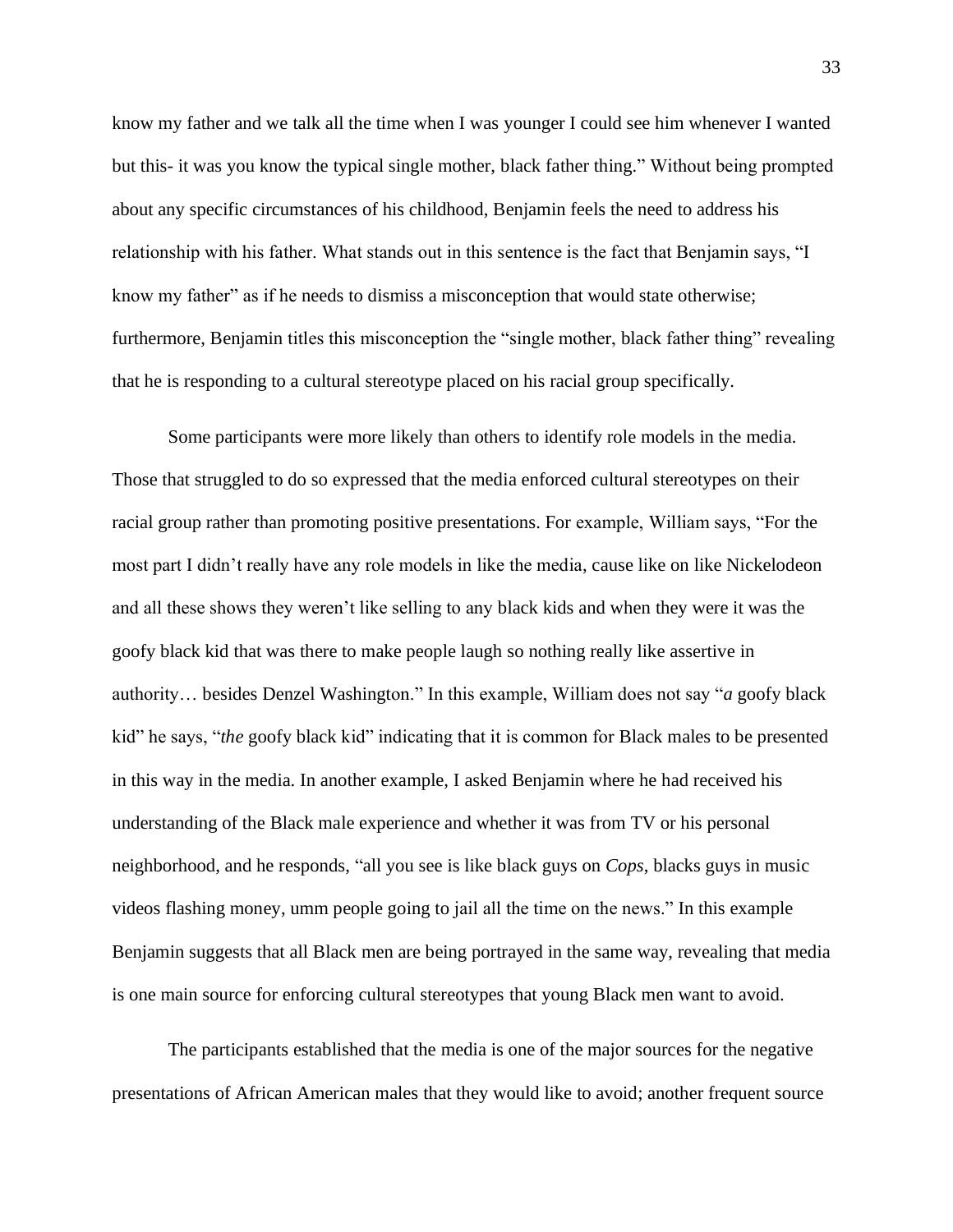identified by participants came from a location in their everyday environment—school. While in Noah's example above, it was the students that were enforcing the negative stereotypes of "ghetto" or "hood", in Alexander's experience, it was his teacher. He says, "Actually, when I was like 11, like my first real experience with like…you know the black white thing, was a teacher, we did like oral speaking thing and whatever, and the teacher said, 'For someone like you, you speak very well.'" In this example Alexander's teacher is suggesting that he is defying the expectation of his racial group by speaking eloquently, revealing yet another way in which stereotypes on a group is enforced.

#### **Summary of Results**

It is the expectations of an African American male's gender and race in combination with stereotypes that has piqued my interest in understanding how these males combat these societal pressures. One major goal of this study was to investigate whether or not African American males identify role models as a way to confront stereotypes, and the results of this study indicate that they do. For example, when asked if he had any idea about what he wanted to be when he grew up during the earlier stages of his development, 24-year-old Benjamin says:

 No. I didn't. At all. Even like, like, until like my freshman year of college, I was just, I was just going with the flow. But, one of my mentors, told me like, you know, 'I have a chance to do something that he wasn't able to. Like go to college. I can get my degree and that… I can be what he was but better because he didn't have the chance to go to college. So, that pedigree, like if he had effect on me, and he did the things that I couldn't do, what could I do? With a degree? And have an effect on kids, where it's like—it's like, 'okay, I don't have to be a dope-boy. I don't have to sell drugs. I could go to college and be something.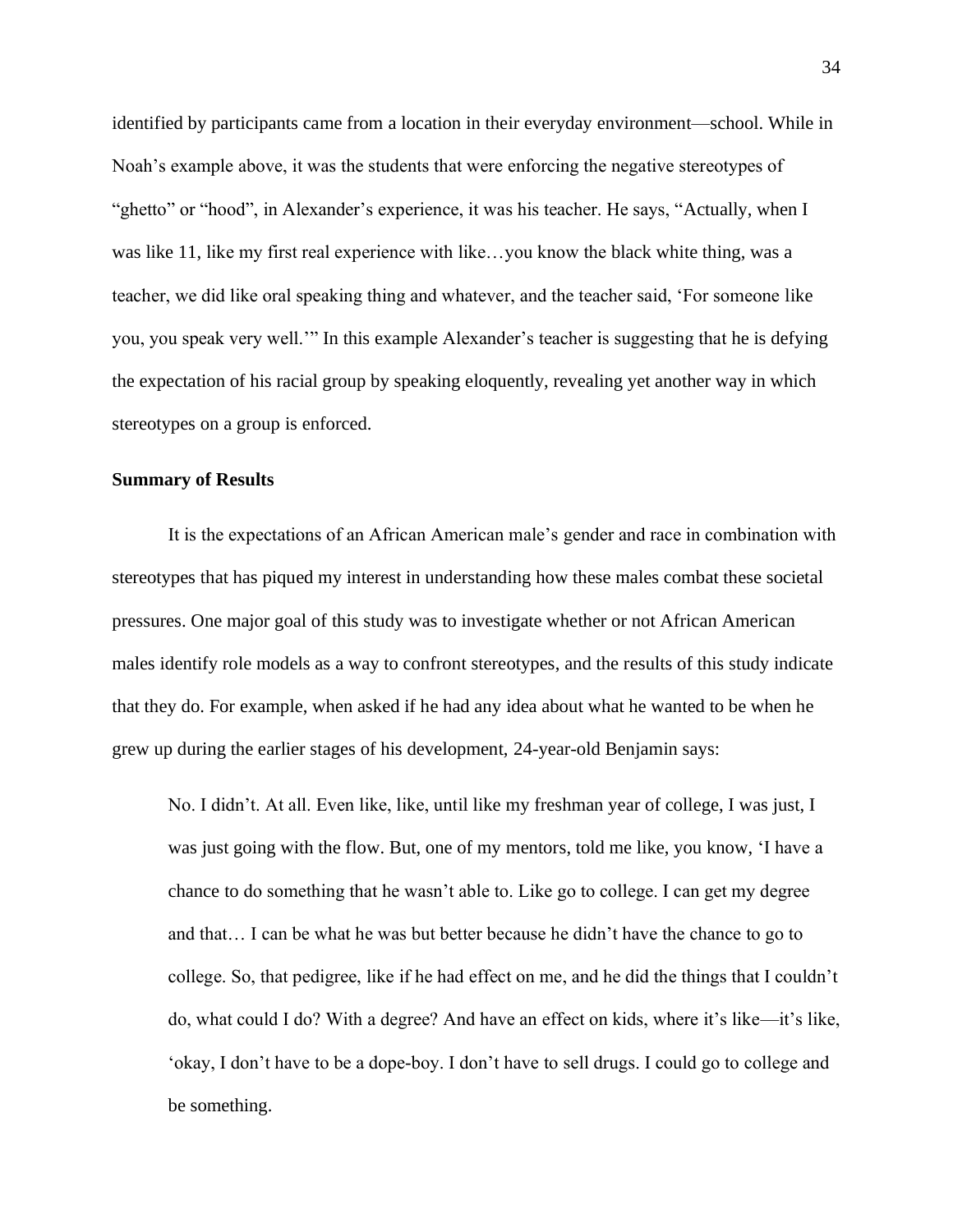This is one example of the function of a role models in the identity development of African American males. In this example, Benjamin shares that the expectation for him as a Black man is to become a "dope-boy" or a drug-dealer, but he says that having role models helped open his eyes to other options. It is due to his direct relationship with his mentor that Benjamin was able to view himself as someone who could have the same effect on youth, especially if he was to attend college and get a degree.

Again, it is important to recognize that these thematic categories were identified by the researchers, but they were described by the participants. The role models that are described above are those that helped the participant see himself as an African American male, but they are also role models that were chosen for their ability to speak to different aspects of each participant's identity development, such as moral desires or career goals. Additionally, these types of role models are mutually inclusive and often overlap with one another (i.e., a participant could describe a person as both an indirect and positive role model and a positive and negative role model). The results of this study highlight who African American males are identifying as role models, why they are being selected, and how they often help males see themselves outside of the lens of a racially biased society.

#### **Discussion**

There are many kinds of role models that are identified by participants in respect to the different aspects of their identity. This study examined the types of role models identified by self-identified African American male BSU students in order to investigate the function that these figures play in their identity development. In each of these interviews, the participants described the sociocultural influence of race and gender constructions prevalent during their time of development and how it affected their decision-making in terms of their identity. Participants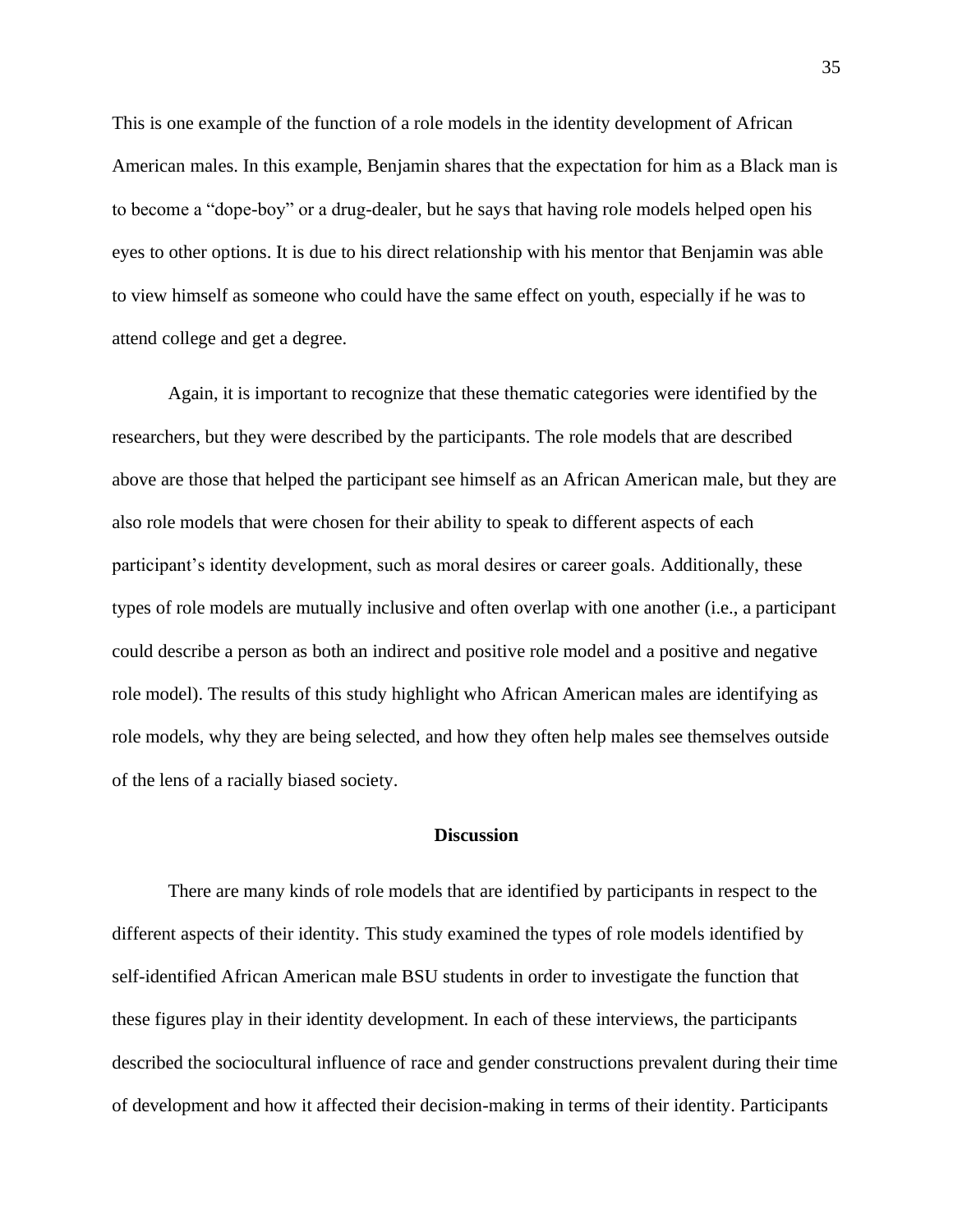also described the different kind of role models they had during their development which were categorized into the following six types: explicit or implicit, direct or indirect, and positive or negative. This study also found that the types of role models selected by these participants were often associated with shared experiences and similarities in physical appearance or career goals.

The participants in this study identified role models they had direct and indirect relationships to such as parents, siblings, coaches, mentors, celebrities, and fictional characters; however, additional research must be conducted in order to identify other potential role models. One limitation of this study is the selective sample of college students. In the future, this study could be expanded by interviewing African American males that are not attending college or by interviewing males earlier in their development (middle and/or high-school-aged students) in order to reveal other experiences and other potential role models. Additionally, the participants may have felt the pressure to compare their understanding of a role model to that of the investigators, a problem which is called response bias (or participant bias). In future studies, researchers could ask the participant to define the term role model in their own words at the beginning of the study in order to eliminate this pressure.

One positive outcome of this study is the ability to compare the experience of African American males across different time periods. In Walter and Benji's experience, there was a lack of direct role models portraying the type of identity each male desired to have. In Walter's case, there seemed to be limited access to Black role models due to the lesser influence of media culture in his time (1940's and 1950's), meanwhile in Benji's experience, there were several Black male celebrities that influenced his development, however they failed to meet the standard of a mixed race role model that he was searching for. In this current study, the participants described the media as a source for positive (and negative) presentations of African American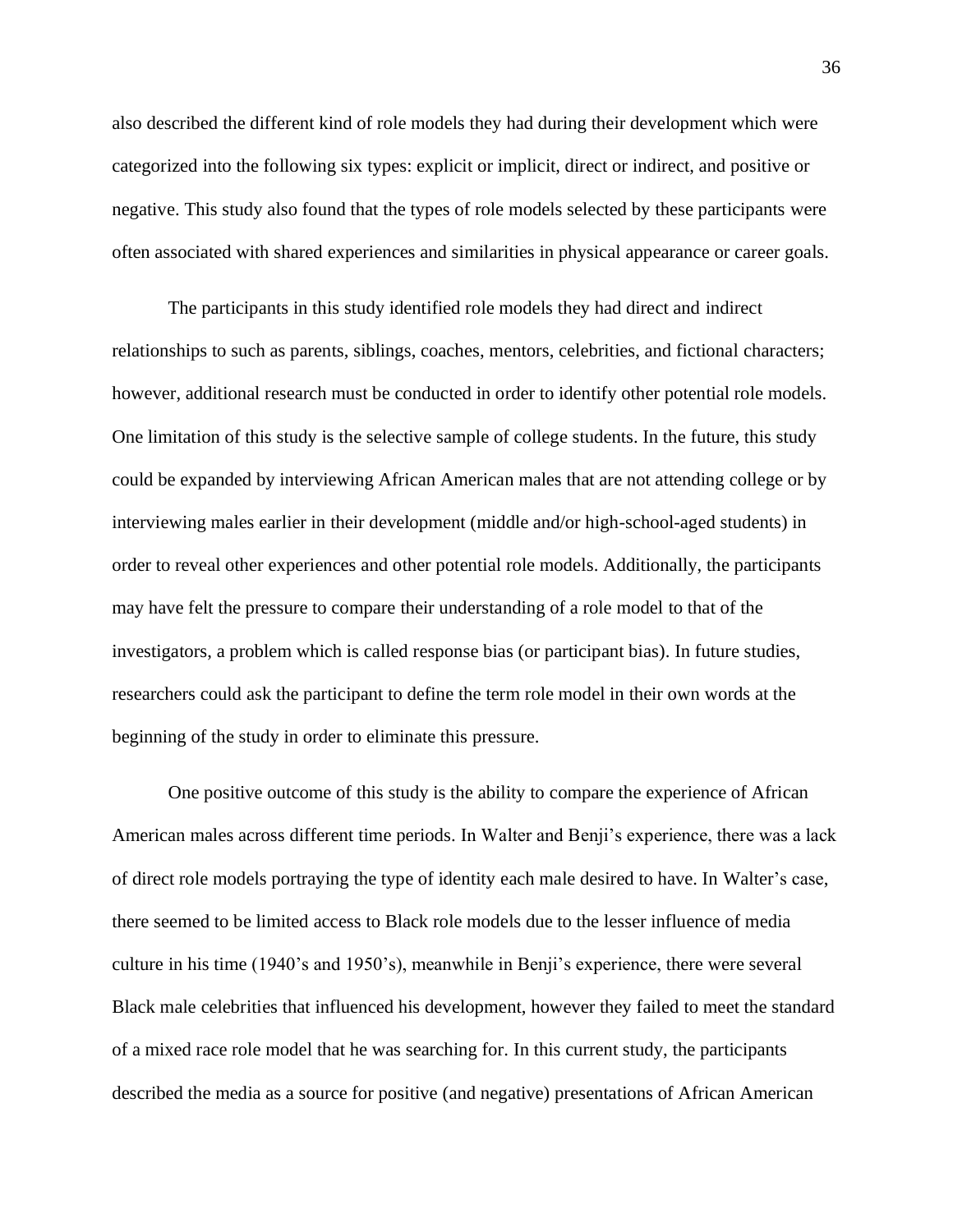men, which leads to more role models being identified in the media as a result to its expansion overtime.

It is possible that the participants in this study searched for role models in the media when there was a lack of role models in their physical environment. For example, 22-year-old Liam shares that his father was absent during the most crucial time of his life (puberty), but he is able to identify numerous role models in the media during his development, including celebrity Donald Glover and fictional character Randall from *This Is Us.* Furthermore, there may have been positive people in the participant's personal environment, but these individuals may not have aligned with the aspect of identity that the participant was negotiating. For example, when asked what career path he would like to follow, Liam responds, "I'm focused on doing acting, um, film stuff, and then maybe one day, if music opens up again, I will pursue that too." For Liam, it makes sense to identify a musician/actor and a TV show character as role models because it aligns with his career goal to become an actor and potential musician.

Similar career goals is one of the expressed reasons why participants chose specific role models during their development, but in other cases, participants appeared to identify role models due to their ability to encourage or motivate the participant to do things for themselves which seemed out of reach. For example, 24-year-old Benjamin reveals that while playing basketball at a community center, he developed a positive relationship with his mentor (and role model). He says, "I met them at like umm community programs like I played basketball at community centers and… one guy I had for like six years I used to call him pops cause like he took me and like a group of my friends and showed us that it's bigger than Boston." In this example, Benjamin looks to his mentor as a positive role model for helping him broaden his horizons when thinking about playing basketball professionally.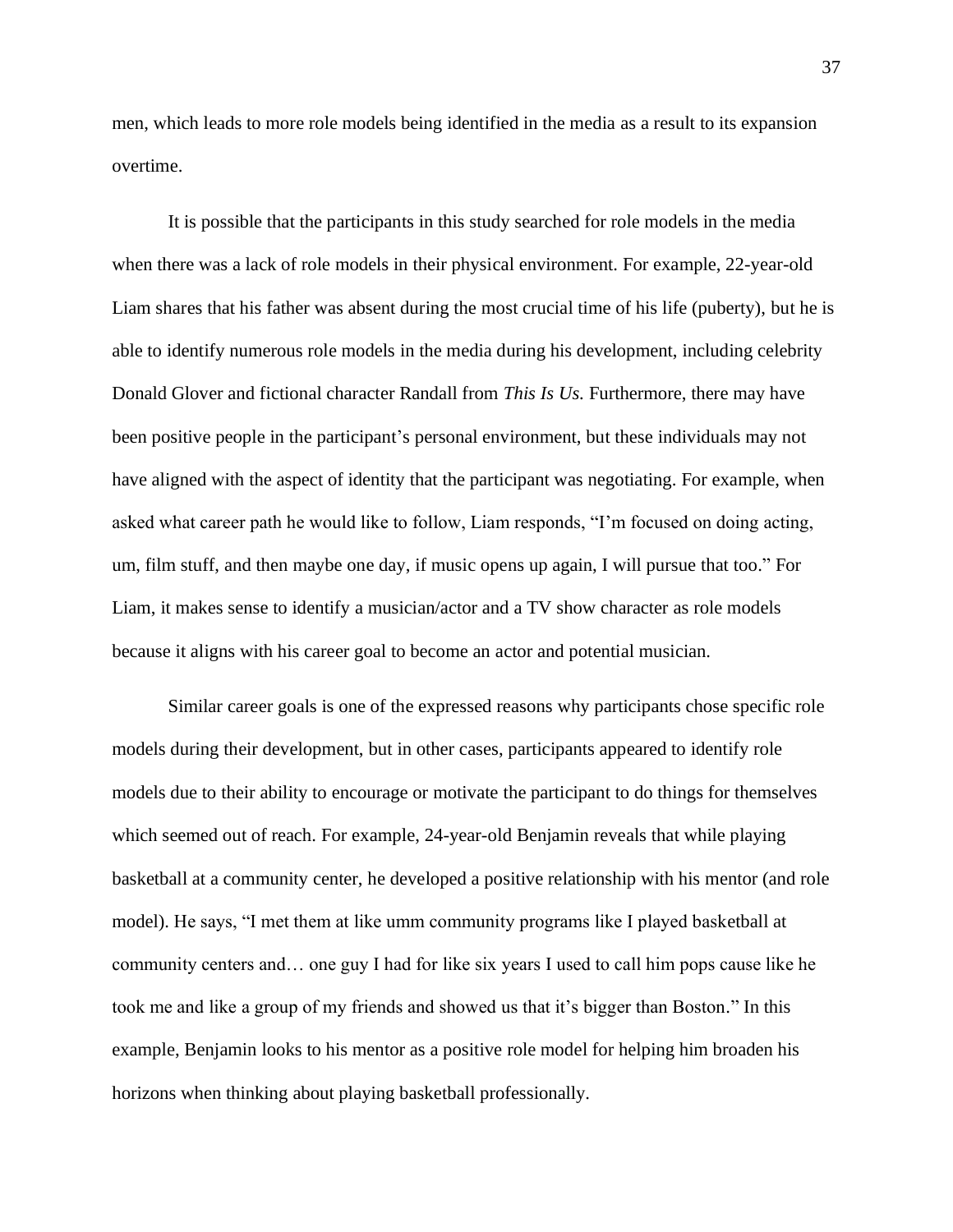In some cases particular role models kept participants out of trouble's reach, while in other instances, specific programs allowed them to escape societal pressure. At the end of his memoir, Walter shares that he enlists in the military as a way of escaping his environment, while the participants in this study express that for them it is programs like the Boys and Girls club or the YMCA that help them do the same. For example 24-year-old Benjamin suggests that his involvement with the Boys and Girls club is what led him and his brother to two different paths. He says, "I stayed around sports. I stayed around the Boys and Girls club until it was time for me to leave so we just got real different." In this example Benjamin reveals that this club helped keep him on the right track which distinguished him from his brother who chose the opposite path to him.

In another example, 21-year-old Noah says that his involvement in three different leadership programs helped him grow as an individual and learn how to gain control over things he felt he did not have control over. He says, "I did Gates Youth Scholarship program, um, I did the program called Summer Search, anddd… I did a leader's program at the YMCA…those were like the 3 main programs that I did, that really kind of like…helped me grow a lot…learn how to kind of like…be an adult." Noah continues, "so I felt like, through like a lot of like those programs, where I kind of like…got like a handle, like on some of the things that I felt like, might hold—might like be out of my control at the time." In this example Noah is explicitly describing that there are some things that are out of his control, while making a connection between positive programs that he was involved in and his ability to both grow and learn control. This suggests that more programs must be made accessible to African American youth in order for them to potentially stay on the right track; furthermore, these participants describe that there are specific people within these programs that they viewed as role models which suggests that by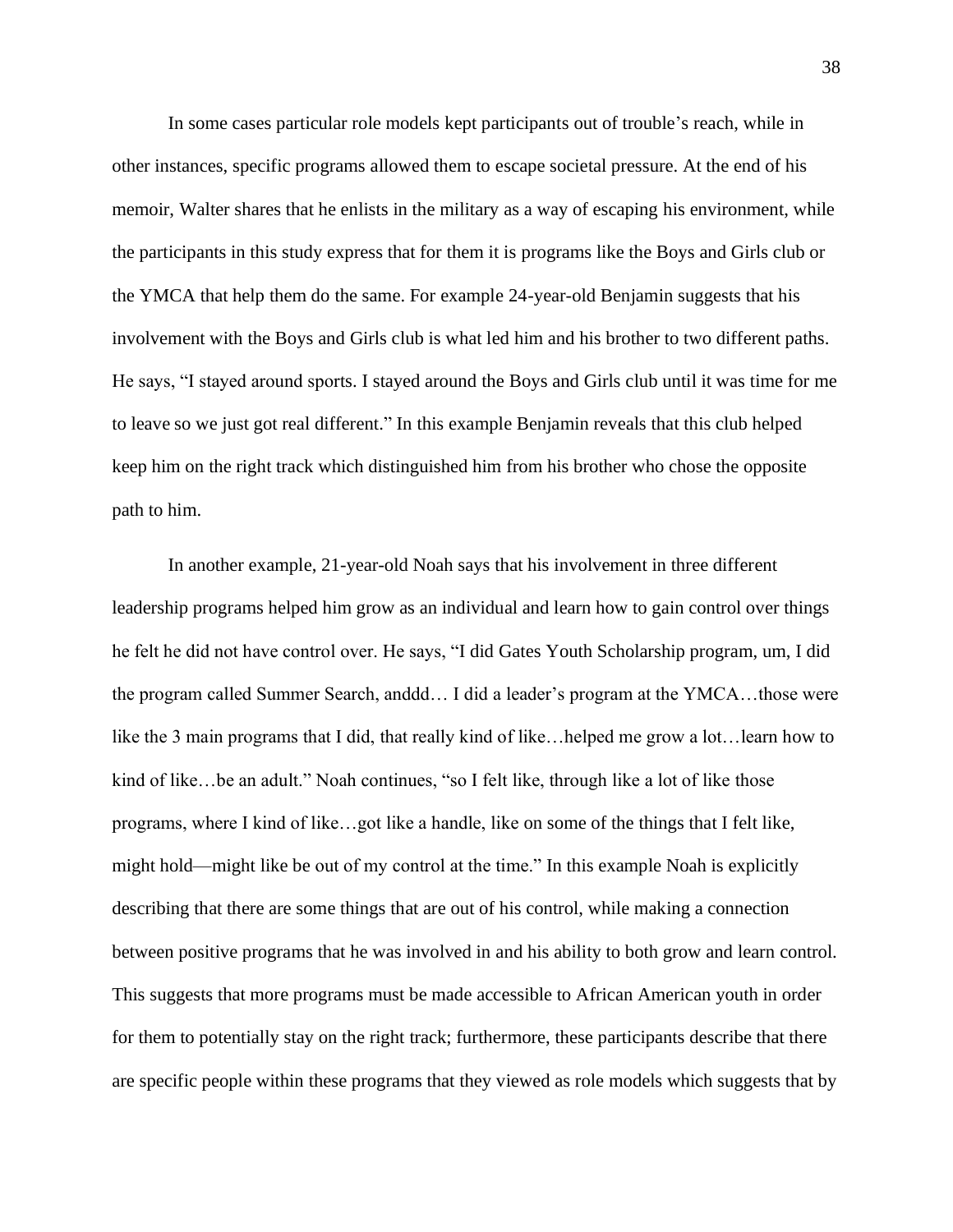creating more spaces like this for African American males, there might be more opportunity to identify role model figures.

In addition to outreach programs that foster the development of these males, college becomes another "escape" and potential location for African American males to identify role model figures. For example, when asked about his experience in college, 24-year-old Benjamin says:

 This experience has been real different like I tell- I tell all my friends like back in the hood like if you can- I mean I tell the younger ones cause the friends that's my age now their life is like set like they're doing what they're doing, but the kids I know that's younger than me that I grew up with, I told them like "If you can, even if for one year try to like live on the college campus cause the experience is so different. Like your whole mindset will change."

In this example, Benjamin is clearly advocating on the behalf of college, claiming that it is a place that enhances the mindset of individuals. However it is interesting that he chooses not to communicate this message to his friends whose lives are already "set"; by saying this, Benjamin appears to be suggesting that college is an alternative to the lifestyle already possessed by his friends.

In another example 21-year-old Noah explains that it was not until he was physically in college that he discovered which kind of profession he wanted. At first, Noah says he wanted to be a police officer "up until like college really." He continues, "cause I kind—kind of… had these… rose-colored ideas about education and kind of like teaching and stuff like that, ummm, not that I still don't have positive ideas about that, but just like, of the type of stuff I wanna like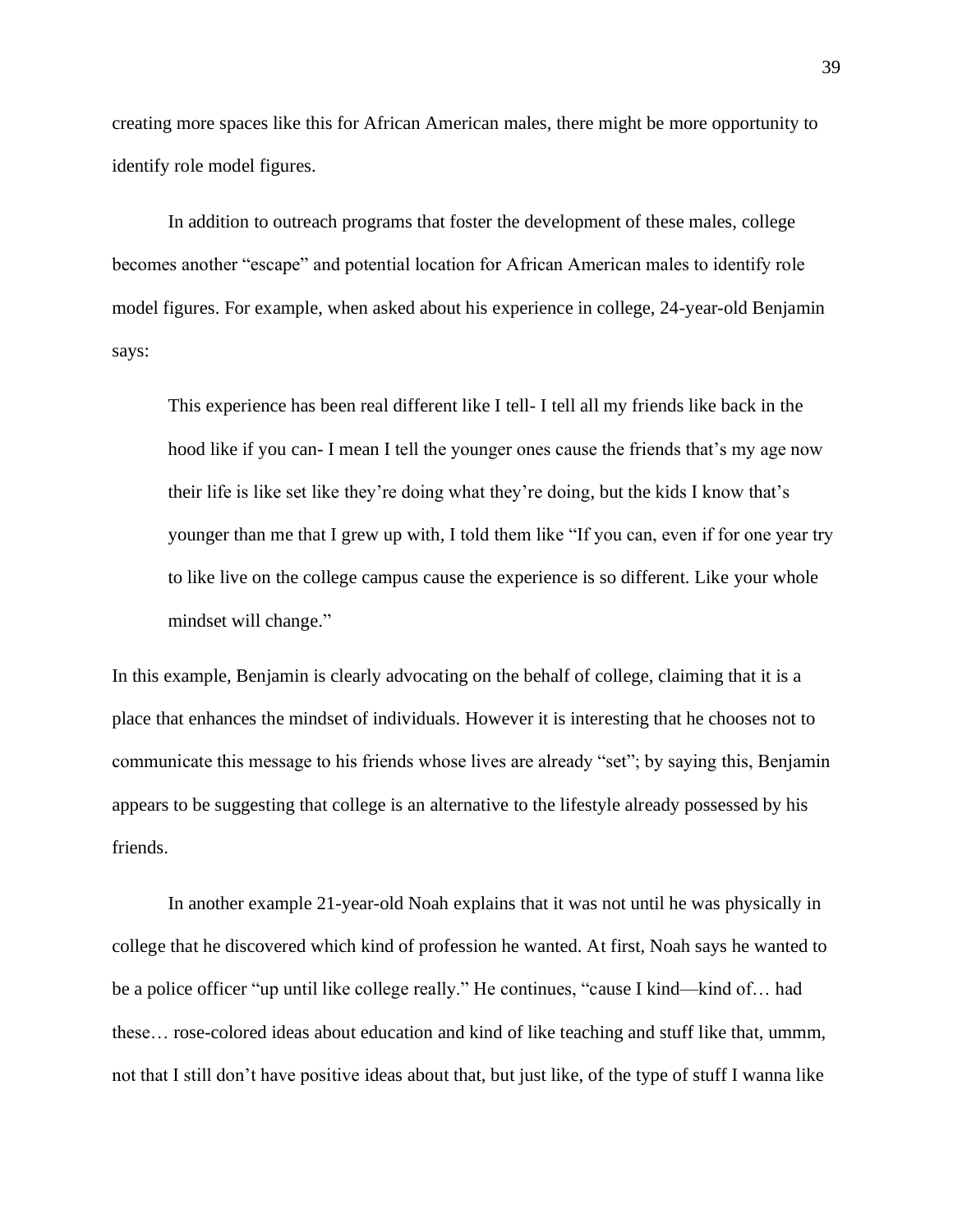do with like young people now isn't as conducive as being in an educational environment." In this example Noah is revealing that it was not until college that his mind was expanded on the different career paths that he could follow. In both examples the participants not only describe what college has done for them personally, but they reveal that it has shifted their mind to helping others who have shared similar experiences.

## **Full Circle**

In almost every single interview, the participant described his desire to return to his community and become the positive role model that he himself had (or desired to have). For example, 21-year-old Noah explains that at the beginning of college he wanted to be a teacher but after learning so much about "the power structure," he says that he wants to work with youth in a way that will help them be successful in their own way. He says, "definitely like more so going to like youth work and kind of like seeing that as you know, um… like a guiding way of getting like students into avenues that like… are conducive to like the success and like whatever that means for them, you know." In this example, Noah indicates that he would like to go back into his community and do some kind of youth work to provide students with tools for success.

In another example, referring to the youth in the current day, Benjamin says, "it's crazy anything they see is—they try to duplicate it so if they see me I'm not somebody on TV but I'm—I could be successful like show them like they don't have to be the biggest person in the world but they can still do something good." He goes on to say, "[during college breaks] I'd go home and um in a mentor program at the [location] cause that's where I feel like I started to become a man…I see kids go there now that was the same age as me and I feel like if I can go there and keep them in like places that like can like help their development then you know I did something positive." In this example Benjamin describes his desire to go back to the community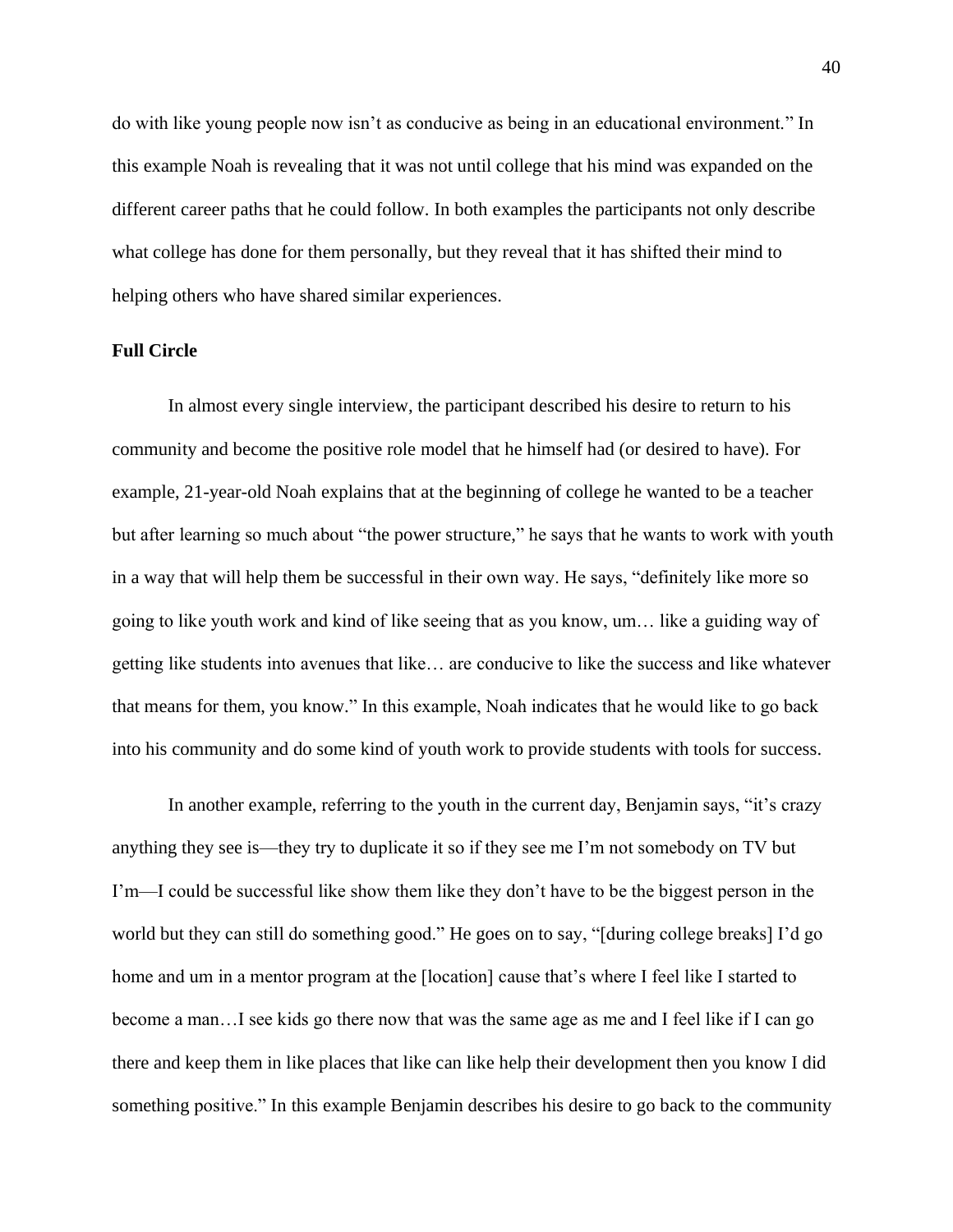that he came from and become a role model for the youth developing in the same environment that he did. Not only is Benjamin an African American male, but he is a graduating senior that will become another source of inspiration for the youth developing in the present day. The same way in which Benjamin received support from his mentors that altered his path and led him to college, he now desires to do the same for others suggesting that there will be one more person demonstrating to Black youth that there are more options than the ones displayed for him by societal constructs.

### **Conclusion**

In conclusion, while African American males may choose to focus on one aspect of their identity at a given time in their development, the expectations of their gender and race in combination are constantly shaping their understanding of themselves. In some cases, African American males may choose to abandon behaviors that do not align with their masculine identity, yet they are incapable of denying their skin color and race seems to be consistently influencing their identity; this creates a conflict for anyone who desires to be seen outside of masculine or racial constructs. These themes of identity can often be explored in literature and investigated in psychological interview studies. A comparison of two texts, *Bad Boy* (1940's and 1950's) and *Sag Harbor* (1985), to the experience of African American males born in the 21st century reveals that the expectations (or stereotypes) of this group have remained the same to an extent. Males are still expected to behave in a competitive or aggressive way, and Black males in particular, are still facing discrimination and mixed experiences in the U.S.; however, the expansion of professions held by African American males and the access to different representations of Black males has led to an expansion in the way that young Black males can view themselves. Six types of role models (explicit or implicit, direct or indirect, and positive or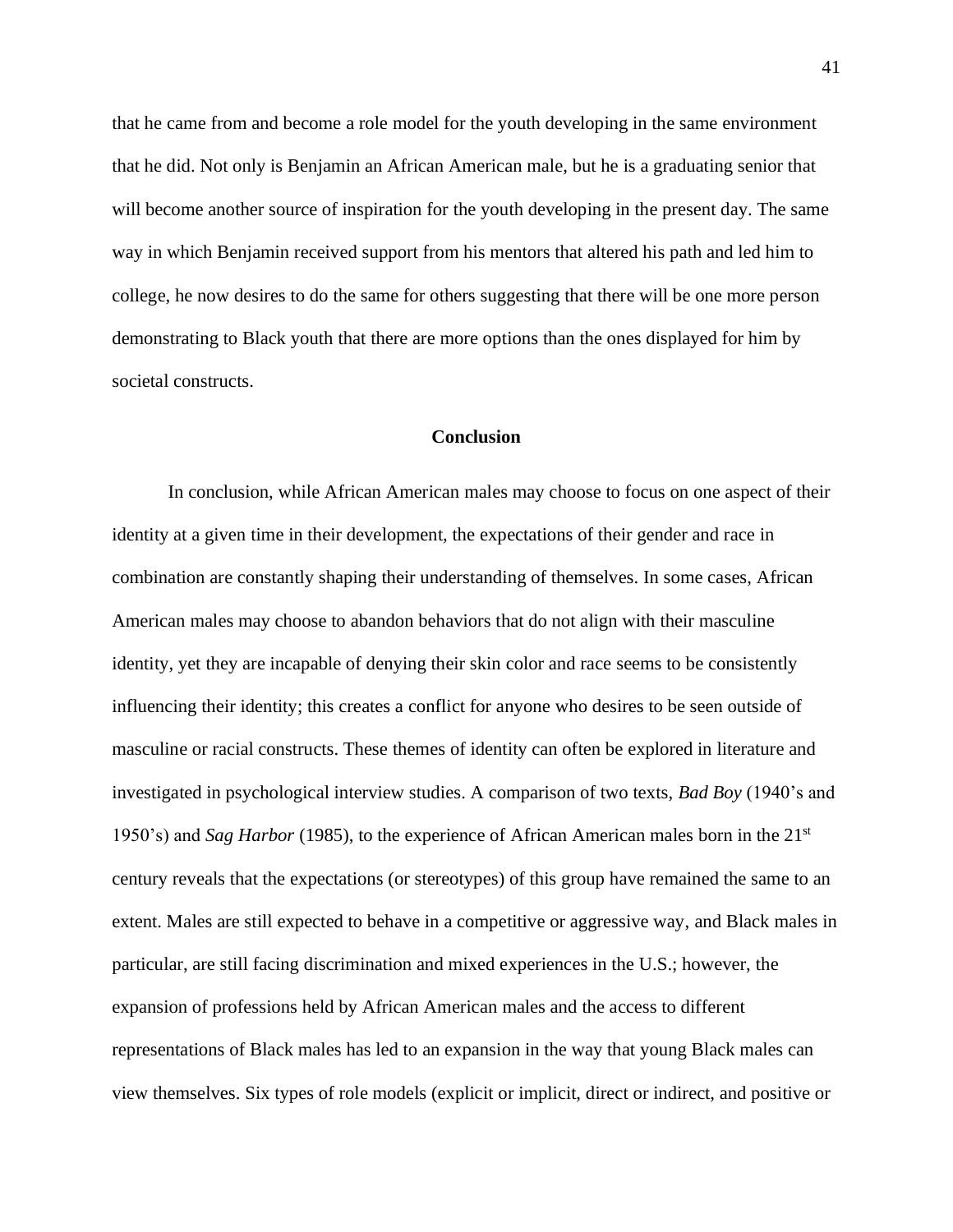negative) were identified in this study about African American males, but future research may reveal other potential role models. While choosing role models, the participants of this study expressed that being able to relate to this person was a huge factor in their decision and that in many ways it allowed for them to view themselves doing the same kind of work. This finding suggests that if African American males can continue to identify positive role models in their environment and in the media, they will continue to explore other opportunities and then become role models for others—creating a full circle.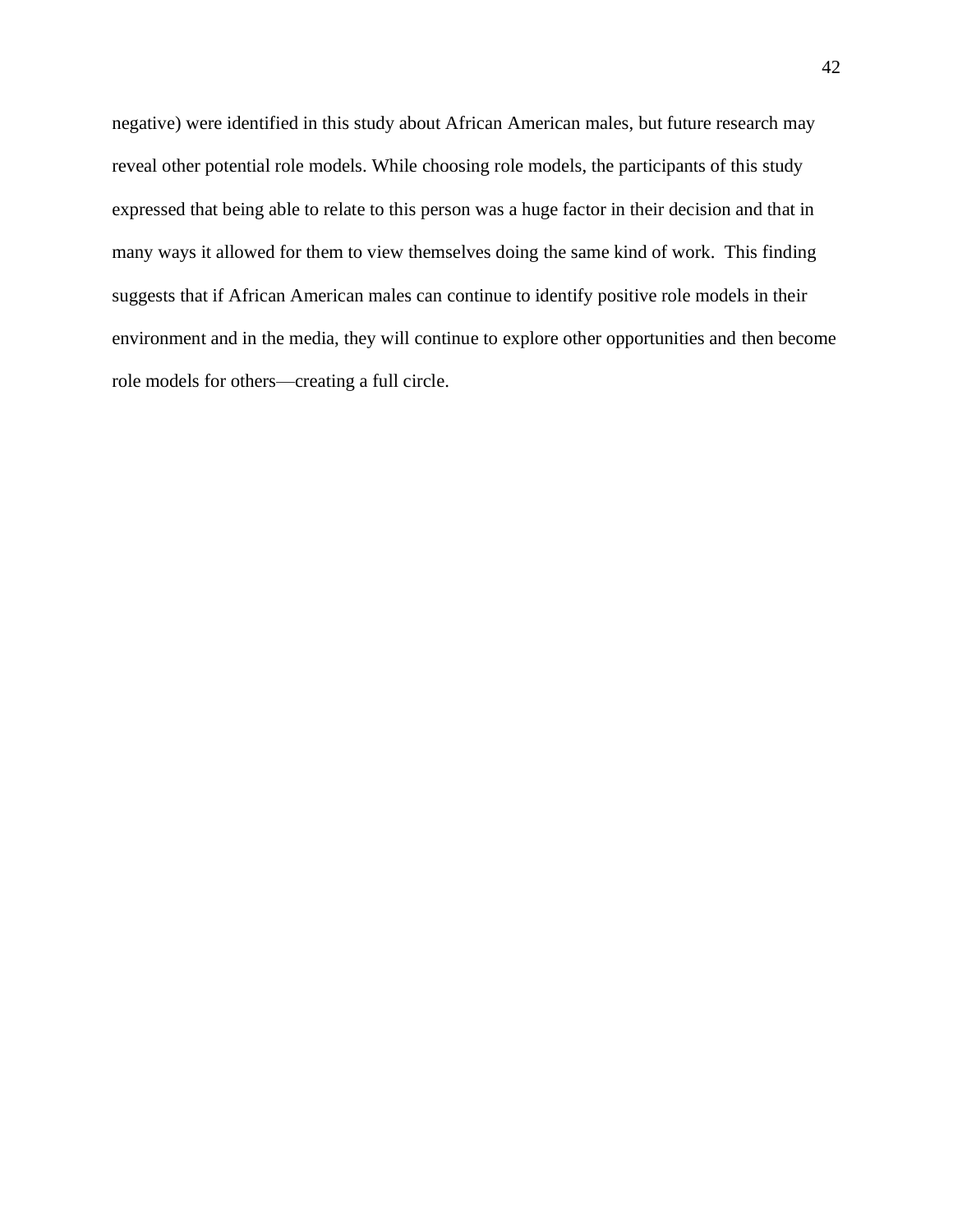#### References

- American Psychological Association. (2002). Developing adolescents: A reference for professionals. Retrieved from https://www.apa.org/pi/families/resources/develop.pdf
- Assibey-Mensah, G. O. (1997). Role models and youth development; Evidence and lessons from the perceptions of African-American male youth. *The Western Journal of Black Studies*, *21*(4), 242–252.
- Aymer, S. R. (2010). Beyond invisibility: Psychosocial reflections on how President Obama's image can affect young African American males. *Journal of Human Behavior in the Social Environment*, *20*(6), 827–837.
- Babey, S. H., Wolstein J., & Diamant, A. L. (2016). Adolescent physical activity: Role of school support, role models, and social participation in racial and income disparities. *Environment and Behavior*, *48*(1), 172-191. https://doi.org/10.1177/0013916515609086

Bandura, A. (1977). *Social learning theory*. Englewood Cliffs, NJ: Prentice-Hall.

- Black Demographics. (n.d.). Black male statistics. Retrieved from https://blackdemographics.com/population/black-male-statistics/
- Braun, V., & Clarke, V. (2006). Using thematic analysis in psychology. *Qualitative Research in Psychology*, *3*(2), 77-101.
- Brown, A. L. (2012). On human kinds and role models: A critical discussion about the African American male teacher. *Educational Studies*, *48*(3), 296–315.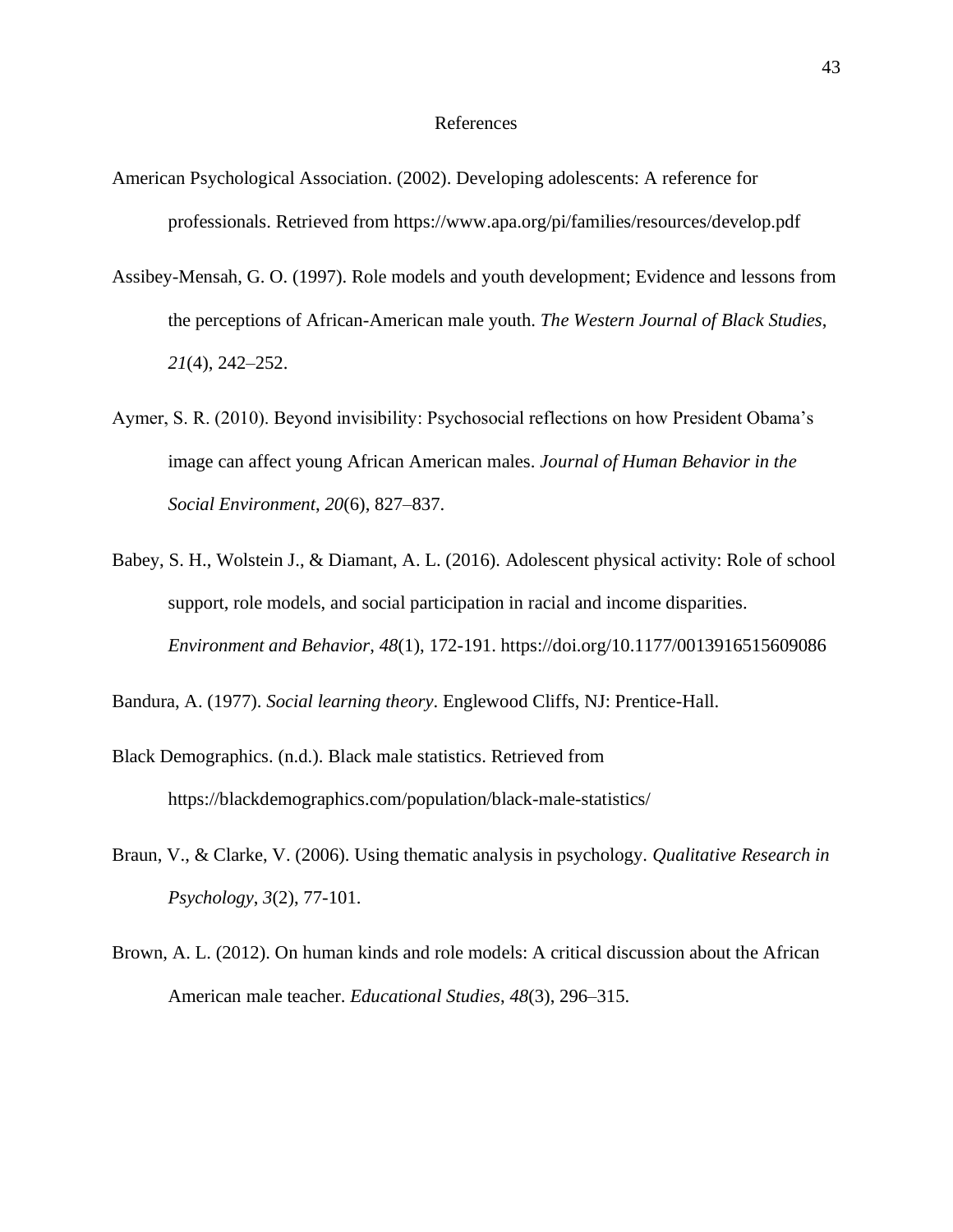Bryant, A. L., & Zimmerman, M. A. (2003). Role models and psychosocial outcomes among African American adolescents. *Journal of Adolescent Research*, *18*(1), 36–67. https://doiorg.libserv-prd.bridgew.edu/10.1177/0743558402238276

Erikson, E. H. (1968). *Identity: Youth and crisis*. New York, NY: W. W. Norton.

- Fass, P. S. (2006). The memoir problem. *Reviews in American History*, *34*(1), 107-123.
- Freadman, R. (2005). Recognition and autobiography. *Partial Answers: Journal of Literature and the History of Ideas*, *3*(1), 133-161.
- Griffin, G. (Ed.). (2013). *Research methods for English studies* (2<sup>nd</sup> ed). Edinburgh, UK: Edinburgh University Press.
- Griffith, A. N., Hurd. N. M., & Hussain, S. B. (2019). "I didn't come to school for this": A qualitative examination of experiences with race-related stressors and coping responses among Black students attending a predominantly White institution. *Journal of Adolescent Research*, *34*(2), 115-139.

Holstein, J. A., & Gubrium, J. F. (1995). *The active interview*. Thousand Oaks, CA: Sage.

- Johnson-Ahorlu, N. R. (2013). "Our biggest challenge is stereotypes": Understanding stereotype threat and the academic experiences of African American undergraduates. *The Journal of Negro Education*, 82(4), 382-392.
- Kinnamon, K. (Ed.) (1974). *James Baldwin: A collection of critical essays*. Englewood Cliffs, NJ: Prentice-Hall.
- McAdams, D. P. (2013). *The redemptive self: Stories Americans live by* (2nd ed.). New York, NY: Oxford University Press.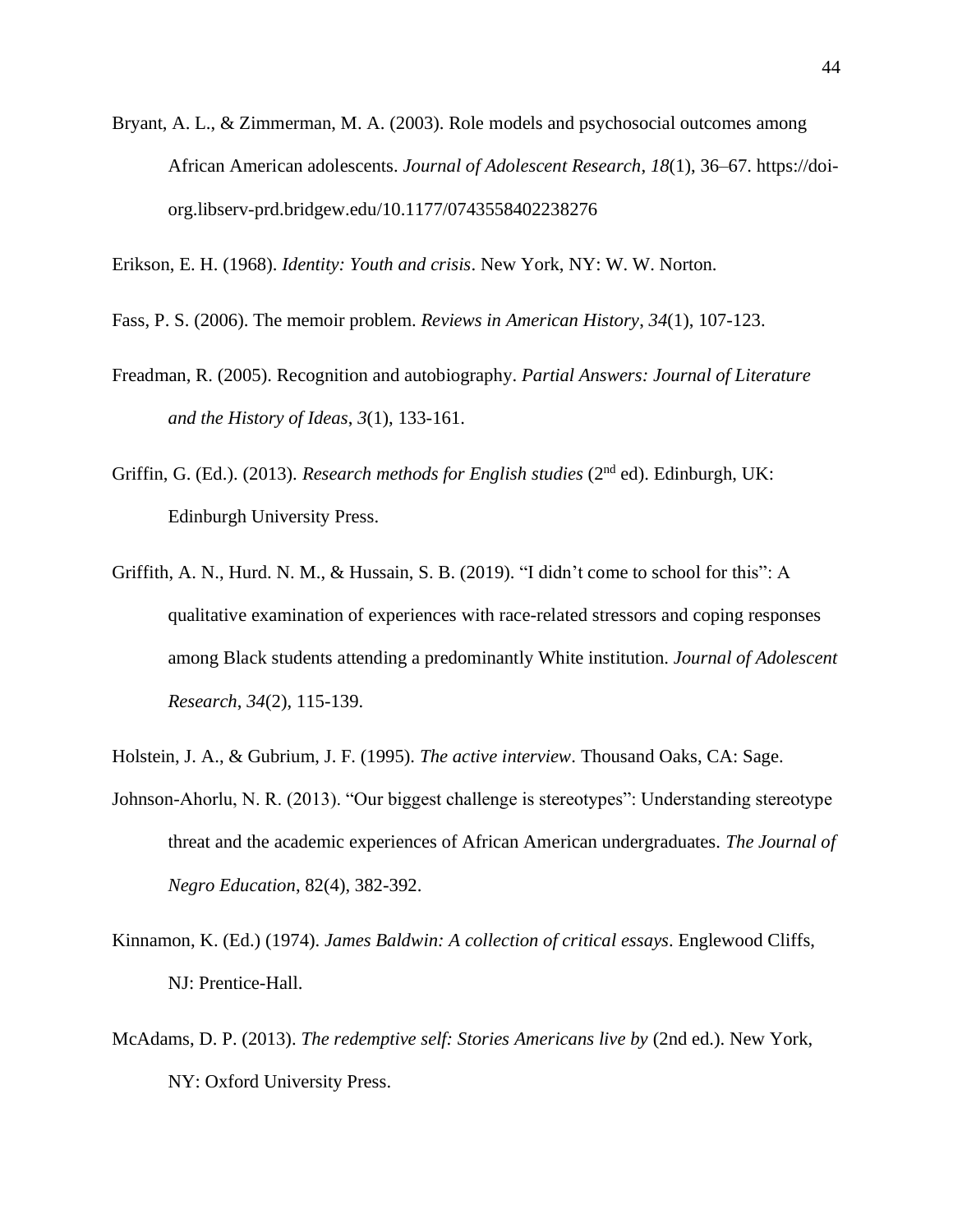Myers, W. D. (2011). *Bad boy*. New York, NY: HarperCollins.

- Parker, R. D. (2015). *How to interpret literature: Critical theory for literary and cultural studies*. New York, NY: Oxford University Press.
- Ruggeri, A., Luan, S., Keller, M., & Gummerum, M. (2018). The influence of adult and peer role models on children and adolescents' sharing decisions. *Child Development*, *89*(5), 1589– 1598.
- Seaborn, J. (2009). Interview: Colson Whitehead, author of 'Sag Harbor'. *Austin American-Statesman*. Retrieved from https://www.statesman.com/lifestyles/interview-colsonwhitehead-author-sag-harbor/vs31cU86EirFqv4MIgrPRI/

Shields, A. S. (2008). Gender: An intersectionality perspective. *Sex Roles*, *59*(5), 301-311.

- Struever, S. N. (2009). Rhetorical definition: A French initiative. *Philosophy & Rhetoric*, *42*(4), 401-423.
- Watt, M. A., & Zinkowicz, C. (2007). African American occupations in the 1900s. *Berks History Center*. Retrieved from http://www.berkshistory.org/multimedia/articles/africanamerican-occupations-in-the-1900s/
- Way, N., & Rogers, O. (2015). '[T]hey say Black men won't make it, but I know I'm gonna make it': Ethnic and racial identity development in the context of cultural stereotypes. In K. C. McLean & M. Syed (Eds.), *The Oxford handbook of identity development* (pp. 269- 285). New York, NY: Oxford University Press.
- Whitehead, C. (2010). *Sag Harbor.* New York, NY: Anchor Books.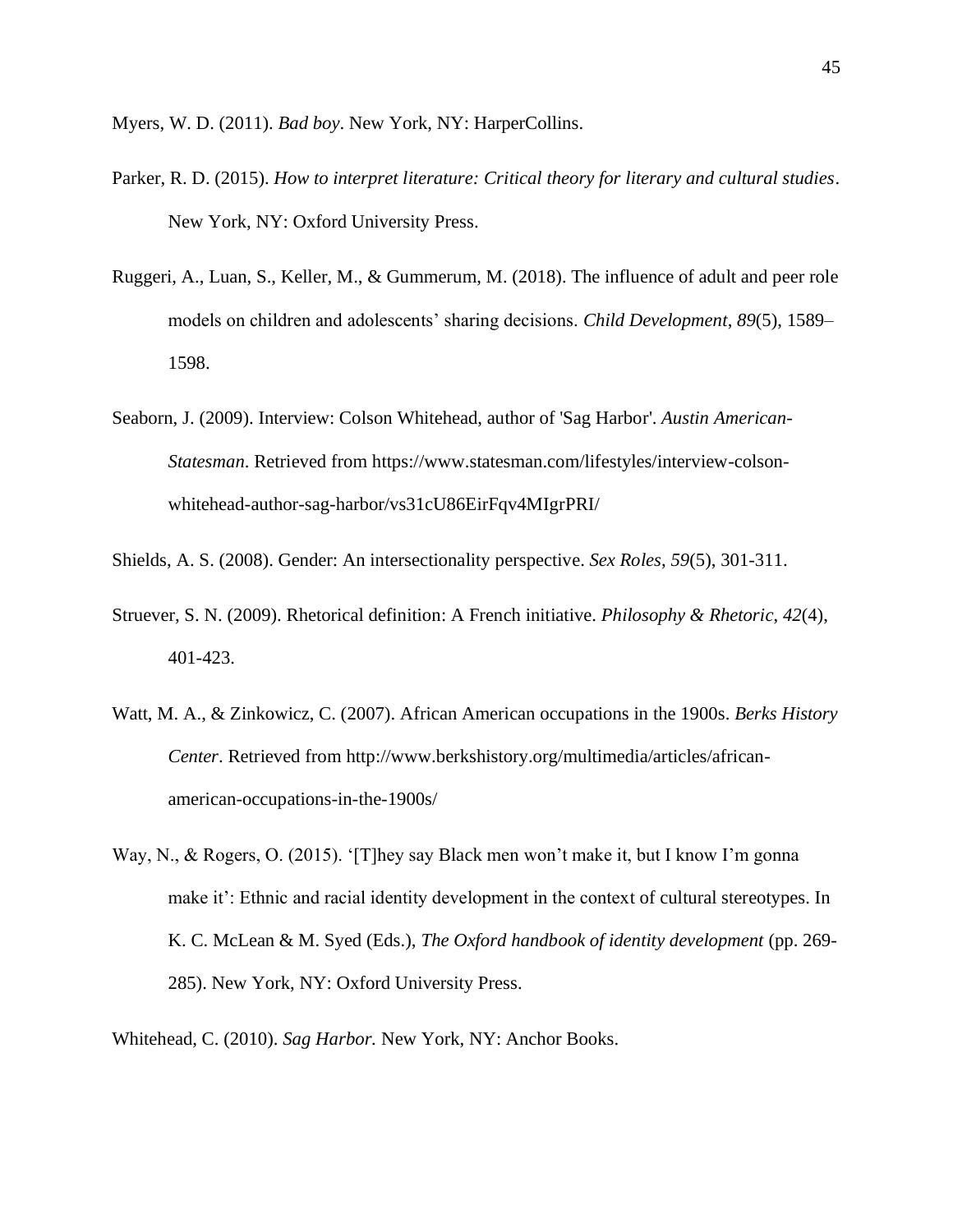## **Appendix A**

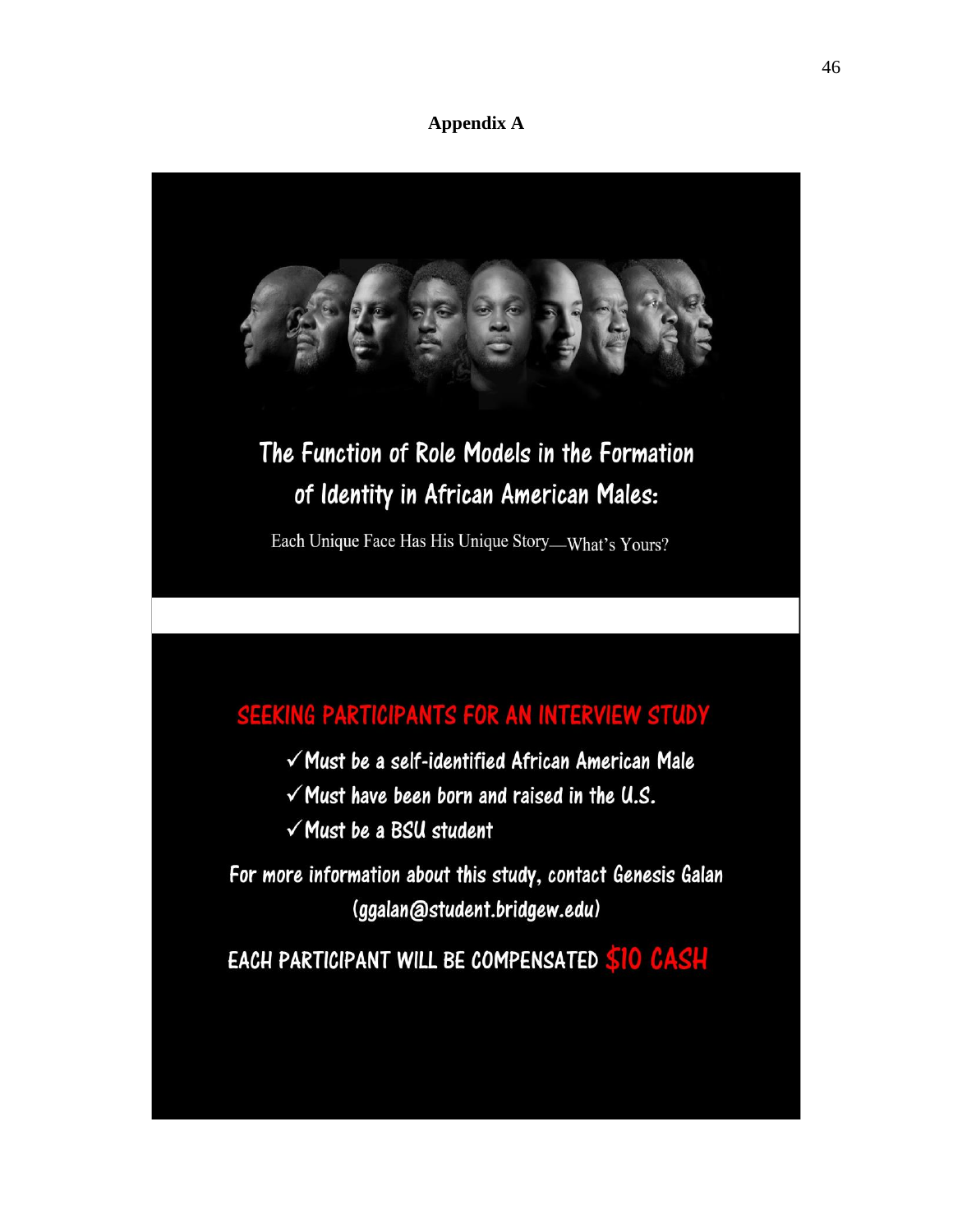# **Appendix B**

Hi (participant's name),

My name is Genesis Galan and I am a senior here at Bridgewater State University. I am currently conducting life-story interviews focused on the function of role models in the identity development of African American males and I would love for you to participate in my study!

For this study, I am seeking current Bridgewater State University students who are at least 18 years-old (or older) and self-identify as an African American male, born and raised in the U.S.

Participation in this study involves:

- Roughly a 1-hour time commitment to be interviewed
- Compensation of \$10 cash for your participation

If you agree to participate, I will interview you using open-ended questions about the types of role models that you have looked up to during your identity development.

If you are interested in participating, here is my availability for the next week:

- Mondays: 9am-12pm or any time after 2pm
- Wednesdays: 2:30-4:30pm
- Thursdays: 9am-1:30pm

If none of these times work for you, we can find another time for you to participate in this study.

If you have any questions or concerns, please let me know.

Also, I have attached the flyer! Please feel free to share this with anyone you know who may be interested in participating!

I look forward to hearing back from you.

Best Regards,

Genesis Galan

Co-investigator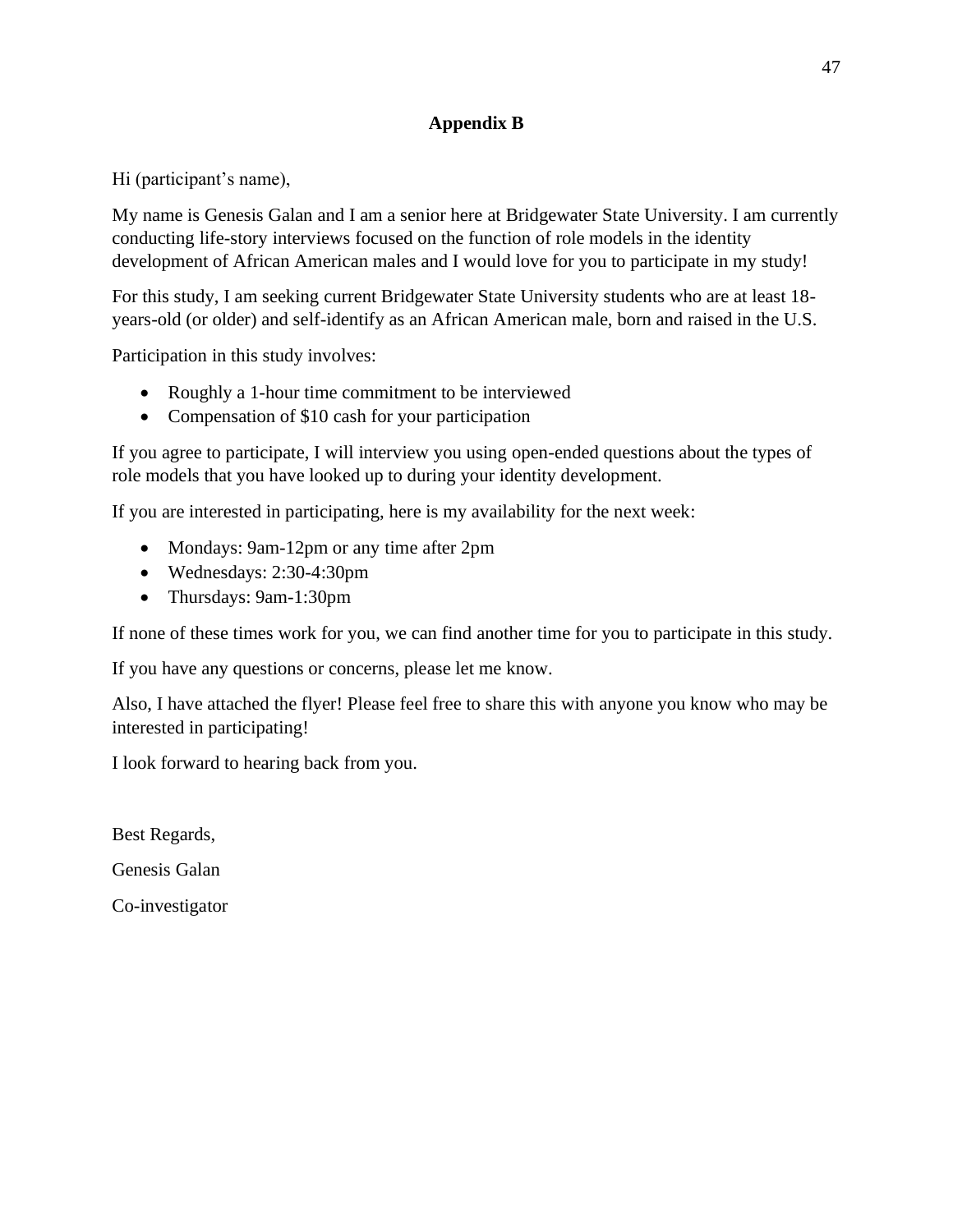## **Appendix C**

# **Bridgewater State University Informed Consent Document**

**Title of Research:** The Function of Role Models in the Formation of Identity in African American Male Adolescents

## **Researchers:**

Dr. Joseph R. Schwab, Primary Investigator, Psychology Department [\(jschwab@bridgew.edu\)](mailto:jschwab@bridgew.edu))

Genesis M. Galan, Co-Investigator, Psychology Major [\(ggalan@student.bridgew.edu\)](mailto:ggalan@student.bridgew.edu)

## **Introduction**

You are being asked to participate in a project that is being conducted through Bridgewater State University. The University requires that you give your signed agreement to participate in this project. The investigator will explain to you in detail the purpose of this project, the procedure(s) being used, and the potential benefits, as well as the possible risk of participation. You may ask him/her any clarifying questions that you have that will help you understand the project. A basic explanation of the project is written below. Please read this explanation and discuss with the researcher any questions or concerns you may have. If you then decide that you would like to participate in the project, please sign on the last page of this form in the presence of the investigator that has explained the project to you. You will be given a copy of this form to keep.

## **Nature and Purpose of Project**

This study is being completed in order to investigate the figures and role models that African American males look up to during their identity development, and to explore the ways that these figures may have helped them throughout their lives.

# **Explanation of the Procedures**

You will be interviewed and asked a series of questions pertaining to your developmental experiences from childhood to present and the type of people that you looked up to along the way. You will be audio recorded and your participation in this study is estimated to last about one hour.

## **Discomfort and Risks**

Talking about your feelings and experiences while growing up may cause discomfort or feelings of stress. If you are to experience any discomfort or stress during the interview you are welcome to not answer any questions you do not wish to, and you are welcome to end your participation in the study at any time. If you wish to talk to someone about your feelings upon completion of this interview, there are free resources available to you that are listed at the end of this consent form.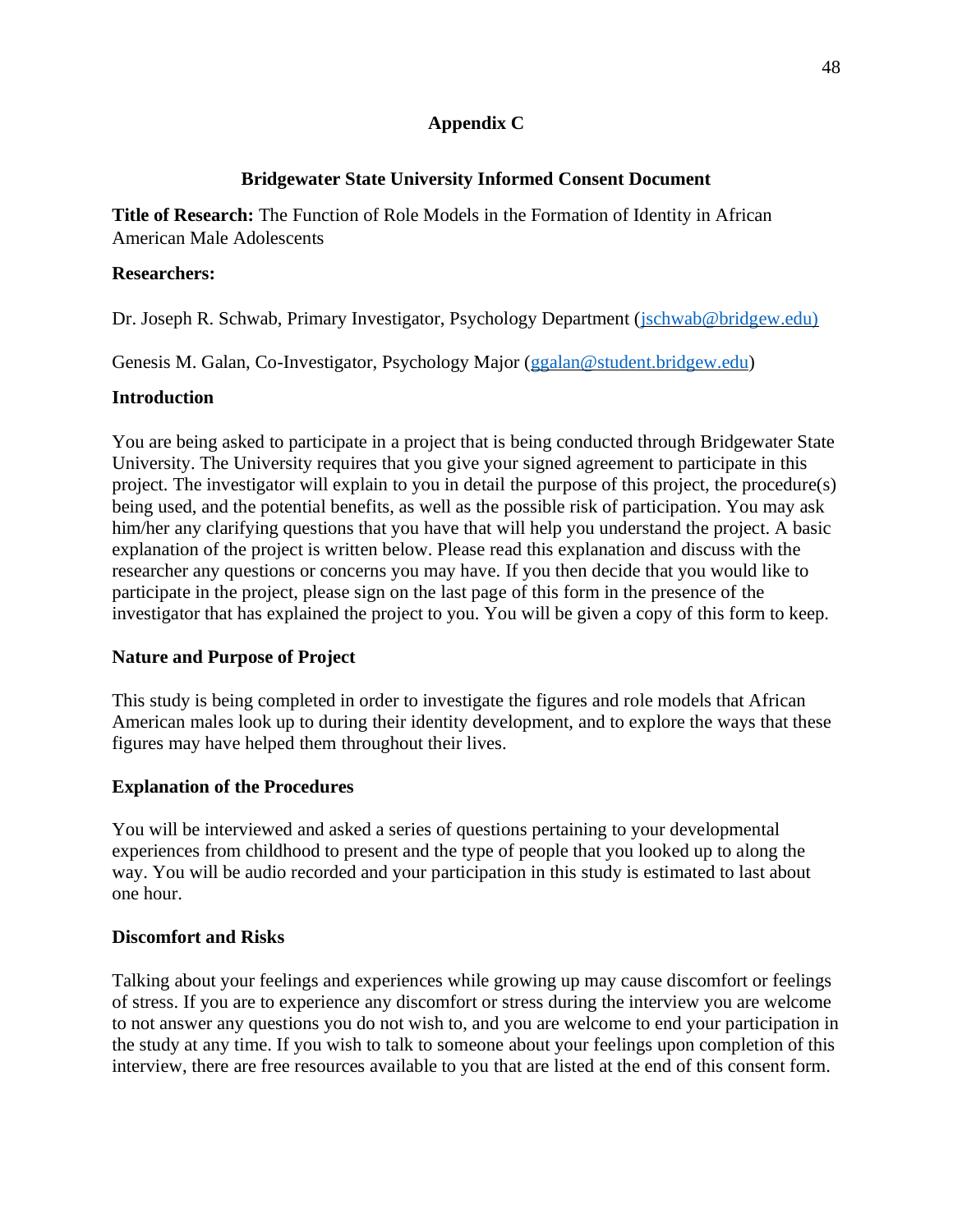## **Benefits**

You may find that reflecting on your feelings and experiences may help your understanding of yourself, and it may generate feelings of relief. We hope that this study can be useful for you and others who may have encountered similar feelings or experiences during their development.

Additionally, this study is beneficial for the scientific world and society as a whole because it will provide professionals with a better understanding of the types of role models that African Americans rely on during their identity development and how this helps them combat systematic pressures and stereotypes.

# **Confidentiality**

Your information will be kept confidential. Your name on this consent form will not be connected to the audio from our interview. The transcript that will be made from this interview will not include your name, and no identifying information will be included. The audio will be kept locked on a password-protected computer, and it will be destroyed upon the completion of the project.

Additionally, while every effort will be made to keep your study-related information confidential, there may be circumstances where this information must be shared with:

\* Federal agencies, for example the Office of Human Research Protections, whose responsibility is to protect human subjects in research;

\* Representatives of Bridgewater State University, including the Institutional Review Board, a committee that oversees the research at BSU.

## **Refusal/Withdrawal**

Refusal to participate in this study will have no effect on any future services you may be entitled to from the University. Anyone who agrees to participate in this study is free to withdraw from the study at any time without penalty.

By signing below, I am indicating that I understand that it is not possible to identify all potential risks in an experimental procedure, and I believe that reasonable safeguards have been taken to minimize both the known and potential but unknown risks. I agree that all known risks to me have been explained to my satisfaction.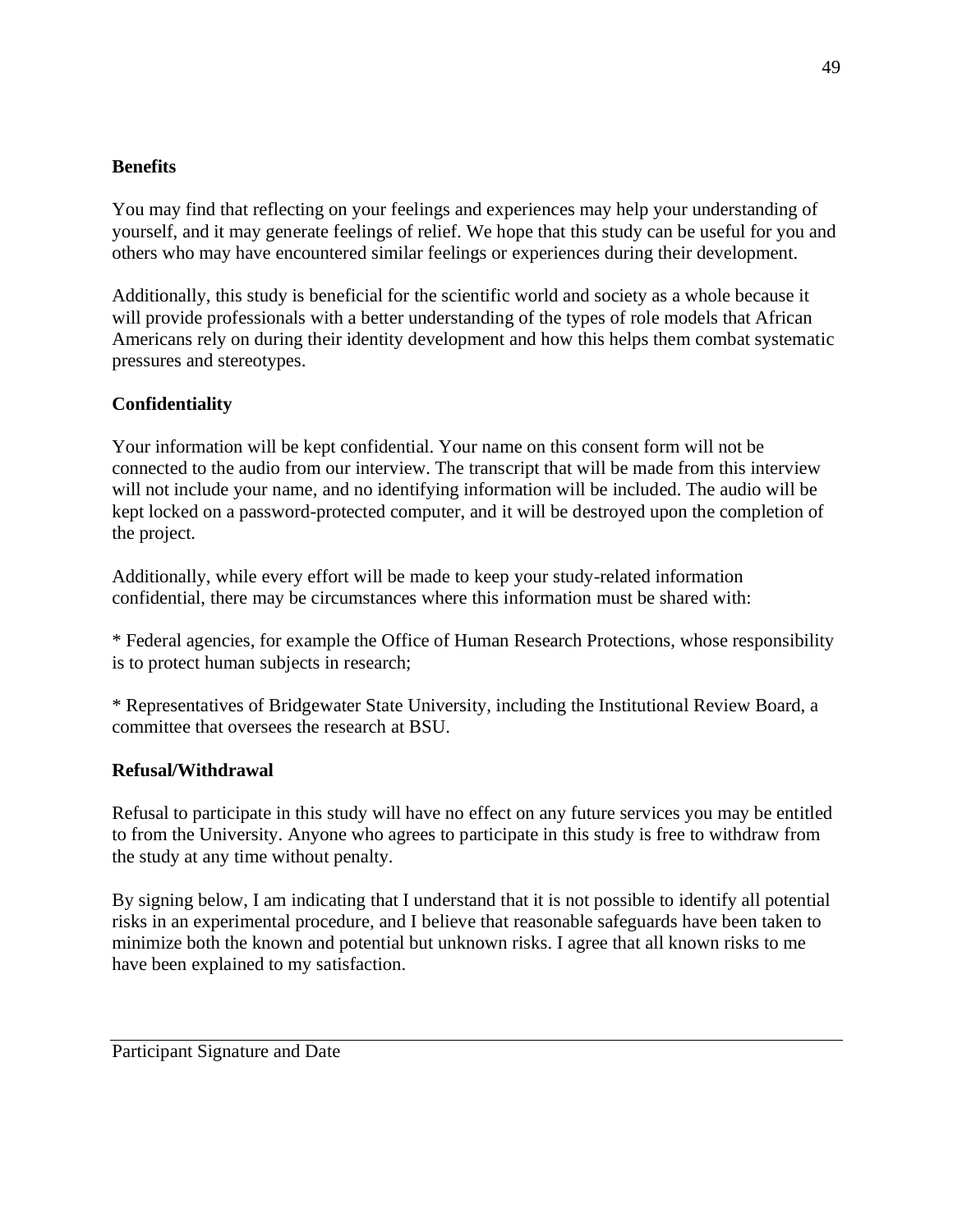Witness Signature and Date

Any questions regarding the conduct of the project, questions pertaining to your rights as a research subject, or research related to injury, should be brought to the attention of the IRB Administrator at (508) 531-1242.

Any questions about the conduct of this research project should be brought to the attention of the principal investigator Dr. Joseph R. Schwab (jschwab@bridgew.edu) and/or Genesis M. Galan (ggalan@student.bridgew.edu).

Should you wish to discuss your feelings or topics mentioned during the interview, please contact the Bridgewater State University Wellness Center, Counseling Services, located in Weygand Hall at (508) 531-1331.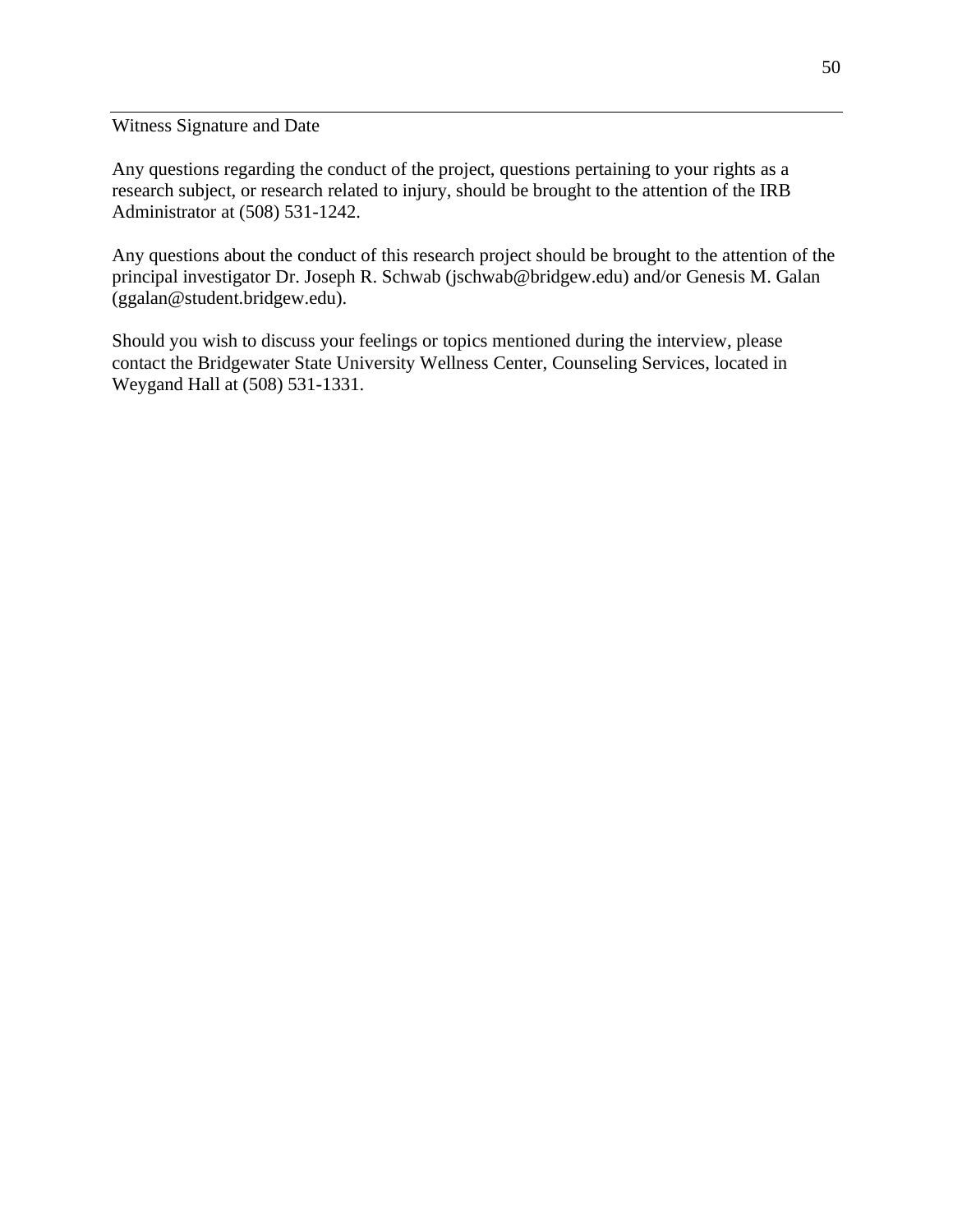## **Appendix D**

## **Demographic Survey: The Function of Role Models in the Formation of Identity in African American Male Adolescents**

Please indicate your age (in years).

What is your current year in college?

o Freshman

- o Sophomore
- o Junior

\_\_\_\_\_\_\_\_\_\_

- o Senior
- $\circ$  Other:

Please indicate your birth location.

Have you been raised in the U.S.?

- o Yes
- o No

What is your ancestors' country or countries of origin?

What is the highest level of education your **mother (or primary female guardian)** has completed?

\_\_\_\_\_\_\_\_\_\_\_\_\_\_\_\_\_\_\_\_\_\_\_\_\_\_\_\_\_\_\_\_\_\_\_\_\_\_\_\_\_\_\_\_\_\_\_\_\_\_\_\_\_\_\_\_\_\_\_\_\_\_

\_\_\_\_\_\_\_\_\_\_\_\_\_\_\_\_\_\_\_\_\_\_\_\_\_\_\_\_\_\_\_\_\_\_\_\_\_\_\_\_\_\_\_\_\_\_\_\_\_\_\_\_\_\_\_\_\_\_\_\_\_\_

- o Less than high school degree
- o High school degree
- o Some college or vocational school
- o Vocational school degree
- o College degree
- o Some graduate school
- o Graduate school degree
- $\circ$  If other, please explain:

What is the highest level of education your **father (or primary male guardian)** has completed?

- o Less than high school degree
- o High school degree
- o Some college or vocational school
- o Vocational school degree
- o College degree
- o Some graduate school
- o Graduate school degree
- $\circ$  If other, please explain: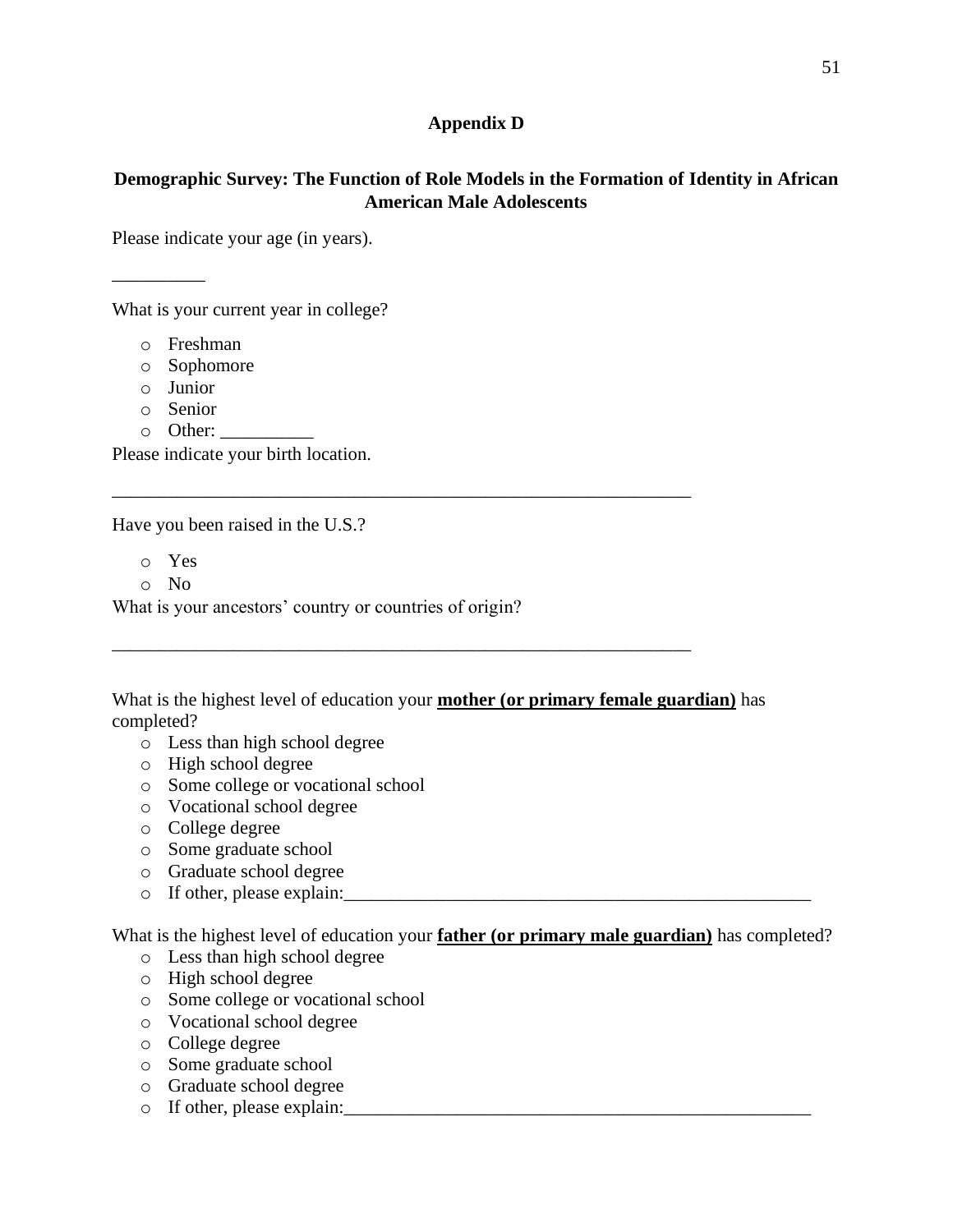## **Appendix E**

# **Interview Script: The Function of Role Models in the Formation of Identity in African American Male Adolescents**

I would like to thank you for agreeing to participate in this study. Before we begin, I just wanted to give you a brief explanation of the purpose of this study and its intended goals.

This interview study is for my honors thesis that is directed towards identifying the influences that shape African American male identity.

For you, this study will help you reflect on some of the key experiences that may have shaped your life up until this point, and it can help you acknowledge where you are in life now and where you want to be in the future.

I am going to have a notepad with me, however, this is only to jot down points that I would like to discuss further. At this moment, I just want to add that I am not a therapist or a counselor and my intentions are not to analyze you or your behaviors, but rather to explore the experiences that have shaped you to be who you are today. If you wish to continue this discussion outside this interview study, I will be providing you with campus resources that can help you do that.

Do you have any thoughts or questions about the study that you would like to share right now?

Before we begin, I will administer a consent form stating that you agree to participate in this study and that you acknowledge your right to withdraw from this study at any point if you feel the need to do so.

## **Administer Consent Form**

Additionally, I am going to administer this demographic survey that will help me gather more information about you, while also establishing that you fit the criteria for this study.

# **Administer Demographic Survey**

As it is written in the consent form, this interview study will be audio recorded and at this moment I would like to begin by turning on the audio recorder.

## **Turn on audio recorder**

## **Interview Protocol**

# **Part 1: Explaining the Interview Protocol**

As it has been described to you, this study is aimed at revealing the potential experiences and/or people that have influenced your identity development throughout the years. Therefore, I will begin by asking you a series of questions starting in early childhood and following chronologically to your present day experiences; later we will spend some time discussing your future self. In childhood, these questions will focus on the lessons that you may have learned, in adolescence these questions will focus on the specific relationships that you were establishing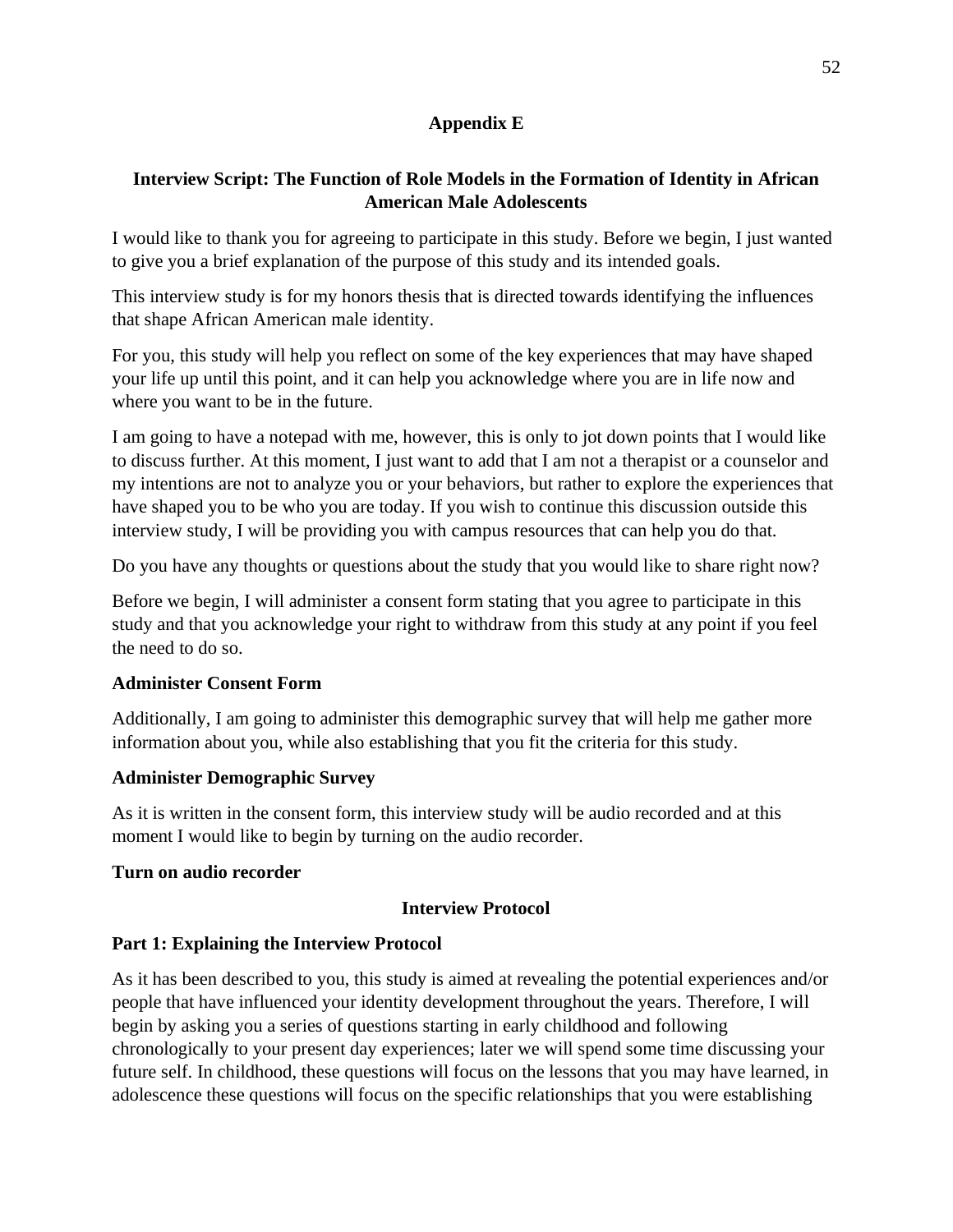and the roles that you were exploring, and in the present day, this will further build on the critical themes during childhood and adolescence that we may discuss. These questions are meant to unlock your life story— that is who you are and which experiences have been combined together to determine this. My goal is to further investigate the type of role models that you have had (or have) and how they have aided (or continue to aid) your identity development. More specifically, I would like to understand how these specific role models were presented to you and your reasoning for identifying them as someone you look up to. Additionally, I would like to understand the ways that it has shaped your present identity. In all, I am interested in seeing the way you viewed yourself then, how you view yourself now, and how you view yourself in the future, and how this relates to your experience with role models. With all of this being said, I would like for you to begin sharing your life story with me, so let's begin with your earliest memories of childhood.

# **Part 2: Childhood experiences**

# *Goal: To learn about the participant's early experiences and early influences in childhood*

- What was your family life like? Who did you live with?
- What were the occupations of your parents or guardians?
- Generally speaking, what was your childhood (experiences before 12-years-old) like? How was school, friendships, involvements?
- What one or two stories do you remember most clearly about your childhood?
- What was your neighborhood like?
- What were your interests like as a child?

# **Part 3: Adolescent experiences**

# *Goal: To begin connecting some early childhood experiences to adolescent experiences and learning about the participants way of thinking and decision-making during this stage.*

- What was your adolescence like (middle school, junior high, high school)?
- What was school like in middle and high school? Are there any teachers or subjects you particularly liked or disliked?
- What was your relationship with your parents and closest friends like during this stage?
- Were you involved in sports, music, drama or other extra-curricular activities?
- What kind of music or television series did you watch as you were growing up (or other sources of popular culture, such as games, movies, etc.)?
- What did you want to be when you grew up?
- Who helped you during the process of applying for college? Why Bridgewater?

## **Part 4: Present day experiences**

*Goal: To bridge the gap between early experiences and present experiences and to understand how they affected the participant's place in present day.* 

- What is your major?
- What kind of music or television series to do you listen to/watch/play, etc.?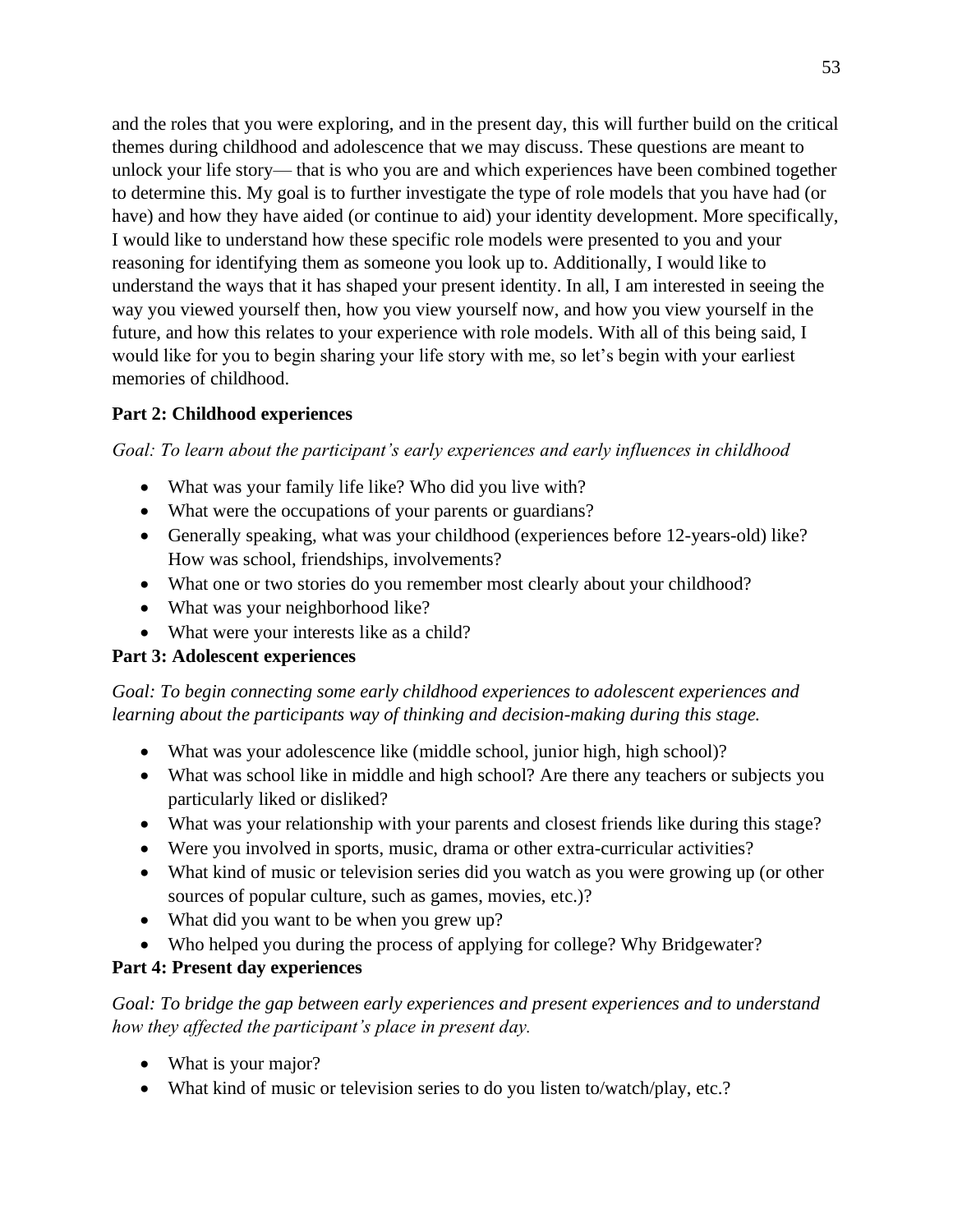- Where do you work? What is your involvement on and off-campus?
- What are your friends and relationships like? Family life?

# **Part 5: Role-models, stereotypes, and integrated aspects of identity**

*Goal: To further investigate the ways in which the participant has been shaped by others, their opinions, and their personal experiences with the exploration of identity.* 

- Have there been any people in your life that you believe have helped you get where you are today?
- Have there been any people in your life that you have looked up to and have wanted to emulate, imitate, or follow?
- Did you have any role models throughout your childhood, adolescence, or young adulthood? Who were they? Why do you consider them role models?
- When you listen(ed) to music or watch(ed) your favorite TV show, are there any lyrics/characters that you relate(d) to or with? Any you look(ed) up to as a role model?
- Do you believe that there are any misconceptions about you?
- Did you ever experience a moment where you were torn between two commitments or parts of yourself?

# **Part 6: Vision for Future**

*Goal: To understand how early experiences and present experiences are working together to shape the way that he views his future, and to potentially discover more information about why he views his future that way specifically.*

- How do you feel that your past and present experiences are shaping your plans for the future?
- What have you learned up until now that you would like to pass along to the next generation?
- What message would you like to give your children, younger family members, or others who may look up to you?

# **Part 7: Closing Statements**

*Goal: To ensure that the participant has had the chance to say anything that he believes is worth mentioning, orienting him towards final self-reflections.* 

- Is there any situation that you view differently now that we have had the time to discuss it?
- Is there anything that you feel pressed to add?
- Is there anyone that you forgot who played an important role in your identity development?
- In general, is there anything that you wish to clarify?

# **Remind Participants of Information on Consent Form**